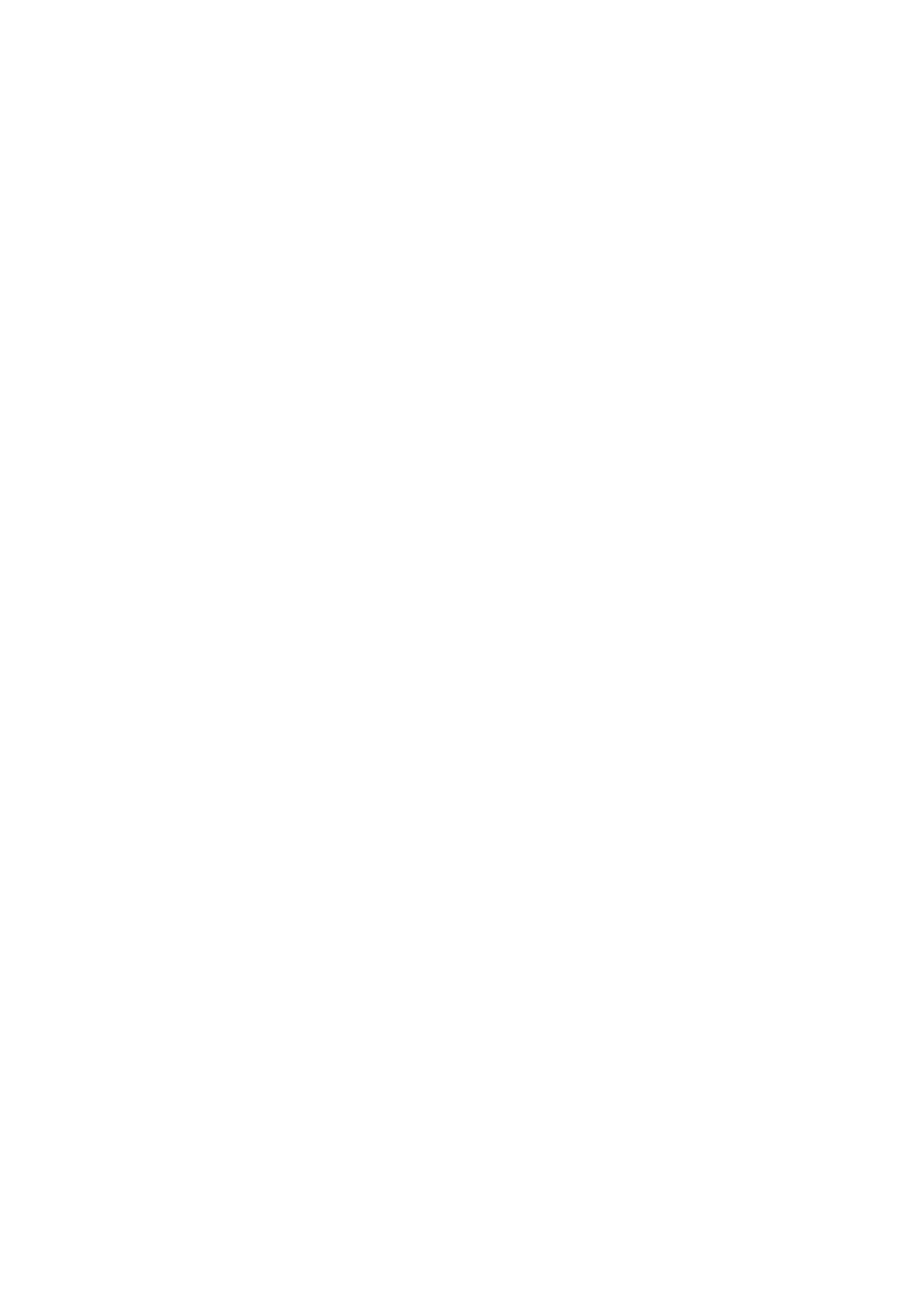# **Scientific Programme**

# **Friday, June 3rd, 2022**

## **Aula Magna, Transilvania University, Brasov**

**08.30 On-site Registration**

## **09.00 Opening remarks: Monica Acalovschi, Paul J. Porr, Ioan Sporea**

## **09.15 – 11.00 Session I. GI and Liver Diseases – Diagnosis and Therapy**

## **Chair: Wolfram Zoller, Dan L. Dumitrascu**

09.15 *Andreas Geier, Würzburg (Online)* Strategies for NAFLD diagnosis – from high tech to clinical reality

09.30 *Monica Acalovschi, Cluj* Gallstone disease management: Guidelines versus real life practice

09.45 *Paul J. Porr, Sibiu*  Microbiota and the metabolic diseases

10.00 *Vlad Pavel, Stephan Schmid, Regensburg* Hemostatic management in acute gastrointestinal bleeding

10.15 *Laurentiu Nedelcu, Brasov* Proton Pump Inhibitors – between use and overuse

10.30 *Dan L. Dumitrascu, Cluj* Are H2 breath tests useful?

10.45 Q&A

**11.00 Innergy Symposium**

**11.15 – 11.45 Coffee break**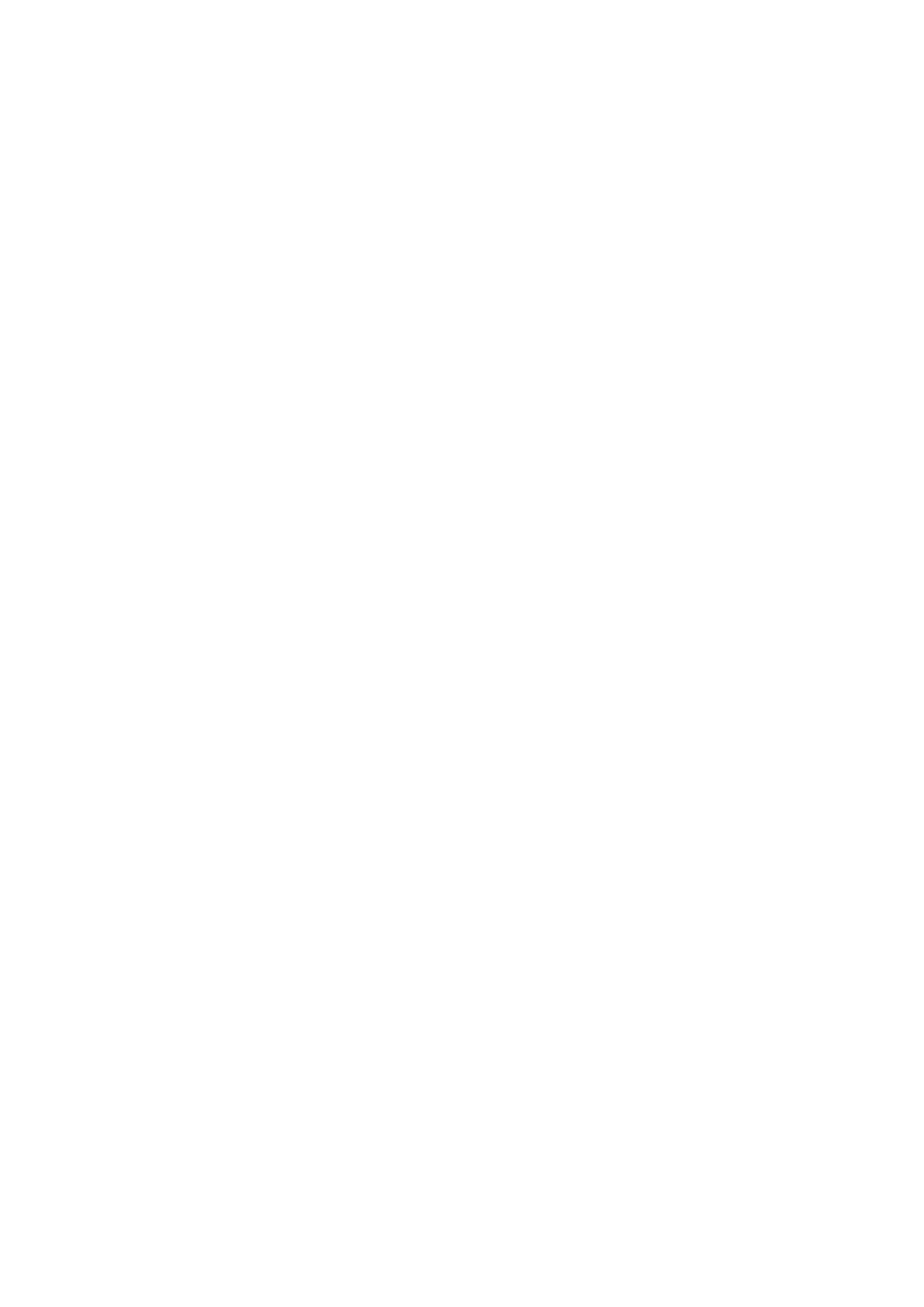## **11.45 – 13.15 Session II. GI Diseases – Diagnosis and Therapy**

### **Chair: Tilo Andus, Mircea Diculescu**

11.45 *Katharina Feilhauer, Jörg Köninger, Stuttgart* Rationale of surgical resection in oligometastasing upper GI cancer

12.00 *Simona Bataga, Tg.Mures* Serrated lesions of the colon-rectum: current management

12.15 *Mircea Diculescu, Bucharest* IBD prospect RN, a National database for IBD between needs and accomplishments

12.30 *Adrian Goldis, Timisoara* Fibrosis in Crohn's disease – from evolution to treatment

12.45 *Tilo Andus, Stuttgart* Inflammatory bowel disease – current treatment

13.00 Q&A

## **13.15 AlfaSigma Symposium**

# **13.30-15.00 Lunch break and Poster evaluation Wolfram Zoller, Roxana Sirli, Paul Jurgen Porr, Sebastian Müller**

## **15.00– 16.00 Session III. Chronic Liver Diseases**

#### **Chair: Martina Müller-Schilling, Zeno Sparchez**

15.00 *Martina Müller-Schilling, Regensburg* Acute-on-chronic liver failure

15.15 *Roxana Sirli, Timisoara* Chronic liver disease and diabetes mellitus

15.30 *Sebastian Müller, Heidelberg* Genetic modulation of fibrosis progression by PNPLA3 and MBOAT7: What can we learn from alcohol detoxification studies?

15.45 *Helmut K. Seitz, Heidelberg (Online)* The role of cytochrome P4502E1 in acoholic liver diseases: from pathophysiology to treatment

16.15 *Zeno Sparchez, Cluj* Treatment of HCV infection in patients with hepatocellular carcinoma

16.30 Q&A

**16.30 – 16.45 Coffee break**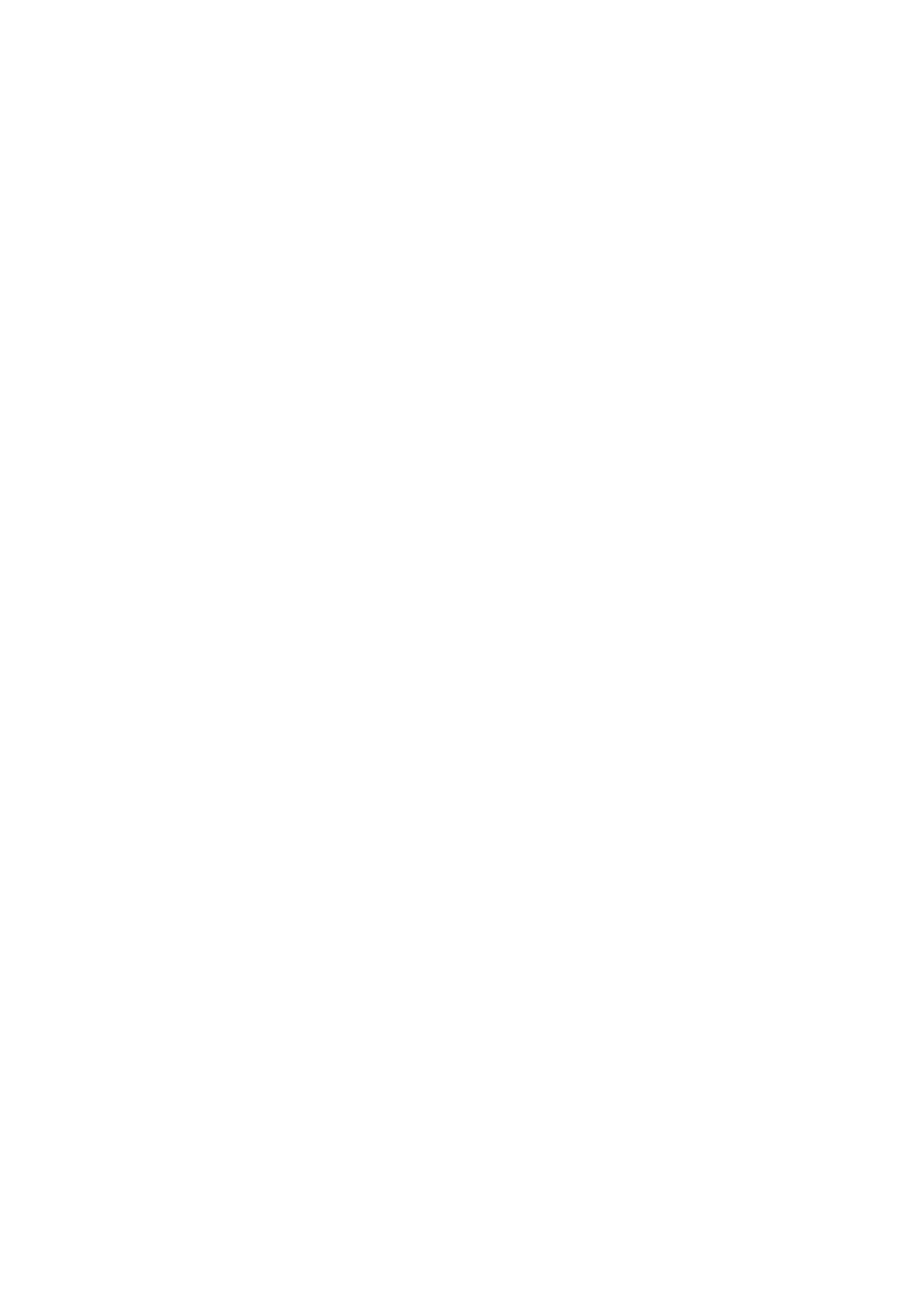# **16.45 – 18.00 Session IV. Endoscopy and Ultrasound**

## **Chair: Sebastian Müller, Ioan Sporea**

16.45 *Alexander Hann, Würzburg* Advancing colorectal cancer prevention with artificial intelligence

17.00 *Ioan Sporea, Timisoara* Ultrasound based elastography for the evaluation of portal hypertension

17.15 *Ernst Michael Jung, Regensburg* Image fusion and CPUS perfusion imaging for monitoring liver tumor treatments by TACE and ablation therapies

17.30 *Marcel Tantau, Cluj* Current status in cholangioscopy and pancreatoscopy

17.45 *Michael Jung, Mainz* How to manage the problem of MRGN contaminated duodenoscopes – Sterilization, disposable endoscopes or what?

18.00 Q&A

## **18.15 Prof. Elke Roth, Brasov: Cultural interferences in the Transylvanian space**

**18.30 Closing remarks and Posters awards: Laurentiu Nedelcu, Monica Acalovschi**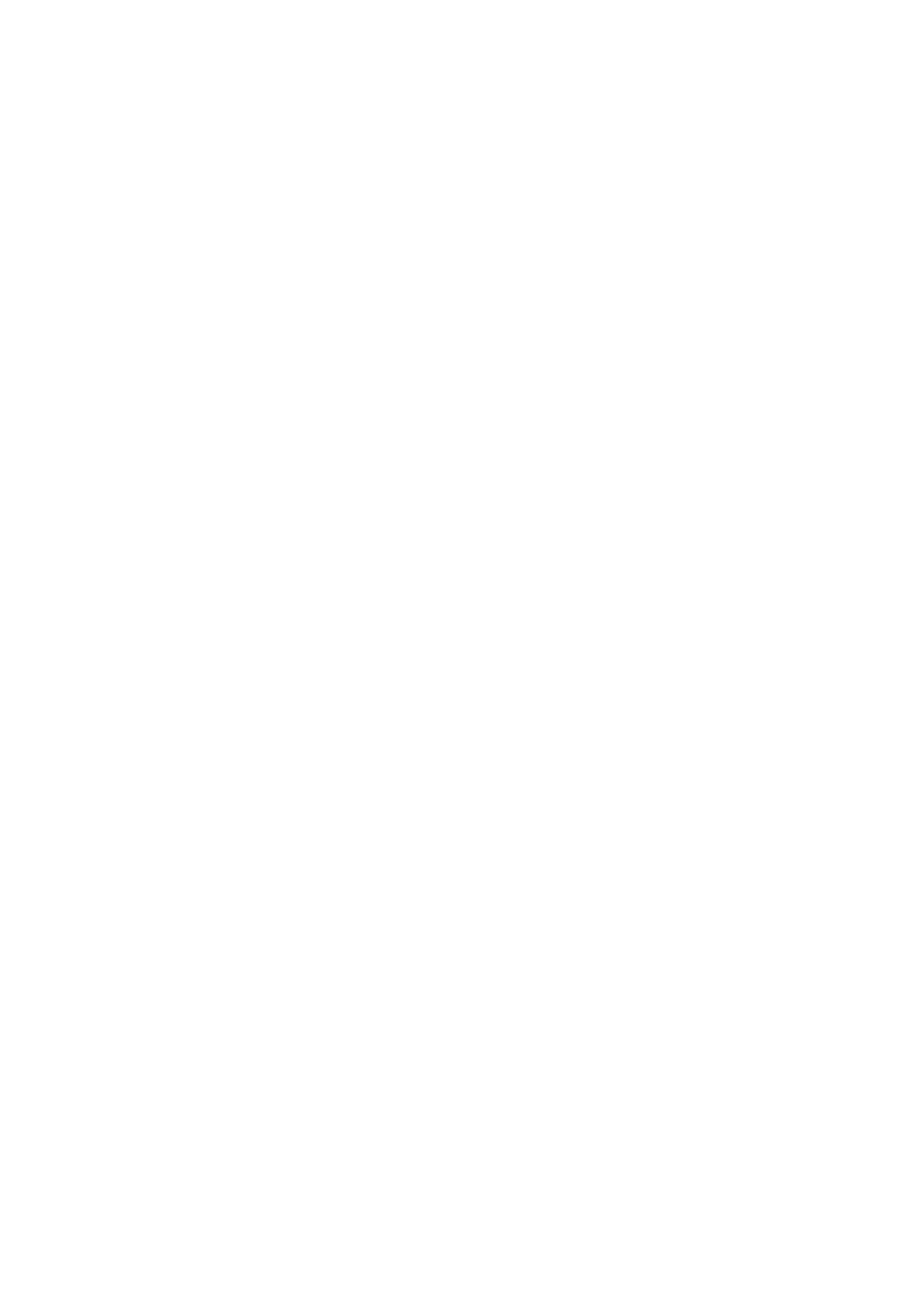## **ABSTRACTS LECTURES**

# **SESSION I**

# **Strategies for Nonalcoholic Fatty Liver Disease (NAFLD) diagnosis - from high tech to clinical reality**

#### *Andreas Geier*

*Division of Hepatology and Liver Center, University Hospital Würzburg, Würzburg, Germany*

Nonalcoholic fatty liver disease is an increasingly recognized disease entity that may progress to end-stage liver disease. NAFLD defines a spectrum of liver disease characterized by a hepatic steatosis accounting for 5% of the liver in the absence of excessive alcohol consumption (women ≤20g/d and men ≤30g/d). This disease comprises a wide spectrum of liver damage, ranging from nonalcoholic fatty liver (NAFL) without evidence of hepatocellular injury, to nonalcoholic steatohepatitis (NASH) with the presence of inflammation and hepatocyte injury (ballooning) to advanced fibrosis and cirrhosis. NAFLD affects 10–24% of the general population worldwide and has now become the most common cause of chronic liver disease in Western countries.

NAFLD screening is currently not recommended in the general population. Main goal of NAFLD diagnosis is to identify subjects at risk for later development of cirrhosis, decompensation or hepatocellular carcinoma early enough for timely surveillance and intervention. NAFLD is usually suspected in individuals with asymptomatic elevation of aminotransferases and, radiological findings of fatty liver. Imaging studies, elastometry techniques as well as fat quantification tools help in determining the presence and amount of fatty infiltration of the liver, but the diagnosis of NASH as inflammatory disease entity and the exact fibrosis staging can still be confirmed only with a liver biopsy. Noninvasive markers, either blood-based or imaging-based, are therefore urgently required and should be evaluated in large research consortia such as the EU-funded LITMUS network.

Currently recommended algorithms (see current guidelines by all international societies) make use of more-or-less widely available non-invasive tools. A liver biopsy may not be necessary for the simple purpose of making the diagnosis of high-risk patients. In a two-step approach, NAFLD fibrosis risk score (NFS) and the more general fibrosis-4 score (FIB-4) (first step) followed by transient elastography or MR elastography (MRE) (second step) are important non-invasive diagnostic tools to discriminate patients without relevant fibrosis (high

negative predictive value) from those with advanced fibrosis (less favorable positive predictive value). Liver biopsy is still the gold standard to diagnose NASH. Biopsy should be considered in patients with suspected progressive NAFLD to stage fibrosis and/or to exclude other competing etiologies.

In contrast to indirect fibrosis markers and scores such as NFS and FIB-4, direct serum fibrosis marker scores including fibrosis markers such as alpha-macroglobulin are commercial tools and not freely available without cost. Even less available and more costly are advanced elastometry techniques. Transient elastography (TE), magnetic resonance elastography (MRE), shear wave elastography (SWE) and acoustic radial force imaging (ARFI) are important non-invasive tools to assess the stiffness of the liver and to identify patients with advanced and non-advanced fibrosis. Hepatic fat measurement can be performed non-invasively in a semiquantitative fashion by controlled attenuation parameter (CAP) based on the Fibroscan device. Magnetic resonance spectroscopy (MRS) or magnetic resonance imaging-estimated proton density fat fraction (MRI-PDFF) are the currently most accurate noninvasive methods to detect and quantify liver fat.

Future efforts must be made to further evaluate the diagnostic potential of these tools in large patient cohorts and the added value of combinatorial approaches. Broad access to this advanced technology needs to be granted outside specialized or tertiary centers and high-income countries. Cross-sectorial integration of NAFLD screening into secondary and tertiary care remains the key task for structural improvement on a population basis. Automated screening tools in primary care as well as platforms for secondary NAFLD diagnosis by elastometry are urgently required. Most of the patients are currently lost in primary or secondary care and never enter diagnostic algorithms or structured surveillance and/or therapy.

## **Gallstone disease management: Guidelines versus real life practice**

#### *Monica Acalovschi, Cluj-Napoca*

Gallstone disease has a prevalence of 10-20% in the population in Europe and other developed countries, leading to more hospital admissions than any other gastroenterological condition. Fortunately, less than one fifth of the gallbladder (GB) stone carriers will develop symptoms or complications.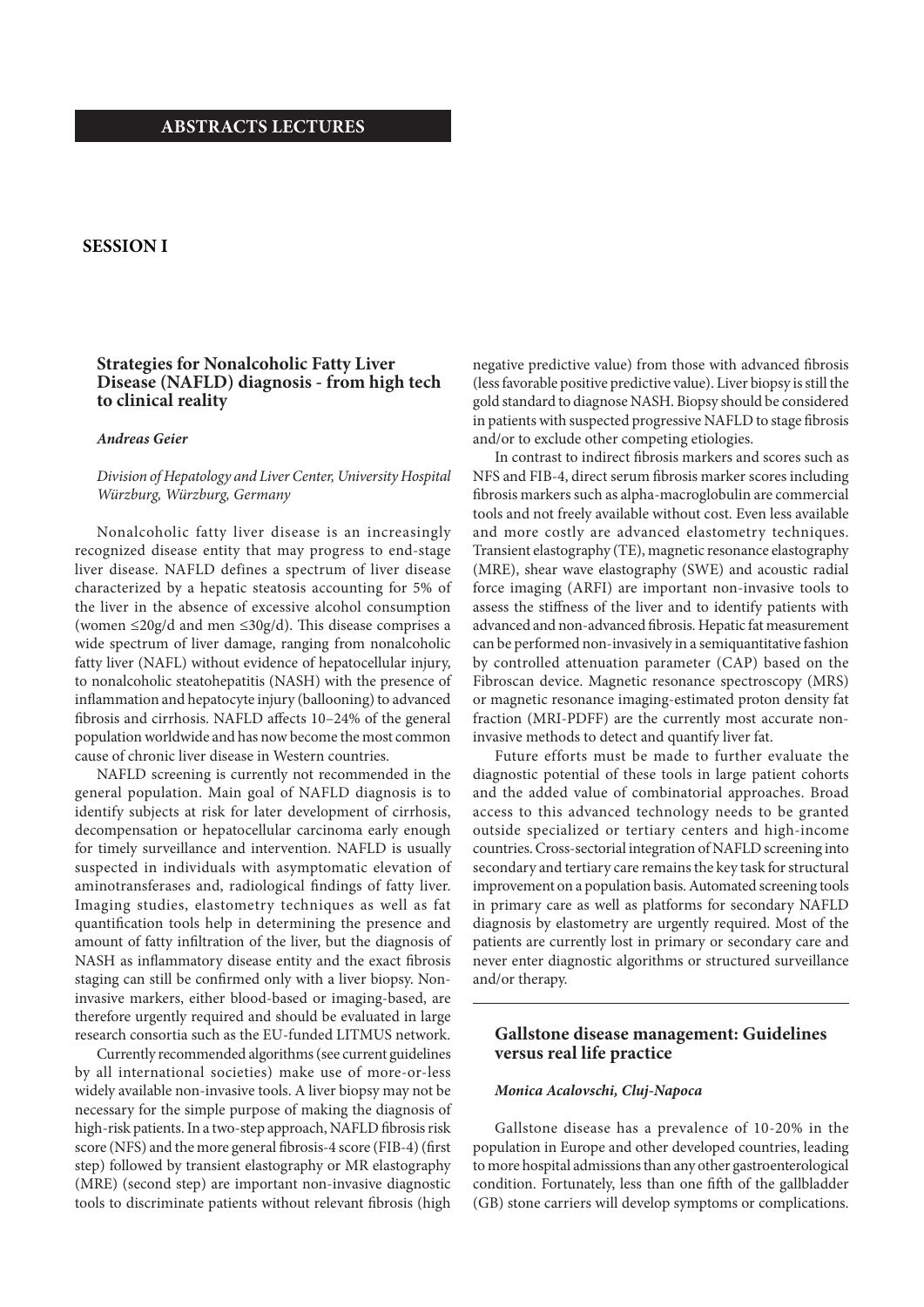We have guidelines of good-quality and internationally endorsed for gallstone (GS) management. But some of these become obsolete soon after publication, as new data appear from larger series of patients, from randomized control trials or systematic reviews. This makes it necessary to regularly confront the guidelines with real life practice.

Most of the GB stones are asymptomatic. For those symptomatic, laparoscopic cholecystectomy is the best therapy. But in subjects who could remain lifelong asymptomatic, even a low risk of postoperative complications cannot be accepted. There is still controversy regarding what should we do, watch and wait or intervene when asymptomatic GB stones are detected, for example during therapy for common BD stones, or in patients submitted to bariatric surgery, or in those with acute pancreatitis.

Symptomatic GB stones have a higher risk of complications and should be removed. But there is still controversy regarding the timing of laparoscopic cholecystectomy, as recent studies in large series of patients gave contradictory results.

Regarding the common BD (CBD) stones, it was long time believed that whether symptomatic or asymptomatic, they should be removed considering the high risk of severe complications - jaundice, acute cholecystitis or acute pancreatitis. And there is a consensus to always remove CBD symptomatic stones.

In contrast, managing asymptomatic CBD stones is still controversial because of there is a risk for endoscopic extraction. The first step should be to confirm their presence. The ASGE and ESGE guidelines recommend EUS or MRCP as the best investigations to confirm diagnosis in patients with sufficient clinical suspicion but insufficient evidence at abdominal ultrasonography.

Guidelines for GS management should be periodically up-dated with the new data coming from real-life practice. Correct implementation and dissemination of information is very important in order to ensure the best approach to these patients and minimize the difference in medical assistance.

# **Microbiota and the metabolic diseases**

#### *Paul Jürgen Porr*

#### *Polisano MedLife Clinic, Sibiu, Romania*

The intestinal flora (microbiota) is formed beginning with birth and develops in function of different genetic, nutritional and other environmental factors. Therefore, a perfect symbiosis is formed with the human organism, even a vital partnership.

This state of symbiosis is often disturbed by different viral, bacterial or fungal infections, by sudden environmental or dietetic modifications, drugs (especially antibiotics), immunodeficiencies or other diseases, resulting different states of dysbiosis. These determine different digestive diseases, such as pseudomembranous colitis, inflammatory bowel diseases, irritable bowel syndrome, gastric or colorectal cancer a.o.

Other extradigestive manifestations or diseases are also a consequence or are at least influenced by certain dysbioses: autoimmune diseases (autoimmune hepatitis, primary sclerosing cholangitis, primary biliary cirrhosis, rheumatoid arthritis, multiple sclerosis), allergies, psychic disorders, or Alzheimer's disease.

An important category of diseases, influenced by different dysbioses are metabolic diseases: atherosclerosis, obesity, type 2 diabetes, or nonalcoholic fatty liver disease (NAFLD).

Atherosclerosis is correlated with high levels of *Collinsella* and low levels of *Eubacterium* and *Roseburia*. The metabolic transformation of choline from diet into betaine and trimethylamine-N-oxide by microbiota correlates directly with cardiovascular events.

Obesity is correlated with low bacterial richness ("Western style") as a consequence of the Western diet (fast food). But also inversely, obesity can influence the microbiota.

In type 2 diabetes mellitus there are low levels of *Firmicutes* and *Faecalobacterium prausnitzii*. An indirect correlation was also observed between insulin resistance and butyrateproducing microbiota, as well as the beneficial therapeutic and even a prophylactic effect of pre- and probiotics in diabetes.

In NAFLD an alcohol-producing microbiota was observed having a role in the oxidative stress and inflammation, resulting in steatohepatitis. The microbiota is not involved only in the pathogenesis of NAFLD by multiple routes, but also in their progression.

The encouraging evidence that faecal transfer of the microbiota improves the metabolic outcome in patients with metabolic syndrome suggests that it may be possible to use probiotics to improve the metabolic features.

## **Proton Pump Inhibitors between use and overuse**

#### *Laurentiu Nedelcu*

#### *Transylvania University, Brasov, Romania*

The development of antisecretory medications has revolutionized the management of acid-peptic disorders. Proton pump inhibitors (PPIs) are the most frequently prescribed medications for the treatment of peptic ulcer disease, erosive esophagitis, nonerosive reflux disease with excess acid in the esophagus and for Helicobacter pylori eradication regimens. Proton pump inhibitors are also indicated for prevention of NSAID-induced gastroduodenal ulcer, prevention and treatment of NSAID-induced upper gastrointestinal bleeding, prevention of stress ulcer bleeding in patients in Intensive Care Units, treatment of gastrinoma and of eosinophilic esophagitis.

PPIs have demonstrated their effectiveness and safety over the years. In the last decade the use of PPIs has significantly increased. Many patients are using high doses and long-term treatment. But not all patients require chronic PPI therapy. Articles published in prodigious medical journals (JAMA, Circulation, Journal of Am. Soc. of Nephrology) have drawn attention in recent years to the potential adverse effects of PPIs. Most of the studies were observational and the quality of the evidence was weak. However, the quality of evidence linking PPIs to alterations in the microbiome, to Clostridium Difficile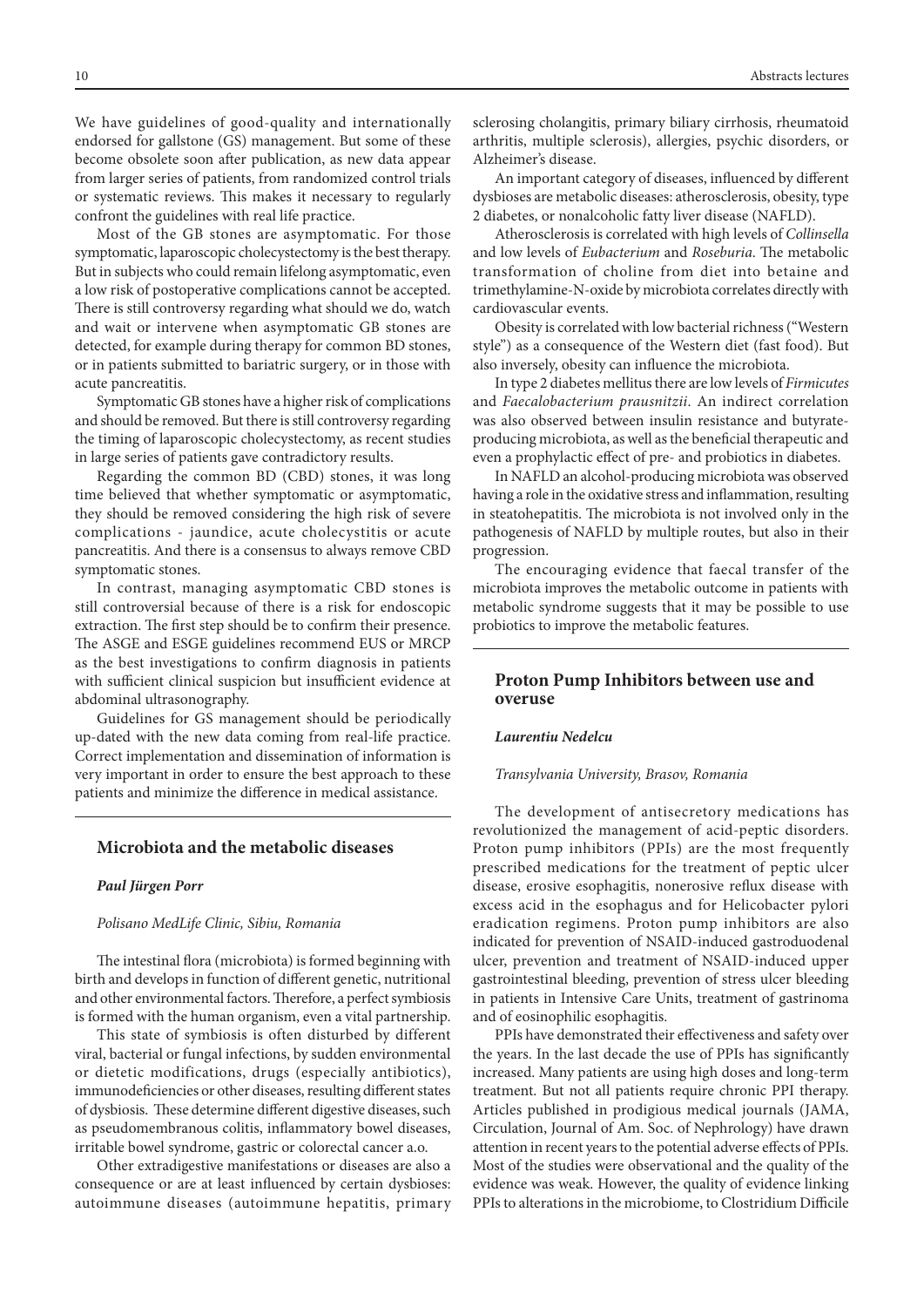infection, drug–drug interactions and microscopic colitis is relatively strong.

The term deprescribing is increasingly used in medical practice (more articles in PubMed in the last two years) and defines "the planned process of reducing or stopping medications that may no longer be of benefit or may be causing harm". A group of Canadian authors even published a new guideline "Deprescribing proton pump inhibitors. Evidencebased clinical practice" [1].

The medical community agrees that the benefits of PPIs outweigh their potential adverse effects, and that PPIs should be prescribed for valid indications. When PPIs are prescribed for long-term use, they should be recommended in the lowest effective doses and the treatment should be periodically assessed.

## **REFERENCE**

1. Farrell B, Pottie K, Thompson W, Boghossian T, Pizzola L, Rashid FJ, Rojas-Fernandez C, Walsh K, Welch V, Moayyedi P. Deprescribing proton pump inhibitors: Evidence-based clinical practice guideline. Can Fam Physician 2017;63:354-364.

## **Hemostatic management in acute gastrointestinal bleeding**

#### *Vlad Pavel, Stephan Schmid*

*Department of Internal Medicine I, University Hospital Regensburg, Regensburg, Germany*

Gastrointestinal (GI) bleeding is a common medical emergency with a wide range of clinical severity [1]. Causes of GI bleeding include: peptic ulcer disease, esophageal or gastric varices, cancer, polyposis syndrome, inflammatory bowel disease, Dieulafoy's lesions, hemangiomas, diverticula, angioectasia and hemorrhoids among others [2].

Many GI bleeding cases stop spontaneously but some patients present with massive hemorrhage requiring close observation with blood pressure monitoring, electrocardiographic monitoring and pulse oximetry in the intensive care unit [1, 3]. Especially in patients with liver cirrhosis, acute gastrointestinal bleeding can be fatal and is associated with a high mortality [4].

Therefore, rapid appropriate hemostasis and the prevention of the relapse of bleeding are very important. The treatment goals of acute massive GI bleeding are airway protection in intensive care environment, correct hypovolemia, stabilize blood pressure, achieve rapid hemostasis, prevent early rebleeding, prevent complications related to bleeding and deterioration of liver function. Treatment with crystalloid or colloid fluids and vasopressors is often necessary to stabilize blood pressure. Antibiotics should be initiated immediately in patients with liver cirrhosis [1, 3]. Transfusion of red blood cell concentrates is often required (if hemoglobin is lower than 7 g/dL). A post-transfusion target hemoglobin concentration of 7–9g/dL is desirable [5]. In patients with upper GI bleeding, high dose intravenous proton pump inhibitor (PPI) therapy should be considered [6].

In patients with coagulopathy, replacement therapy with pharmacological agents, fresh frozen plasma, prothrombin complex or platelets should be administered. If variceal bleeding is suspected, vasoconstrictors such as Terlipressin or Somatostatin should be initiated as soon as possible [3, 5–7]. In patients with suspected lower GI bleeding and hemodynamic instability, a computed tomography angiography is recommended before endoscopic or radiologic treatment [5].

After hemodynamic stabilization and airway protection, endoscopy must be performed. Endoscopy allows identification of the source of bleeding, as well as hemostatic treatment for bleeding lesions. Endoscopic hemostasis is probably the most important technical challenge that must be mastered by gastroenterologists. Several new endoscopic haemostasis technologies have been developed over the years. Physicians must be aware of all available devices to ensure the most effective outcome [8].

If endoscopy fails, interventional radiology procedures must be performed. Transjugular intrahepatic portosystemic shunt or partial splenic embolization are good options in cases of acute variceal bleeding [9]. Surgery should be considered only as the ultima ratio [1].

## **REFERENCES**

- 1. Stanley AJ, Laine L. Management of acute upper gastrointestinal bleeding. BMJ. 25. März 2019;364:l536. doi:[10.1136/bmj.l536](https://dx.doi.org/10.1136/bmj.l536)
- 2. DiGregorio AM, Alvey H. Gastrointestinal Bleeding. In: StatPearls [Internet]. Treasure Island (FL): StatPearls Publishing; 2022. Accessed 14 Mars 2022. Available from: https://www.ncbi.nlm.nih.gov/books/ NBK537291/
- 3. Karstensen JG, Ebigbo A, Bhat P, et al. Endoscopic treatment of variceal upper gastrointestinal bleeding: European Society of Gastrointestinal Endoscopy (ESGE) Cascade Guideline. Endosc Int Open 2020;8:E990– E997. doi:[10.1055/a-1187-1154](https://dx.doi.org/10.1055/a-1187-1154)
- 4. Li Y, Han B, Li H, et al. Effect of Admission Time on the Outcomes of Liver Cirrhosis with Acute Upper Gastrointestinal Bleeding: Regular Hours versus Off-Hours Admission. Can J Gastroenterol Hepatol 2018;2018:3541365. doi[:10.1155/2018/3541365](https://dx.doi.org/10.1155/2018/3541365)
- 5. Triantafyllou K, Gkolfakis P, Gralnek IM, et al. Diagnosis and management of acute lower gastrointestinal bleeding: European Society of Gastrointestinal Endoscopy (ESGE) Guideline. Endoscopy 2021;53:850-868. doi[:10.1055/a-1496-8969](https://dx.doi.org/10.1055/a-1496-8969)
- 6. Gralnek IM, Stanley AJ, Morris AJ, et al. Endoscopic diagnosis and management of nonvariceal upper gastrointestinal hemorrhage (NVUGIH): European Society of Gastrointestinal Endoscopy (ESGE) Guideline – Update 2021. Endoscopy 2021;53:300–332. doi[:10.1055/a-1369-5274](https://dx.doi.org/10.1055/a-1369-5274)
- 7. Rodrigues A, Carrilho A, Almeida N, et al. Interventional Algorithm in Gastrointestinal Bleeding—An Expert Consensus Multimodal Approach Based on a Multidisciplinary Team. Clin Appl Thromb./ Hemost 2020;26. doi:[10.1177/1076029620931943](https://dx.doi.org/10.1177/1076029620931943)
- 8. Jung K, Moon W. Role of endoscopy in acute gastrointestinal bleeding in real clinical practice: An evidence-based review. World J Gastrointest Endosc 2019;11:68–83. doi[:10.4253/wjge.v11.i2.68](https://dx.doi.org/10.4253/wjge.v11.i2.68)
- 9. Ibrahim SM, Pollak J, Aruny JE, et al. Educational Exhibit Abstract No. 299 -Endovascular treatment for varices and variceal hemorrhage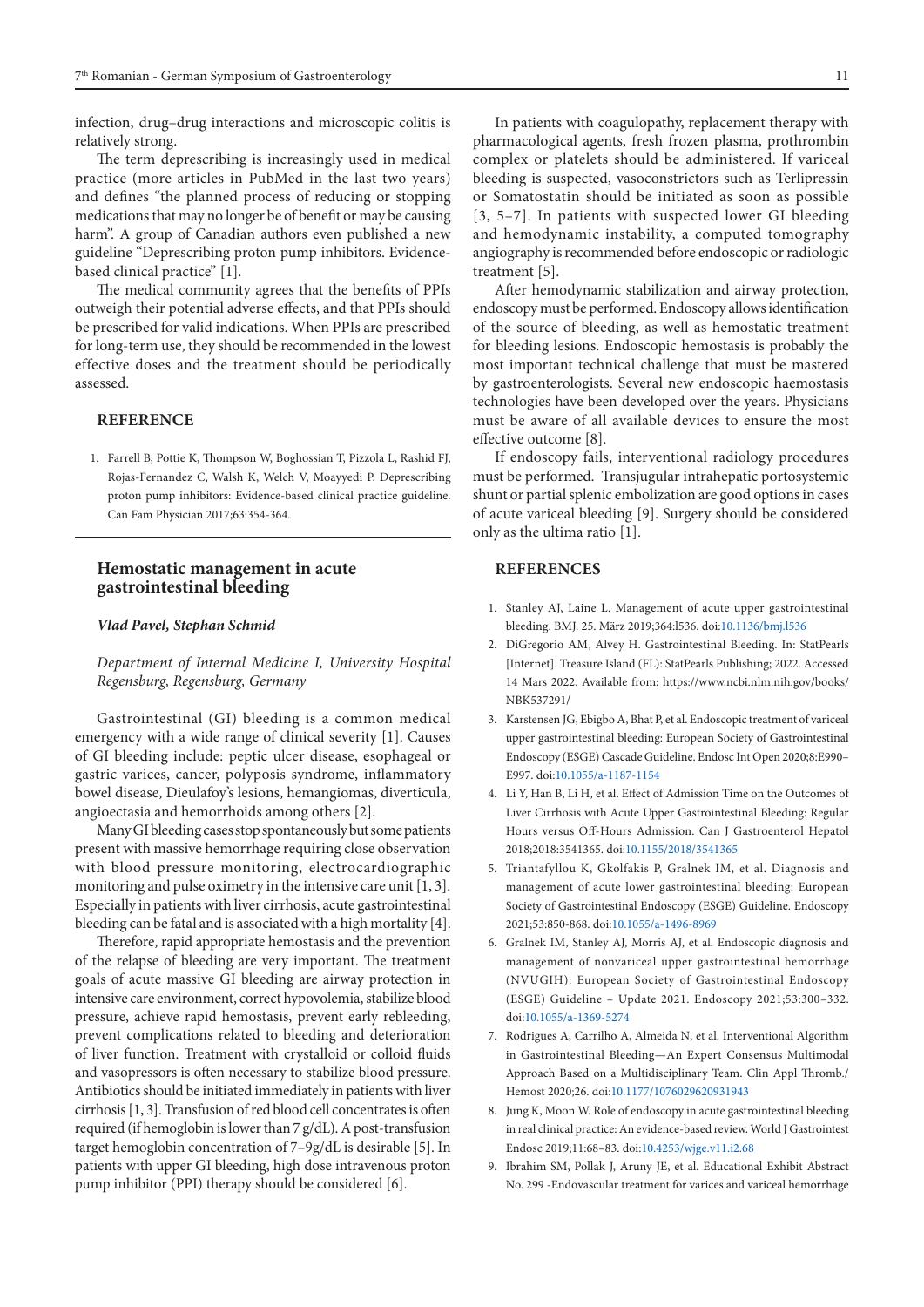associated with portal hypertension: a pictorial review. J Vasc Interv Radiol 2013;24:S132. doi[:10.1016/j.jvir.2013.01.324](https://dx.doi.org/10.1016/j.jvir.2013.01.324)

## **Are H2 breath tests useful?**

## *Dan L Dumitrascu*

*Iuliu Hatieganu University of Medicine and Pharmacy, 2nd Medical Department Cluj-Napoca, Romania*

The principle of breath testing is the assessment of the concentration of some components in the expiratory air, originating from the processing of an ingested substrate in the gastrointestinal lumen. Breath tests are based on the ability of the bacteria to produce H2 after metabolizing substrate such as glucose, lactulose or xylose. Some of the H2 produced by the bacteria, whether in the small intestine or in the colon, is absorbed into the blood flowing through the wall of the small intestine and colon. The blood containing hydrogen travels to the lungs where H2 is released and exhaled in the breath where it can be measured.

Breath testing in gastroenterology represents a group of non-invasive investigations of some pathological or

potentially pathological changes of the gastrointestinal tract.

The most frequently used breath tests are the H2-breath test, the C13-breath test and the methane breath test.

The hydrogen breath tests are tests based on the measurement of the H2 concentration in the expired air after the ingestion of a certain substrate.

The most used substrates for the H2-breath tests are displayed in Table I. There are also other hydrogen-based breath tests which have not achieved clinical use. The new European consensus on breath tests is presented.

**Table I**. Commonly used H2-breath tests

| Substrate | Indication                                      | Name                     |
|-----------|-------------------------------------------------|--------------------------|
| Glucose   | Small intestinal bacterial<br>overgrowth (SIBO) | Glucose H2-breath test   |
| Lactulose | SIBO<br>Orocecal transit time                   | Lactulose H2-breath test |
| Lactose   | Lactase deficiency                              | Lactose H2-breath test   |
| Fructose  | Fructose deficiency                             | Fructose H2-breath test  |
|           |                                                 |                          |

In conclusion, H2 breath tests still preserve their diagnostic value, despite recent controversy contesting their importance.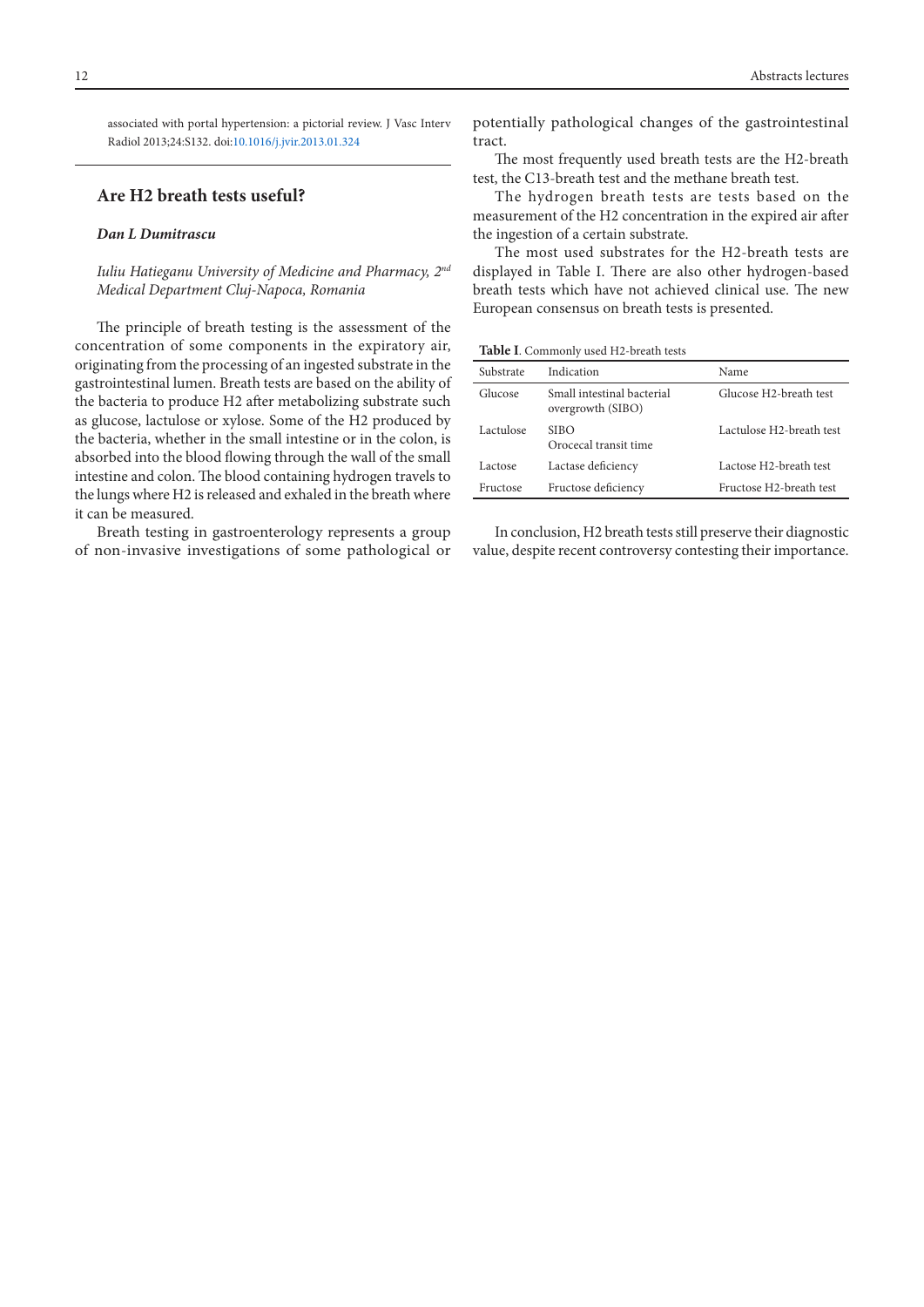# **SESSION II**

## **Rationale of surgical resection in oligometastasing upper GI cancer**

#### *Kaharina Feilhauer, Jörg Köninger*

*Klinikum Stuttgart, Klinik für Allgemein-, Viszeral-, Thoraxund Transplantationschirurgie, Stuttgart, Germany* 

Historically, advanced and metastasizing upper gastrointestinal (GI) cancer represented a contraindication for curative surgery. Development of potent chemotherapeutic agents and biologicals, eventually in combination with radiotherapy and interventional techniques allowed for the expectation, that surgery would loose its dominant role in the treatment of solid tumors.

Quite contrary to these expectations, especially in combination with potent drugs and other treatment, resection of the tumor is essential for the patients chance to survive.

This development is reflected in recent guidelines of gastric and esophageal cancer where limited metastasis of local peritoneal carcinomatosis is no longer in principle a contraindication for surgery.

Decision making in treatment of these patients is demanding and requires close communication in highly specialized boards.

## **Serrated lesions of the colon-rectum: current management**

#### *Simona Bataga, Melania Macarie, Razvan Opaschi*

*University of Medicine, Pharmacy, Science and Technology GE Palade, Gastroenterology Clinic, Targu-Mures, Romania*

There are currently two major classes of precancerous polyps of the colon: the conventional adenomas and the serrated lesions. The serrated lesions include the hyperplastic polyps, which are not considered precancerous; sessile serrated lesions (also called sessile serrated adenomas) (SSLs), and traditional serrated adenomas (TSAs).

The sessile serrated lesions can potentially develop more aggressively into colorectal cancer as compared to other colorectal polyps and more rapidly, in approximately 3 years. Serrated polyps of the colon are the precursors of about 15-30% of colorectal cancers: they are usually found in the proximal colon, and account for a proportion of cancers developed after colonoscopy, "the interval cancers".

The serrated lesions are challenging in visualization, being flat and difficult to observe between the pitfalls, so they are more difficult to detect than conventional adenomatous polyps.

The gastroenterologist has to be trained for recognising the endoscopic appearance of the serrated lesions.

Regarding the experience of the endoscopist, one principal factor is good endoscopic equipment. ESGE recommends the routine use of high definition systems and pancolonic conventional or virtual (NBI) chromoendoscopy for better detection of serrated polyposis.

In our experience, in the Gastroenterology Clinic, Tg. Mures, the introduction of the NBI equipment significantly increased the detection of the serrated polyps and we also reported an increase in the incidence of the polyps located on the right colon. All the polyps were resected, but the large sessile lesions were more difficult and challenging.

In conclusion, lesions are an important chapter of colon pathology. Improved endoscopic equipment and a trained endoscopist are important to detect and resect the serrated lesions, especially those on the right colon. The detection, diagnosis and resection of the serrated lesions remain a challenge.

#### **REFERENCES**

- 1. Van Leerdam ME, Roos VH, van Hooft JE, et al. Endoscopic management of polyposis syndromes: European Society of Gastrointestinal Endoscopy (ESGE) Guideline. Endoscopy 2019;51:877–895. doi[:10.1055/a-0965-0605](http://dx.doi.org/10.1055/a-0965-0605)
- 2. Saito S, Tajiri H, Ikegami M. Serrated polyps of the colon and rectum: Endoscopic features including image enhanced endoscopy. World J Gastrointest Endosc 2015;7:860–871. doi:[10.4253/wjge.v7.i9.860](http://dx.doi.org/10.4253/wjge.v7.i9.860)
- 3. MacPhail ME, Thygesen SB, Patel N, Broadley HM, Rex DK. Endoscopic control of polyp burden and expansion of surveillance intervals in serrated polyposis syndrome. Gastrointest Endosc 2019;90:96–100. doi[:10.1016/j.gie.2018.11.016](http://dx.doi.org/10.1016/j.gie.2018.11.016)

## **IBDPROSPECT RN, a National Database for IBD: between Needs and Accomplishments**

## *Mircea Diculescu1,2, Tudor Stroie1,2*

*1) Carol Davila University of Medicine and Pharmacy, Bucharest; 2) Fundeni Clinical Institute, Bucharest, Romania*

Over the last 20 years, the incidence and prevalence of inflammatory bowel diseases (IBD) have dramatically increased in Romania. Both Ulcerative Colitis (UC) and Crohn's Disease (CD), but especially CD, have increased in the number of cases, severity and complexity.

Our actual database, the IBDPROSPECT database, was created in 2006 as a prospective study in which only two centers were involved: Cluj and Bucharest Fundeni.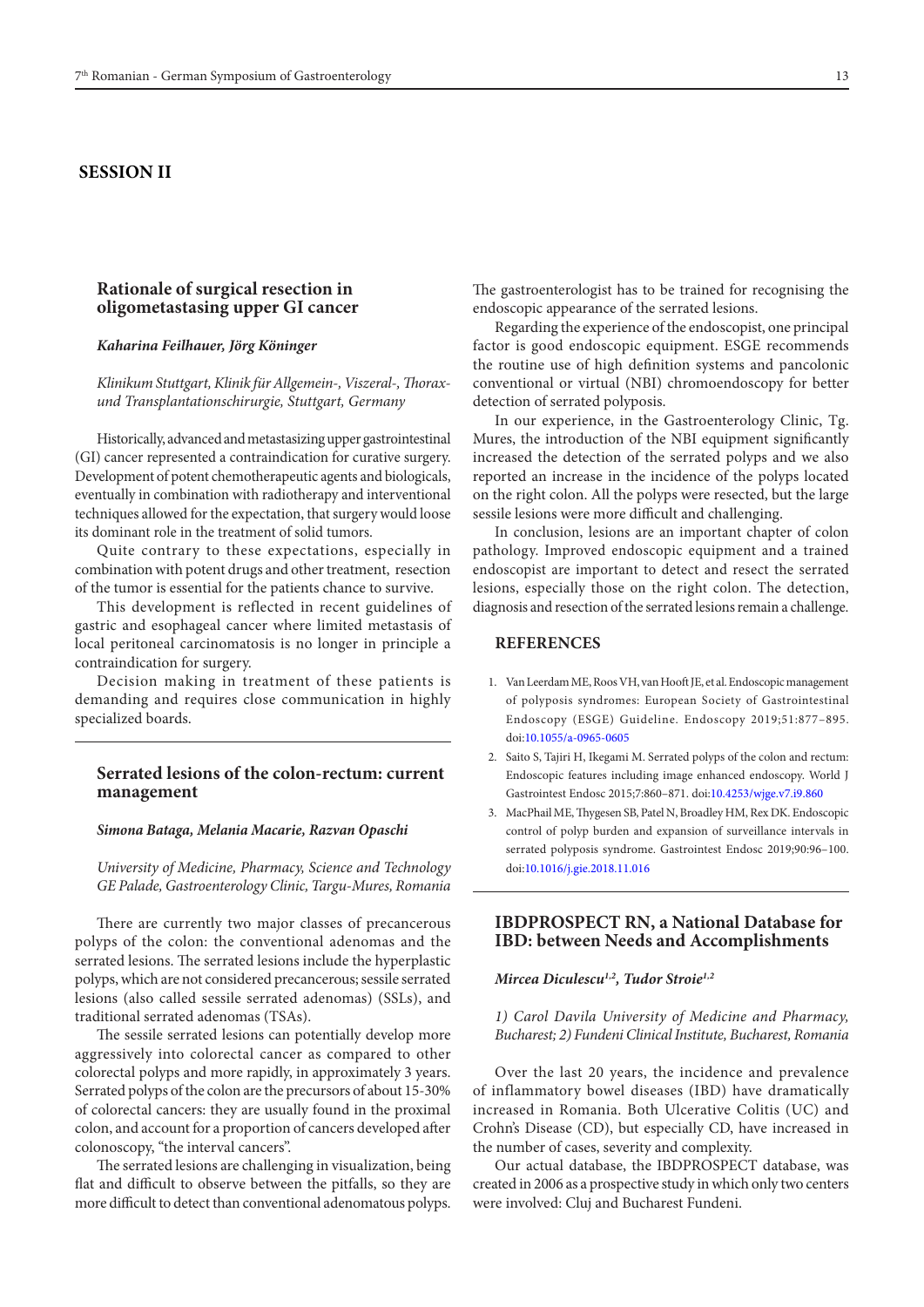The data collected from this database encouraged us to extend to other 13 centers all over the country. In this context, we included more then 3000 cases from the main university centers in Romania: Bucharest, Cluj, Iasi, Timisoara, Targu Mures, Oradea, Craiova, Constanta.

The data collected showed us that the ratio between UC and CD cases has changed especially in the most "westernized lifestyle" regions of the country together with the global increase in number, severity, and complexity of cases. As comparative figures, in 2003 we had estimated in a multicenter study designed by the Romanian Society of Digestive Endoscopy about 1,000 cases of IBD nationwide, and now we estimate to have more than 20,000 cases and more than 1,500 patients on biologic therapy.

Consequently, we realized that the data collected from the IBDPROSPECT study was outdated and we started to implement another database, updated to the current demands, with the purpose of becoming a real National registry of IBD in Romania, called IBDPROSPECT RN.

## **Fibrosis in Crohn's disease - from evolution to treatment**

#### *Adrian Goldiş*

*Department of Gastroenterology and Hepatology, Victor Babeş University of Medicine and Pharmacy, Timişoara, Romania*

In Crohn's Disease there is a chronic inflammation which can develop and cause tissue damage, represented by thickening and hardening in the bowel wall, a process called fibrosis. This may cause the intestine to lose mobility, causing a stricture (narrowing) of the bowel, which can then lead to blockage. Different proteins, such as collagens, which are normally involved in the tissue healing process, end up in a state of overproduction, consequently leading to fibrosis. The Lemann index was recently created with the aim of determining the total gut damage score in CD. Medical, surgical, endoscopic, and imaging results from all segments of the digestive tract are combined into a single total score [1, 2]. The Lémann score could be a clearer indicator of the magnitude of structural bowel injury, and it should be used to monitor bowel damage development over time.

Regardless of early anti-TNF exposure, survival curve study of this matched cohort revealed comparable progression of the stricturing behavior in patients. The transition in penetrating behavior was three times lower among those patients who received early anti-TNF, in contrast to patients who did not undergo early anti-TNF, but this decrease did not achieve significance in the unadjusted study. The early anti-TNF response was described as achieving corticosteroidfree remission 6 months after diagnosis, and this outcome was noted in 124 (71%) of the 175 participants with the available data. After 6 months, there was no discrepancy in the prevalence of B2 or B3 complications in anti-TNF responders and non-responders, despite the limited sample size of these subgroups [3, 4].

Internal penetrating disease and intra-abdominal abscesses can be identified with different degrees of accuracy using cross-sectional imaging such as MRI, CT or IUS [EL1]. For deep-seated fistulae, pelvic fistulae, or abscesses, MRI was preferred over ultrasound [EL4] [5].

Small bowel strictures can be detected using cross-sectional imaging [EL2]. As CT exposes patients to radiation, MRI and/or intestinal ultrasound [IUS] are the recommended approaches. In fact, none of the imaging methods will successfully assess the degree of fibrosis [EL3] [5].

Active inflammation and fibrosis usually co-exist, starting from the inflammatory wall thickening and advancing to the fibrotic thick wall which in time leads to fixed strictures. The two processes are commonly overlapping [6].

The use of MRI for the diagnosis of Crohn's Disease is becoming more widespread. The aim of this analysis was to identify and validate MRI predictors for an active CD or extreme CD, as well as a relatable Magnetic Resonance Index of Activity (MaRIA). The MaRIA Score is defined as following:1.5\*wall thickness +  $0.02*RCE + 5*$ edema + 10\*ulceration. (RCE= relative contrast enhancement). In the study of Rimola J et al. [7], using CDEIS as a reference, it was observed that the following were independent predictors of disease severity: wall thickness, relative contrast enhancement (RCE), presence of edema, and ulcers on MRI.

Regarding the Lémann Index, to create and properly analyse the index, the digestive tract had to be divided in separate organs and segments. The damage evaluation was represented by a scale ranging from 0 - no damage to 10.0, represented by maximal damage or complete resection. Also, in this evaluation, the presence and length of the stricturing lesions and/or the presence of penetrating lesions were considered. Smooth muscle hyperplasia of the SM (submucosa), hypertrophy of the MP (muscularis propria), and chronic inflammation were the most notable histopathological characteristics of the stricturing intestine. Muscle modification was also found to be widespread in all layers. Chronic inflammation was shown to be strongly associated with total muscular hyperplasia or hypertrophy. In comparison, fibrosis was adversely associated with total muscular hyperplasia or hypertrophy. Muscular hyperplasia in the SM was also linked to aggressive inflammation within MU. To summarise, the smooth muscle hyperplasia/hypertrophy contributed the most to the stricturing phenotype. Fibrosis was shown to be less significant in CD-associated 'fibro-stenosis'. Regarding the pathogenesis of Crohn's strictures, we might say that the 'inflammation-smooth muscle hyperplasia axis' could be the most important [8].

In the pathogenesis of stenosis and fistulizing lesions, several different pathways can be involved. Lesions in the transmural space, especially fibrostenosing strictures, are the product of increased tissue remodeling. Uncontrolled extracellular matrix (ECM) formation may result in the obstructive lesions because of tissue remodeling. Around 95% of intra-abdominal fistulas seem to emerge throughout or around the proximal end of a stricture. Mechanical variables such as intraluminal pressure appear to take a role in the formation of fistulae, as shown by the fact that intra-abdominal fistulae appear to pass through the muscular layer along penetrating vessels. The production of chemokines, growth factors, and profibrotic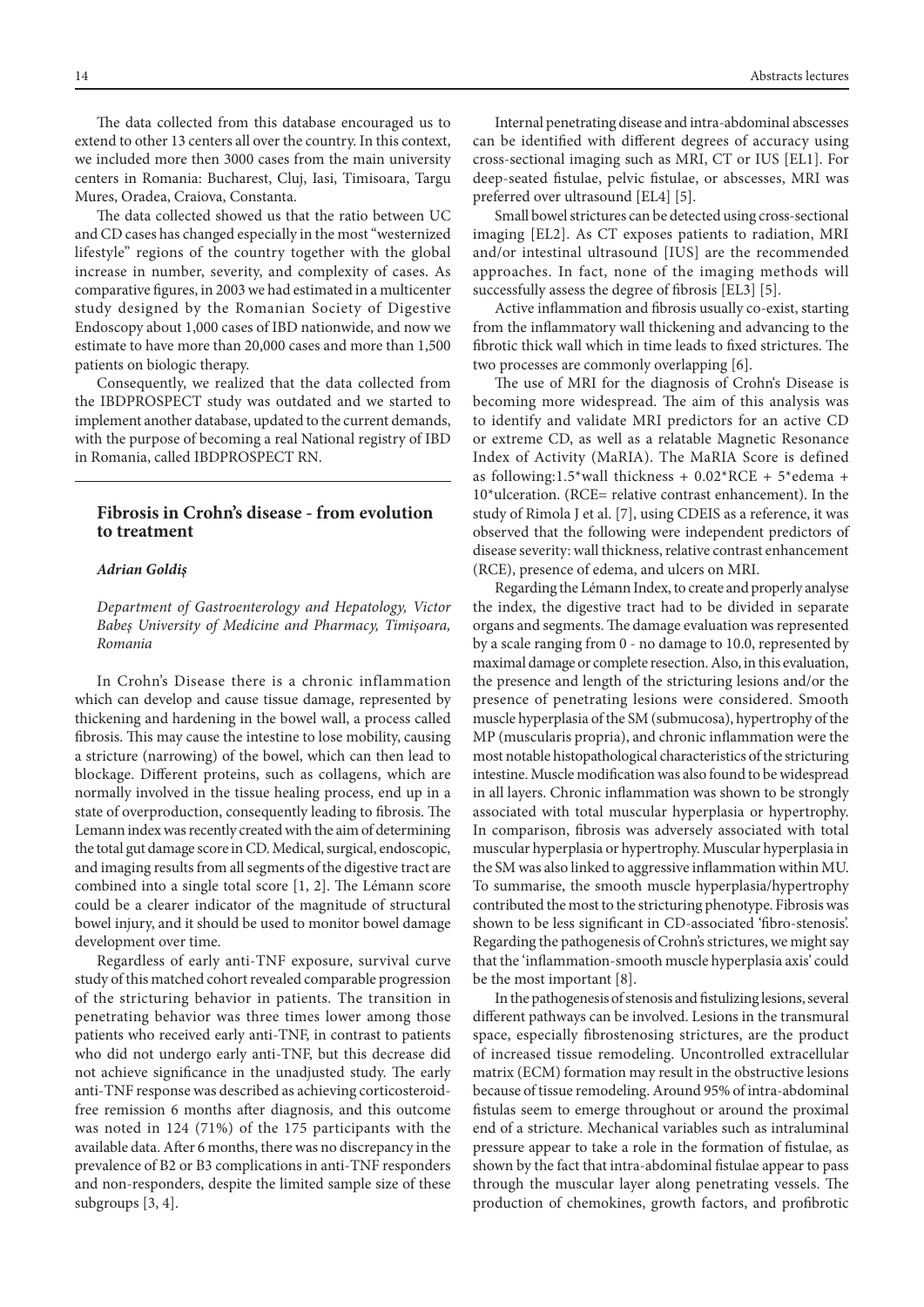cytokines by the innate and adaptive immune systems results in the activation of mesenchymal cells. This activation occurs during chronic inflammation in CD, when the epithelial and endothelial defenses are significantly compromised. Elevated ECM deposition and architectural distortion appear in the lack of ongoing inflammation due to an increase of profibrotic factor activity, because of mesenchymal cell activation [9].

Agents that inhibit IL36R signaling can be introduced for the prevention and treatment of intestinal fibrosis in IBD patients [10]. Local ROCK inhibition prevents and reverses intestinal fibrosis by decreasing MRTF and p38 MAPK activation and increasing autophagy in fibroblasts, according to the article Holvoet et al. Overall, the findings suggested that local ROCK inhibition as a CD incorporate therapy may be effective in preventing fibrosis [11].

In conclusion, early diagnosis of fibrosis is of great importance. Fibrosis is certainly reversible in animal models. Instruments that can be used in the clinical trials are in development. The duration of treatment and toxicity are challenging for the time being. The future looks promising, but there is a need for improvement in methodologies for target discovery and pre-clinical drug efficacy testing.

## **REFERENCES**

- 1. Pariente B, Mary JY, Danese S, et al. Development of the Lémann index to assess digestive tract damage in patients with Crohn's disease. Gastroenterology 2015;148:52-63.e3. doi:[10.1053/j.](https://dx.doi.org/10.1053/j.gastro.2014.09.015) [gastro.2014.09.015](https://dx.doi.org/10.1053/j.gastro.2014.09.015)
- 2. Pariente B, Cosnes J, Danese S, et al. Development of the Crohn's disease digestive damage score, the Lémann score. Inflamm Bowel Dis 2011;17:1415-1422. doi:[10.1002/ibd.21506](https://dx.doi.org/10.1002/ibd.21506)
- 3. Lo B, Vester-Andersen MK, Vind I, et al. Changes in Disease Behaviour and Location in Patients With Crohn's Disease After Seven Years of Follow-Up: A Danish Population-based Inception Cohort. J Crohns Colitis 2018;12:265-272. doi:[10.1093/ecco-jcc/jjx138](https://dx.doi.org/10.1093/ecco-jcc/jjx138)
- 4. Kugathasan S, Denson LA, Walters TD, et al. Prediction of complicated disease course for children newly diagnosed with Crohn's disease: a multicentre inception cohort study. Lancet 2017;389:1710-1718. doi:[10.1016/S0140-6736\(17\)30317-3](https://dx.doi.org/10.1016/S0140-6736(17)30317-3)
- 5. Maaser C, Sturm A, Vavricka SR, et al. ECCO-ESGAR Guideline for Diagnostic Assessment in IBD Part 1: Initial diagnosis, monitoring of known IBD, detection of complications. J Crohns Colitis 2019;13:144- 164. doi:[10.1093/ecco-jcc/jjy113](https://dx.doi.org/10.1093/ecco-jcc/jjy113)
- 6. Taylor SA, Punwani S, Rodriguez-Justo M, et al. Mural Crohn disease: correlation of dynamic contrast-enhanced MR imaging findings with angiogenesis and inflammation at histologic examination--pilot study. Radiology 2009;251:369-379. doi[:10.1148/radiol.2512081292](https://dx.doi.org/10.1148/radiol.2512081292)
- 7. Rimola J, Ordás I, Rodriguez S, et al. Magnetic resonance imaging for evaluation of Crohn's disease: validation of parameters of severity and quantitative index of activity. Inflamm Bowel Dis 2011;17:1759-1768. doi:[10.1002/ibd.21551](https://dx.doi.org/10.1002/ibd.21551)
- 8. Chen W, Lu C, Hirota C, Iacucci M, Ghosh S, Gui X. Smooth Muscle Hyperplasia/Hypertrophy is the Most Prominent Histological Change in Crohn's Fibrostenosing Bowel Strictures: A Semiquantitative Analysis by Using a Novel Histological Grading Scheme. J Crohns Colitis 2017;11:92-104. doi[:10.1093/ecco-jcc/jjw126](https://dx.doi.org/10.1093/ecco-jcc/jjw126)
- 9. Pariente B, Hu S, Bettenworth D, et al. Treatments for Crohn's Disease-Associated Bowel Damage: A Systematic Review.

Clin Gastroenterol Hepatol 2019;17:847-856. doi:[10.1016/j.](https://dx.doi.org/10.1016/j.cgh.2018.06.043) [cgh.2018.06.043](https://dx.doi.org/10.1016/j.cgh.2018.06.043)

- 10. Scheibe K, Kersten C, Schmied A, et al. Inhibiting Interleukin 36 Receptor Signaling Reduces Fibrosis in Mice With Chronic Intestinal Inflammation. Gastroenterology 2019;156:1082-1097.e11. doi:[10.1053/j.](https://dx.doi.org/10.1053/j.gastro.2018.11.029) [gastro.2018.11.029](https://dx.doi.org/10.1053/j.gastro.2018.11.029)
- 11. Holvoet T, Devriese S, Castermans K, et al. Treatment of Intestinal Fibrosis in Experimental Inflammatory Bowel Disease by the Pleiotropic Actions of a Local Rho Kinase Inhibitor. Gastroenterology 2017;153:1054-1067. doi:[10.1053/j.gastro.2017.06.013](https://dx.doi.org/10.1053/j.gastro.2017.06.013)

## **Inflammatory Bowel Disease – Current Treatment**

#### *Tilo Andus*

*Klinik für allgemeine Innere Medizin, Gastroenterologie, Hepatologie und internistische Onkologie, Klinikum Stuttgart, Krankenhaus Bad Cannstatt, Stuttgart, Germany*

Medical treatment of inflammatory bowel disease has become more complicated by the invention of new therapies in the last few years. On the other hand, this allows more effective, and more individualized treatment than before.

However, in many patients with uncomplicated disease, the established and well known drugs steroids and 5-aminosalicylic acid are still the basis of treatment, since they are effective, well known and not expensive.

#### **Standard treatment of ulcerative colitis**

The treatment of ulcerative colitis depends on several factors. Most important are disease activity and location of the disease.

Ulcerative colitis always includes the rectum and inflammation can extend continuously up to the sigmoid colon, the descending colon, the transverse colon or up to the cecum. In very severe cases the terminal ileum can be involved as "back-wash"-ileitis. Moderate proctitis ulcerosa usually is first treated topically with 5-aminosalicylic suppositories, enemas or foam preparations ( $> 1g/d$ ). In more severe cases, budesonide foam or enemas (2 mg/d) or oral 5-aminosalicylic acid (3g/d) may be added. Left-sided ulcerative colitis also is treated topically with 5-aminosalicylic suppositories, enemas or foam preparations ( $> 1$  g/d). In more severe cases budesonide foam or enemas  $(2 \text{ mg/d})$  or oral 5-aminosalicylic acid  $(3 \text{ g/d})$ may be added. Subtotal ulcerative colitis and pancolitis are treated primarily with oral 5-aminosalicylic acid (3-4,5g/d). 5-aminosalicylic suppositories, enemas or foam preparations  $($  > 1g/d) or budesonide foam or enemas  $(2 \text{ mg/d})$  can be added to reduce proctitis which helps to reduce the urging symptoms. Budesonid-MMX (9 mg/d) is another option for this situation, if 5-ASA alone is not helping enough. In more severe cases oral steroids such as Prednisolone (1mg/kg bodyweight) is given. Again, topical treatment may be added.

In refractory cases, patients should be sent to a hospital where intravenous steroid treatment is initiated. If refractory to systemic corticosteroids, cyclosporine A, tacrolimus or infliximab can be used. In cases of still refractory disease, a procto-colectomy must be performed.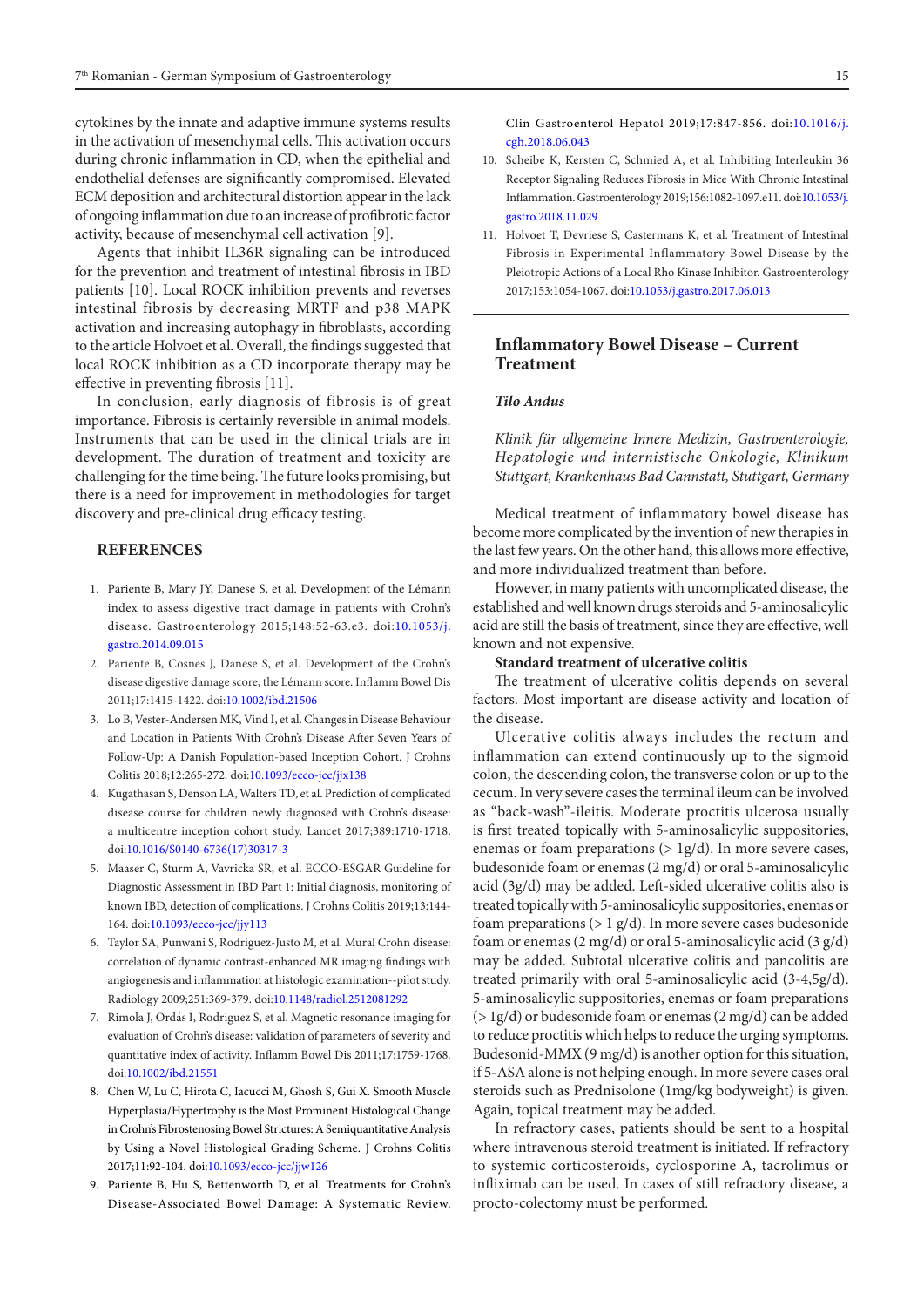In chronic steroid refractory or steroid dependent disease, several other options are available, such as azathioprine, TNFantibody golimumab, integrin antibody vedolizumab or JAKinhibitor tofacitinib.

Maintenance treatment is usually performed with 5-aminosalicylic acid in reduced dosing (50% of the dose in active disease). If this is not possible, E. coli Nissle 1917 can be used. In more complicated cases immunosuppressive drugs such as azathioprine or biologics such as TNF-antibodies, vedolizumab or tofacitinib.

## **Standard treatment of Crohn's disease**

Treatment of Crohn's disease also depends on the disease activity and location of inflammation. The most common location is ileocecal. Moderate ileocecal disease can be treated topically with oral budesonide (9 mg/d). If refractory, prednisolone (60 mg/d) must be used.

If small bowel, or the colon is involved, or disease activity is more severe, prednisolone (60 mg/d) is the standard treatment. If refractory to steroids or very severe activity is present, azathioprine, methotrexate, infliximab, adalimumab or ustekinumab can be used. Sometimes combinations of biologics and azathioprine must be used.

In Crohn's disease doctors always must consider and exclude complications such as strictures and fistulae, and abscesses which may have to be treated endoscopically or surgically.

Maintenance treatment can be done with 5-ASA, azathioprine, methotrexate, TNF-Antibodies, vedolizumab or ustekinumab, depending on the individual situation of the patient.

#### **Which drug for which patient?**

Several factors are important for the choice of the drug such as efficacy, side-effects, mode of application, and price. Gastroenterologists and visceral surgeons should discuss this with the patients to get an informed consent.

## **New developments**

Several drugs are in the pipeline such as JAK-inhibitors and lymphocyte trafficking inhibitors such as ozanimod and IL-23 antibodies.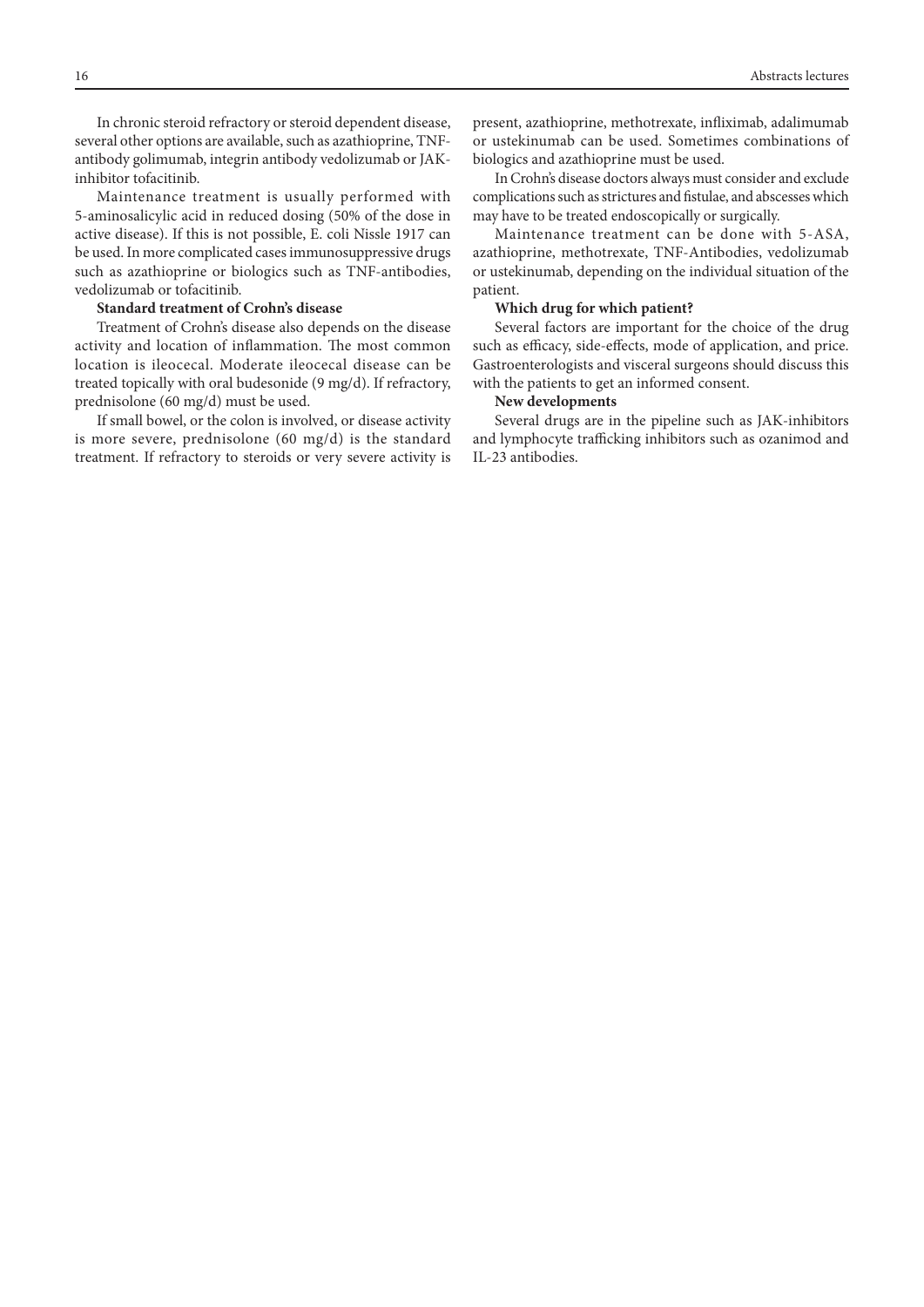# **SESSION III**

#### **Acute-on-chronic liver failure**

#### *Martina Müller-Schilling*

*Department of Internal Medicine I, University Hospital Regensburg, Regensburg, Germany*

The well-known complications of liver cirrhosis include ascites, variceal hemorrhage and hepatic encephalopathy. Bacterial infection is as well a frequent precipitant as a consequence of these complications, and more than one quarter of patients hospitalized with decompensated cirrhosis will have a bacterial infection diagnosed (Olson 2020).

Of clinical importance, bacterial infection remains a leading cause of mortality and morbidity for patients with liver cirrhosis. In addition, epidemiological analyses have shown that infections due to multi-drug resistant bacteria are occurring with increasing frequency in patients with cirrhosis.

Of note, an infection can constitute a cause as well as a complication of the syndrome of acute-on-chronic liver failure (ACLF) (Cannon 2020) which results in poor patient outcomes.

**Pathogenesis**: Cirrhosis is an immunomodulatory deficiency state and thus predisposes patients with liver cirrhosis to infections through different mechanisms (Liaskou 2019, Irvine 2019). These include:

• *Genetic predisposition*: Genetic variations coding for pattern recognition receptors (PRR), especially NOD2 and TLR2 variants causing impairment of innate host defense mechanisms, have been associated with spontaneous bacterial peritonitis (SBP).

• *Immune dysfunction*: The concept of "cirrhosis-associated immune dysfunction," CAID, includes two underlying mechanisms: 1. Immunodeficiency, which affects both innate and adaptive immune system and 2. a state of persistent but inadequate activation of the immune system leading to the production of proinflammatory cytokines and systemic inflammation. CAID is a condition comprised of both increased systemic inflammation and immunodeficiency and leads to a substantial increase in mortality. Cirrhosis – per se – in the absence of infection is a status of "partial SIRS" characterized by increased pro-inflammatory cytokines (Cannon 2020) .

• *Increased intestinal permeability*: Bacterial overgrowth and intestinal barrier dysfunction can result in bacterial translocation.

• *Alterations in the intestinal microbiome*: Patients with liver cirrhosis are at greater risk of developing small intestinal bacterial overgrowth. The alteration of the intestinal microbiome further facilitates bacterial translocation to the mesenteric lymph nodes.

• *Hepato-adrenal syndrome:* Patients with cirrhosis are at risk of developing relative adrenal insufficiency, increasing the peril of sepsis and mortality risk (Cannon 2020).

### **Common infections**

The most common infections in patients with cirrhosis include urinary tract infections (52%), SBP (23%), and spontaneous bacteremia (21%). Of clinical importance: 24% of patients develop a second infection during their hospitalization; these include: aspiration and ventilation-related respiratory- (28%), urinary including catheter-related- (26%), fungal- (14%), and C. difficile infections (12%).

**Spontaneous bacterial peritonitis (SBP)** accounts for ›30% of bacterial infections in hospitalized patients with cirrhosis. In patients who survive an episode of SBP, the cumulative recurrence rate at 1 year is approximately 70%. The EASL guideline on "Decompensated Cirrhosis" recommends prophylactic norfloxacin (400 mg/day, orally) in patients who recover from an episode of SBP. Patients who recover from SBP have a poor long-term survival and should be considered for liver transplantation. PPIs may increase the risk for the development of SBP (EASL 2018).

**Concurrent infection** is diagnosed in up to 22% of patients with cirrhosis with upper gastrointestinal bleeding on hospital admission and in 50% of these patients within the following two weeks. Gram-negative pathogens predominate and the use of prophylactic antibiotics during episodes of variceal bleeding has been established to reduce re-bleeding risk and confer a survival benefit (Cannon 2020).

*Clostridioides difficile:* Hospitalization increases the likelihood of exposure to *Clostridioides difficile*. In addition, antibiotic prophylaxis for SBP, immunosuppression for treatment of autoimmune hepatitis, and PPI use increase the risk of *C. difficile* in patients with cirrhosis. A *C. difficile* infection associated with greater mortality and longer hospital stay.

**Infections in ACLF**: The development of infection in a patient with cirrhosis triggers a pro-inflammatory response, cytokine release, and vasodilatation. Circulatory dysfunction leads to organ hypoperfusion, which is frequently followed by multi-organ failure.

**MDR organisms**: Severe infections including those caused by MDR organisms commonly occur in patients with ACLF and markedly reduce survival. Most importantly, infections in patients with cirrhosis do not always manifest with the typical features of fever and leukocytosis. Often, there is a more "silent" onset, suggested by the onset of encephalopathy, deteriorating renal or hepatic function, or hepatic decompensation.

**In summary**, SBP and urinary tract infections are the most frequent infections in patients with liver cirrhosis followed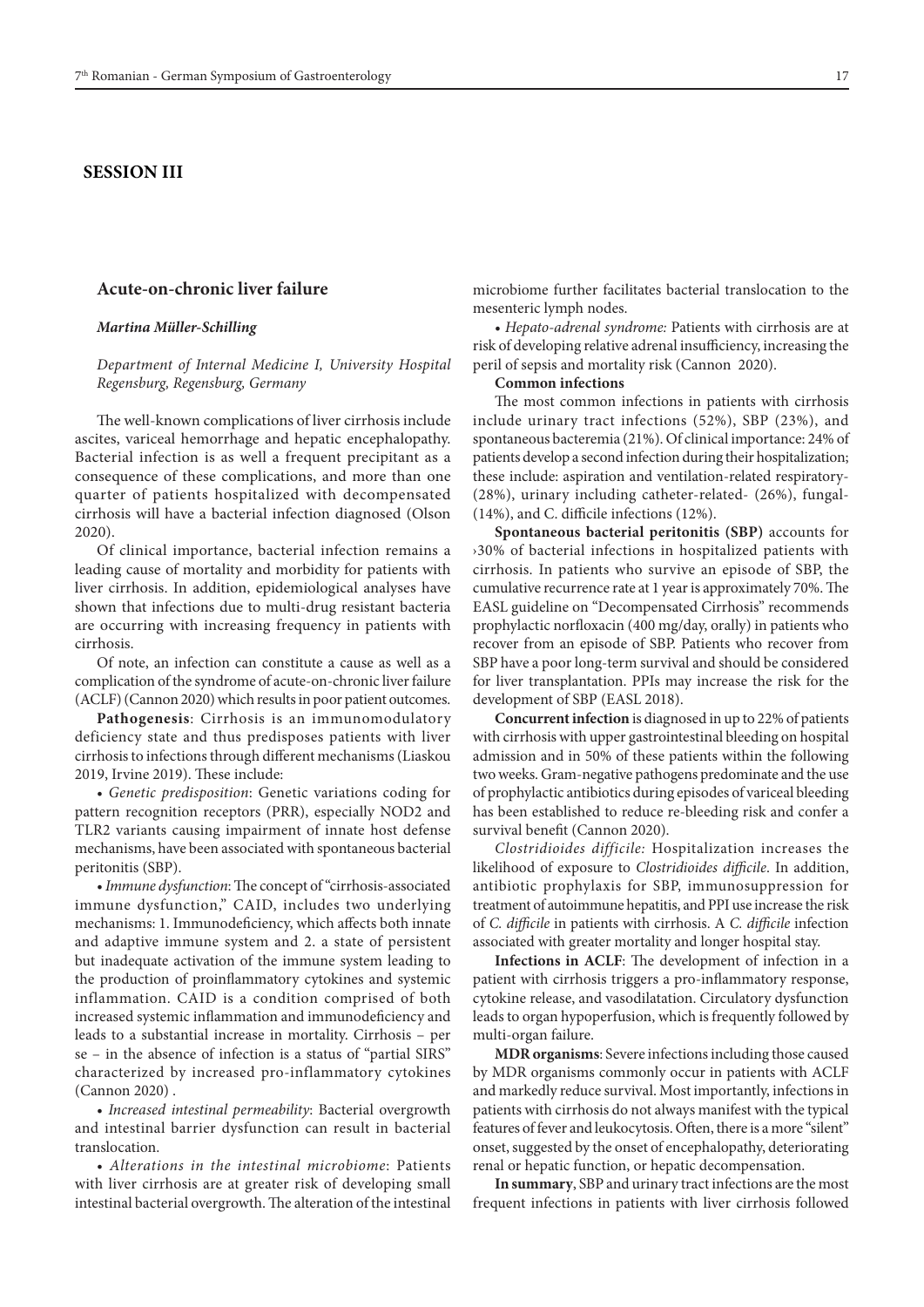by pneumonia and bacteremia, while pneumonia carries the highest risk of mortality. Bacterial infections must be systematically sought in patients with liver cirrhosis since they may appear as a precipitant or a consequence of ACLF. The severity of liver disease has been described to inversely correlate with the presence of typical clinical symptoms and patients with infection and fever have significantly lower MELD scores compared with those without fever or leucocytosis (Deutsch 2018). Worsening of liver function and consequent increase in MELD score or encephalopathy may be the only signs of an ongoing infection in patients with chronic liver disease.

An early diagnosis followed by an empirical antibiotic therapy adapted to the site of infection is crucial. Moreover, a fungal infection should always be discussed in these highrisk patients. Of clinical relevance, MDR bacterial infections constitute a prevalent, growing healthcare problem in patients with decompensated liver cirrhosis and ACLF across all Europe and negatively affect prognosis. Two multicenter studies have independently documented a high MDRB prevalence among patients with cirrhosis of 31–40% and the prevalence of MDRB in this population has been increasing over the past 5–10 years. The efficacy of empirical antibiotic strategies based on third generation cephalosporins has decreased due to the emergence of MDR bacteria (Fernández et al. 2019; Allaire et al. 2019).

Of clinical relevance, immunization against influenza, pneumococcus, and hepatitis A and B is recommended in patients with chronic liver disease.

## **REFERENCES**

- 1. Allaire M, Cadranel JF, Nguyen TTN, et al. Management of infections in patients with cirrhosis in the context of increasing therapeutic resistance: A systematic review. Clin Res Hepatol Gastroenterol 2019 Nov 6. doi[:10.1016/j.clinre.2019.10.003](http://dx.doi.org/10.1016/j.clinre.2019.10.003)
- 2. Cannon MD, Martin P, Carrion AF. Bacterial Infection in Patients with Cirrhosis: Don't Get Bugged to Death. Dig Dis Sci 2020;65:31-37. doi:[10.1007/s10620-019-05943-6](http://dx.doi.org/10.1007/s10620-019-05943-6)
- 3. Deutsch M, Manolakopoulos S, Andreadis I, et al. Bacterial infections in patients with liver cirrhosis: clinical characteristics and the role of C-reactive protein. Ann Gastroenterol 2018;31:77-83. doi[:10.20524/](http://dx.doi.org/10.20524/aog.2017.0207) [aog.2017.0207](http://dx.doi.org/10.20524/aog.2017.0207)
- 4. European Association for the Study of the Liver. EASL Clinical Practice Guidelines for the management of patients with decompensated cirrhosis. J Hepatol 2018;69:406-460. doi:[10.1016/j.](http://dx.doi.org/10.1016/j.jhep.2018.03.024) [jhep.2018.03.024](http://dx.doi.org/10.1016/j.jhep.2018.03.024)
- 5. Fernández J, Prado V, Trebicka J, et al. Multidrug-resistant bacterial infections in patients with decompensated cirrhosis and with acute-onchronic liver failure in Europe. J Hepatol 2019;70:398-411. doi:10.1016/j. jhep.2018.10.027
- 6. Irvine KM, Ratnasekera I, Powell EE, Hume DA. Causes and Consequences of Innate Immune Dysfunction in Cirrhosis. Front Immunol 2019;10:293. doi[:10.3389/fimmu.2019.00293](http://dx.doi.org/10.3389/fimmu.2019.00293)
- 7. Liaskou E, Hirschfield GM. Cirrhosis-associated immune dysfunction: Novel insights in impaired adaptive immunity. EBioMedicine 2019;50:3- 4. doi[:10.1016/j.ebiom.2019.10.056](http://dx.doi.org/10.1016/j.ebiom.2019.10.056)
- 8. Olson JC. The gastrointestinal system in the critically ill cirrhotic patient. Curr Opin Crit Care 2020 Jan 20. doi:[10.1097/](http://dx.doi.org/10.1097/MCC.0000000000000700) [MCC.0000000000000700](http://dx.doi.org/10.1097/MCC.0000000000000700)

## **Chronic liver disease and diabetes mellitus**

#### *Roxana Șirli*

*Department of Gastroenterology and Hepatology, Victor Babeș University of Medicine and Pharmacy, Timișoara, Romania*

Chronic liver diseases (CLD) and their final stage, liver cirrhosis (LC), are a major public health problem and a significant cause of morbidity and mortality worldwide, LC being the 13th cause of mortality [1]. Furthermore, diabetes mellitus (DM) is also a common disease, approximately 415 adult patients having DM in 2015, and more than 642 million new cases being expected in the next 20 years [2]. Thus, strictly from an epidemiological point of view, it is expected that a significant number of patients would have both type of diseases. However, the relationship between DM and CLD is much more complex.

Nonalcoholic fatty liver disease (NAFLD) tends to become the most common CLD in the Western world and it is expected that more than 100 million people will have NAFLD by 2030 [3]. DM, hypertriglyceridemia and obesity are the most important etiologic factors of NAFLD, whose spectrum ranges from simple steatosis to steatohepatitis and fibrosis/cirrhosis. Published data state that 60-87% of type 2 DM (T2DM) patients have NAFLD [4, 5], the prevalence of NAFLD being almost 100% in patients with T2DM and obesity. Also, in patients with NAFLD and alcoholic liver disease (ALD) the association with DM worsens the prognosis. In a study published in 2015, diabetic patients with NAFLD had a 3 times higher probability of developing cirrhosis than non-diabetics [6], while in another study DM was an independent predictor of fibrosis progression [7].

Viral hepatitis. Several studies have demonstrated that Chronic Hepatitis C is more frequent in diabetics than in the general population. HCV virus interferences with the insulin signaling cascade leading to insulin resistance (IR) and T2DM [8[. Furthermore, HCV-induced cirrhosis acts as an independent risk for T2DM [9]. Association of T2DM accelerates the progression to liver cirrhosis and hepatocellular carcinoma in HCV infection and attenuates the antiviral effect [10]. On the other hand, sustained virologic response improves insulin resistance [11].

Regarding Chronic Hepatitis B patients, the association with T2DM is a risk factor of advanced hepatopathy, increasing the risk for cirrhosis, especially in males [12]. Furthermore, a poor response to antidiabetic treatment has been associated with an increased risk for cirrhosis and hepatocellular carcinoma [13]. On the other hand, HBV cirrhosis was found to be an independent risk factor for T2DM [14]. Inhibition of virus replication through effective antiviral therapy reduces the onset of T2DM [15].

In conclusion, the interrelation of CLD and T2DM is a complex one since the liver plays a central role in the glucose homeostasis. Chronic liver diseases, especially liver cirrhosis are risk factors for T2DM, while T2DM is a risk factor for CLD, especially NAFLD. Association of DM is a poor prognostic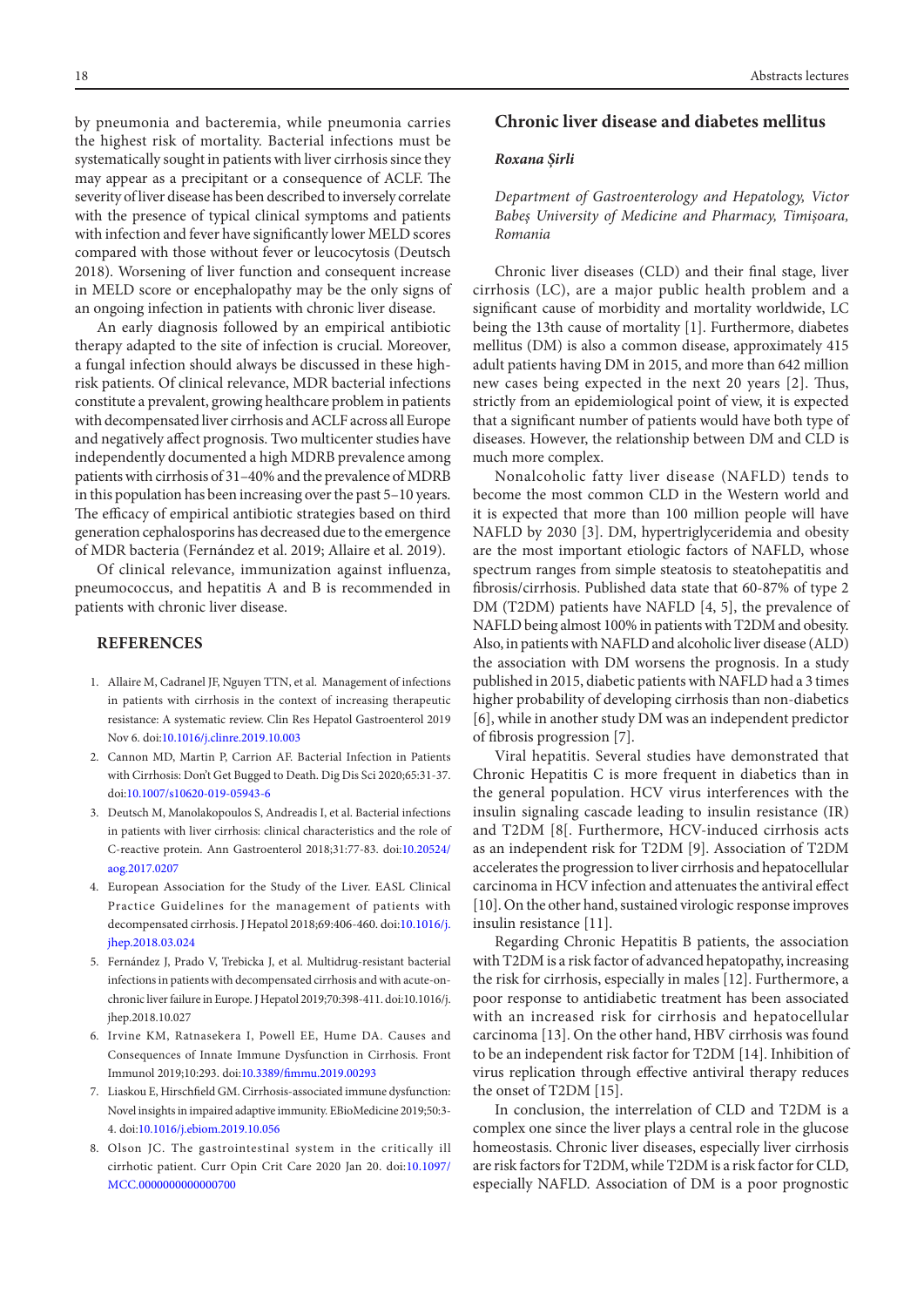factor for CLD, accelerating the evolution to cirrhosis and hepatocellular carcinoma.

## **REFERENCES**

- 1. Stasi C, Silvestri C, Voller F, Cipriani F. Epidemiology of liver cirrhosis. J Clin Exp Hepatol 2015;5:272. doi:[10.1016/j.jceh.2015.06.002](https://dx.doi.org/10.1016/j.jceh.2015.06.002)
- 2. Ogurtsova K, da Rocha Fernandes JD, Huang Y, et al. IDF diabetes atlas: global estimates for the prevalence of diabetes for 2015 and 2040. Diabetes Res Clin Pract 2017;128:40-50. doi:[10.1016/j.](https://dx.doi.org/10.1016/j.diabres.2017.03.024) [diabres.2017.03.024](https://dx.doi.org/10.1016/j.diabres.2017.03.024)
- 3. Asrani SK, Devarbhavi H, Eaton J, Kamath PS. Burden of liver diseases in the world. J Hepatol 2019;70:151-171. doi[:10.1016/j.](https://dx.doi.org/10.1016/j.jhep.2018.09.014) [jhep.2018.09.014](https://dx.doi.org/10.1016/j.jhep.2018.09.014)
- 4. Younossi ZM, Tampi RP, Racila A, et al. Economic and Clinical Burden of Non alcoholic Steatohepatitis in Patients With Type 2 Diabetes in the U.S. Diabetes Care 2020;43:283-289. doi:[10.2337/dc19-1113](https://dx.doi.org/10.2337/dc19-1113)
- 5. Sima A, Timar R, Vlad A, et al. Nonalcoholic fatty liver disease: a frequent condition in type 2 diabetic patients. Wien Klin Wochenschr 2014;126:335-340. doi:[10.1007/s00508-014-0530-8](https://dx.doi.org/10.1007/s00508-014-0530-8)
- 6. Raff EJ, Kakati D, Bloomer JR, Shoreibah M, Rasheed K, Singal AK. Diabetes mellitus predicts occurrence of cirrhosis and hepatocellular cancer in alcoholic liver and nonalcoholic fatty liver diseases. J Clin Transl Hepatol 2015;3:9-16. doi[:10.14218/JCTH.2015.00001](https://dx.doi.org/10.14218/JCTH.2015.00001)
- 7. McPherson S, Hardy T, Henderson E, Burt AD, Day CP, Anstee QM. Evidence of NAFLD progression from steatosis to fibrosingsteatohepatitis using paired biopsies: implications for prognosis and clinical management. J Hepatol 2015;62:1148-1155. doi[:10.1016/j.](https://dx.doi.org/10.1016/j.jhep.2014.11.034) [jhep.2014.11.034](https://dx.doi.org/10.1016/j.jhep.2014.11.034)
- 8. Negro F, Alaei M. Hepatitis C virus and type 2 diabetes. World J Gastroenterol 2009;15:1537-1547. doi[:10.3748/wjg.15.1537](https://dx.doi.org/10.3748/wjg.15.1537)
- 9. Li J, Zhang T, Gordon SC , et al. Impact of sustained virologic response on risk of type 2 diabetes among hepatitis C patients in the United States. J Viral Hepat 2018;25:952-958. doi[:10.1111/jvh.12887](https://dx.doi.org/10.1111/jvh.12887)
- 10. Banks DE, Bogler Y, Bhuket T, Liu B, Wong RJ. Significant disparities in risks of diabetes mellitus and metabolic syndrome among chronic hepatitis C virus patients in the U.S. Diabetes Metab Syndr 2017;11 Suppl 1:S153-S158. doi[:10.1016/j.dsx.2016.12.025](https://dx.doi.org/10.1016/j.dsx.2016.12.025)
- 11. Adinolfi LE, Nevola R, Guerrera B, et al. Hepatitis C virus clearance by direct-acting antiviral treatments and impact on insulin resistance in chronic hepatitis C patients. J Gastroenterol Hepatol 2018;33:1379-1382. doi:[10.1111/jgh.14067](https://dx.doi.org/10.1111/jgh.14067)
- 12. Younossi Z, Kochems K, de Ridder M, Curran D, Bunge EM, de Moerlooze L. Should adults with diabetes mellitus be vaccinated against hepatitis B virus? A systematic review of diabetes mellitus and the progression of hepatitis B disease. Hum Vaccin Immunother 2017;13:2695-2706. doi:[10.1080/21645515.2017.1353850](https://dx.doi.org/10.1080/21645515.2017.1353850)
- 13. Hsiang JC, Gane EJ, Bai WW, Gerred SJ. Type 2 diabetes: a risk factor for liver mortality and complications in hepatitis B cirrhosis patients. J Gastroenterol Hepatol 2015;30:591-599. doi[:10.1111/jgh.12790](https://dx.doi.org/10.1111/jgh.12790)
- 14. Shen Y, Zhang J, Cai H, et al. Identifying patients with chronic hepatitis B at high risk of type 2 diabetes mellitus: a cross-sectional study with pair-matched controls. BMC Gastroenterol 2015;15:32. doi[:10.1186/](https://dx.doi.org/10.1186/s12876-015-0263-9) [s12876-015-0263-9](https://dx.doi.org/10.1186/s12876-015-0263-9)
- 15. Zhao Y, Xing H , Wang X, et al. Management of Diabetes Mellitus in Patients with Chronic Liver Diseases. J Diabetes Res 2019;2019:6430486. doi:[10.1155/2019/6430486](https://dx.doi.org/10.1155/2019/6430486)

## **Genetic modulation of fibrosis progression by PNPLA3 and MBOAT7: What can we learn from alcohol detoxification studies?**

## *Sebastian Mueller*

*Department of Medicine, Salem Medical Center and Center for Alcohol Research, University of Heidelberg, Germany*

**Background & Aims**: In genome wide association studies PNPLA3 and MBOAT7 were identified as important risk genes for the development of alcoholic cirrhosis: however, their functions and molecular mechanisms are still poorly understood. We present first data on the role of PNPLA3 and MBAOT7 genotypes on liver stiffness (LS), steatosis (CAP) and inflammation during alcohol withdrawal.

**Method**: 763 patients with ALD who were hospitalized for alcohol withdrawal at Salem Medical Center between 2007 and 2018 were genotyped for PNPLA3 s738409 and MBOAT7 rs626283 polymorphisms. All patients had routine laboratory, abdominal ultrasound and a transient elastography measurement (FibroScan) at admission. In 512 patients, data after 6.3 days of alcohol withdrawal was available.

**Results**: 71% of the patients were male, median age was 52 years, median BMI was 24.7 kg/m<sup>2</sup> and median alcohol consumption was 163 g/day. At admission, no difference between the genotypes of PNPLA3 and MBOAT7 was seen regarding age, BMI, gender, alcohol consumption or transaminase levels. Significant differences were observed for PNPLA3 and MBOAT7 during alcohol detoxification. While MBOAT7 was associated with higher LS, no differences were observed between genotypes upon alcohol detoxification. In contrast, PNPLA3 caused clearly a delayed resolution of LS during the withdrawal of alcohol due to inflammation. This could be recapitulated when looking at the serum markers of liver inflammation. In a sub-analysis of n=108 liver biopsies, inflammation was highly associated with PNPLA3 but not MBOAT7. More interestingly, PNPLA3 was associated with higher steatosis (CAP) although it resolved faster upon detoxification. No effect at all was seen for MBOAT7 on steatosis. A multivariate logistic regression model confirmed that PNPLA3 was associated with steatosis and inflammation but not fibrosis. MBOAT7 was only associated with fibrosis/cirrhosis but not inflammation or steatosis.

**Conclusion**: This first genotype data on a "human alcohol knock-out" intervention underscore important differences between PNPLA3 and MBOAT7. PNPLA3 seems to primarily drive fibrosis through inflammation and our data on CAP suggest an enhanced fat metabolism. In contrast, MBOAT7 seems to have a direct effect on fibrosis signaling and is neither associated with steatosis nor inflammation. Finally, alcohol detoxification could be a novel interventional approach to further dissect the metabolic mechanisms and their associations with genotypes.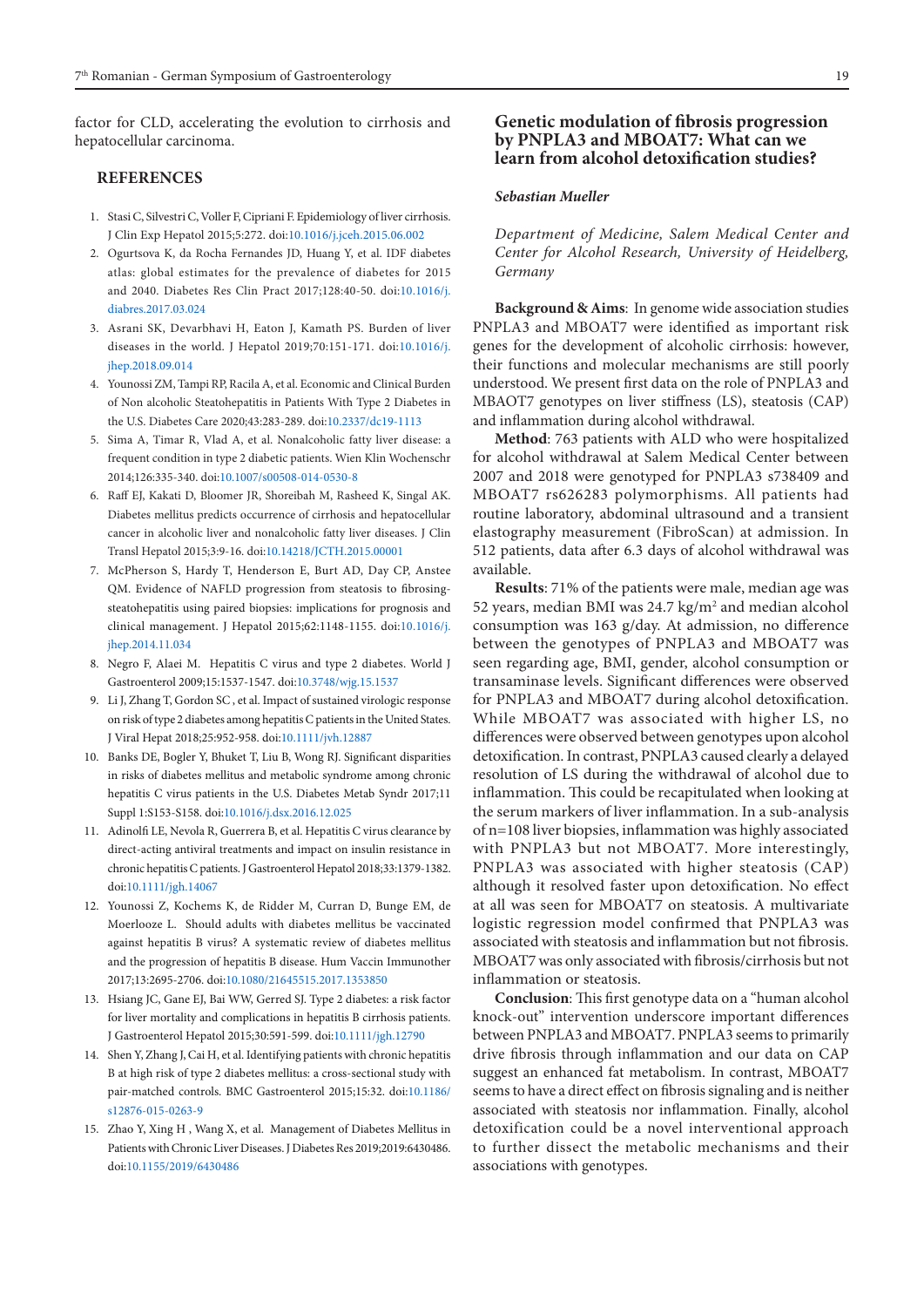## **The role of cytochrome p4502e1 in alcoholic liver diseases: from pathophysiology to treatment**

#### *Helmut K. Seitz*

#### *Centre of Alcohol Research (CAR) and Department of Medicine, Salem Medical Centre, Heidelberg, Germany*

Cytochrome P4502E1 (CYP2E1) is part of the microsomal ethanol oxidizing system, which oxidizes ethanol to acetaldehyde. Chronic alcohol consumption results in a significant induction of CYP2E1, which is dose and time dependent and varies interindividually. CYP2E1 is also involved in the metabolism of drugs, in the activation of procarcinogens and in the degradation of retinol and retinoic acid (RA). As a result serum levels of some drugs are elevated with negative side effects in the presence of ethanol (e.g. central acting drugs) and some drugs such as acetaminophen or isoniazid are enhanced metabolized to toxic hepatic intermediates, when ethanol is absent from the body. The activation of procarcinogens such as nitrosamines and polycyclic hydrocarbons, primarily present in tobacco smoke, is one mechanism in ethanol mediated carcinogenesis. The loss of RA contributes to cellular hyperregeneration and to a loss of cellular differentiation. Furthermore, ethanol metabolism via CYP2E1 generates reactive oxygen species (ROS) which cause lipid peroxidation (LPO). The LPO products 4-hydroxynonenal and malondialdehyde can bind to DNA and may generate highly carcinogenic exocyclic etheno DNA adducts. ROS also stimulates hepatic fibrogenesis resulting in hepatic fibrosis and cirrhosis. It has been clearly shown that hepatic CYP2E1 activity modulates oxidative stress in cell cultures. The severity of alcoholic liver disease (ALD) is reduced in CYP2E1 knock-out mice and when CYP2E1 is inhibited by chlormethiazol (CMZ), but it is enhanced in CYP2E1 overexpressing mice. Most recent data in patients who were admitted to the hospital for alcohol detoxification therapy, demonstrate a significant improvement of serum transaminase activity and of hepatic fat during the treatment with CMZ, and thus CYP2E1 inhibition as compared to chlorazepate. In summary, CYP2E1 is an important player in the pathogenesis of ALD and this proof of principle may open up new strategies in the treatment of ALD and in the prevention of alcohol mediated carcinogenesis through the use of non-toxic inhibitors of CYP2E1.

## **Treatment of hepatitis C virus infection in patients with hepatocellular carcinoma**

#### *Zeno Sparchez1,2, Tudor Mocan2*

*1) Iuliu Hatieganu University of Medicine and Pharmacy; 2) 3rd Medical Department, Institute for Gastroenterology and Hepatology, Cluj-Napoca, Romania*

The discovery of direct acting antivirals (DAA) with high rates of sustained virusological response (SVR) was a cornerstone event in the history of HCV treatment. DAAs improve liver function, prevent hepatic decompensation and might even reverse liver fibrosis. Although initial research pointed towards a potential drawback, it is now known beyond doubt that DAA treatment reduces hepatocellular carcinoma (HCC) occurrence or recurrence after curative treatments.

Unfortunately, other controversial issues have emerged:

1) Should the patients with early HCC and HCV be treated before or after surgery/ablation? In patients with HCV-related HCC who are fit for surgery or ablation, the first objective should be to treat HCC. Subsequently, if no recurrence is found on CT or MRI at 3 to 6 months after ablation or resection (based on recurrence risk factors), DAA therapy should be started. However, if follow-up reveals residual/active disease, the decision whether to start or not DAA is debatable.

2) Should patients with HCC on the waiting list receive DAA before or after liver transplantation? In HCV-patients listed for liver transplantation, DAA treatment is highly effective in curing HCV irrespective of the timing. DAAs could be initiated before LT in: a) patients with a MELD score between 23 and 27; b) patients eligible for down-staging therapies before LT, and c) patients from countries with a long waiting time. If the waiting time is short, DAA therapy before or after LT could be equally effective.

3) Should we use DAA in patients with intermediate stage HCC or in patients under systemic treatments? For patients with intermediate stage HCC and HCV co-infection an individualized strategy is warranted, carefully weighing the burden of the oncologic disease on an already vulnerable liver. There is little if any data about HCV treatment in patients with advanced HCC. However, in patients with expected good OS rates a subsequent DAA treatment seems to be a reasonable approach. The introduction of immunotherapy, particularly the combination of atezolizumab + bevacizumab has led to a higher complete or partial response rate and a better overall survival (OS) rate in these patients. This is another category of patients who could benefit from DAAs. However, these speculations should be tested in future clinical trials.

Additional problems come from the small channels of the endoscopes, which are difficult to clean and disinfect.

The specific problem of flexible duodenoscopes is the distal end. The area around the Albarran elevator is difficult to clean and, in addition, when a removable cap has been replaced by a fixed distal end.

Low temperature sterilization (ethylene oxide gas) seems not to be effective enough and comprises increased costs and a more than 16 h procedure. The European Endoscopic Societies (ESGE, ESGENA) (Update 2018 and statement 2017) aim to increase the quality and competency of the reprocessing staff by intensive training of the personnel (ESGENA curriculum 2019).

In particular, regular microbiologically hygienic tests are strongly recommended to check the quality of the reprocessing of the endoscopic unit.

Whether disposable endoscopes could replace conventional instruments is currently unclear because it seems to be difficult to provide adequate priced duodenoscopes of the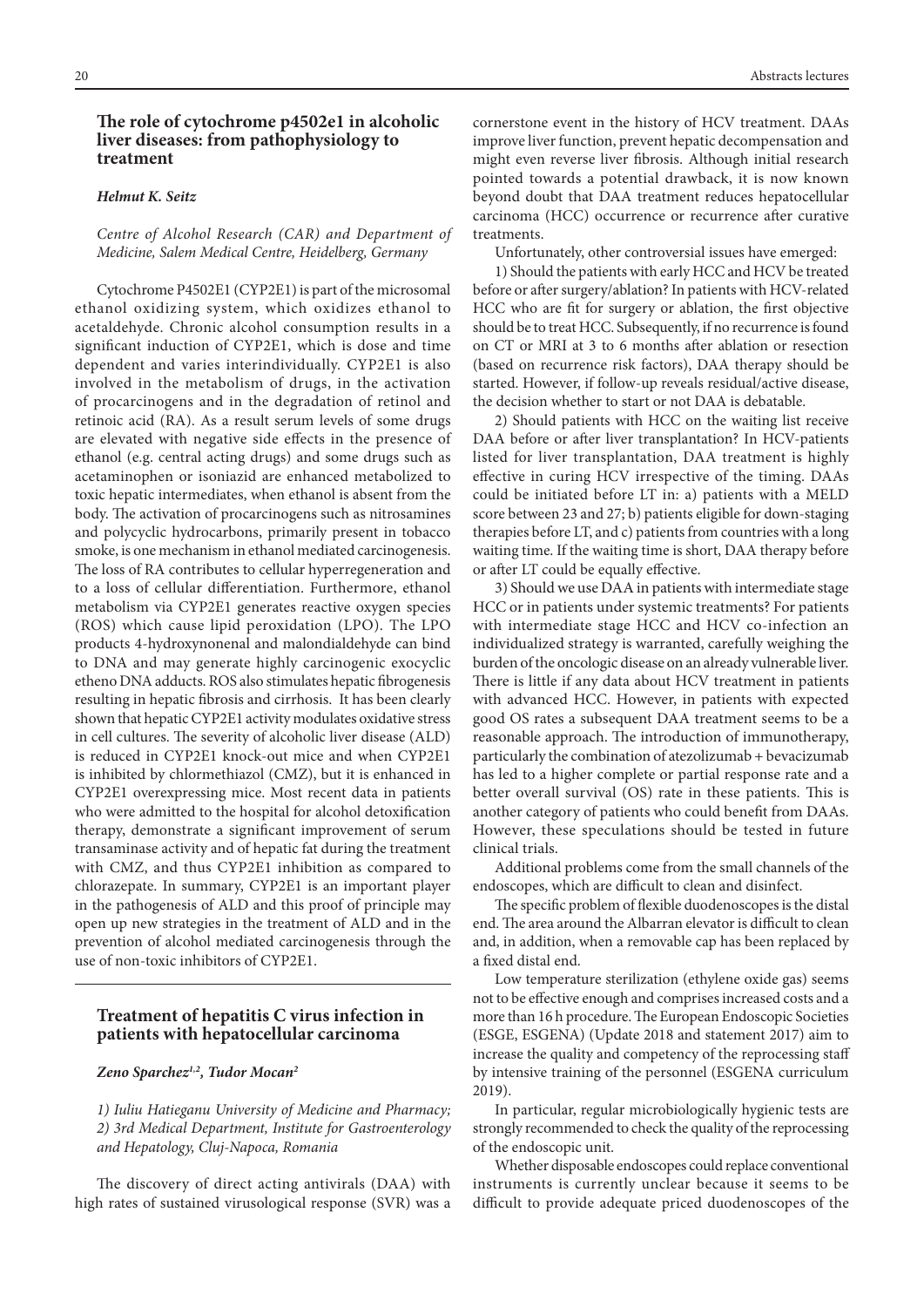same complexity and quality and optical performance. In addition, the problem of trash and rising costs has not been really considered. For the moment, regarding the risk of rest contamination despite meticulous reprocessing, the responsibility lies with the quality of the endoscopy staff to provide a clean instrument for the patient's safety.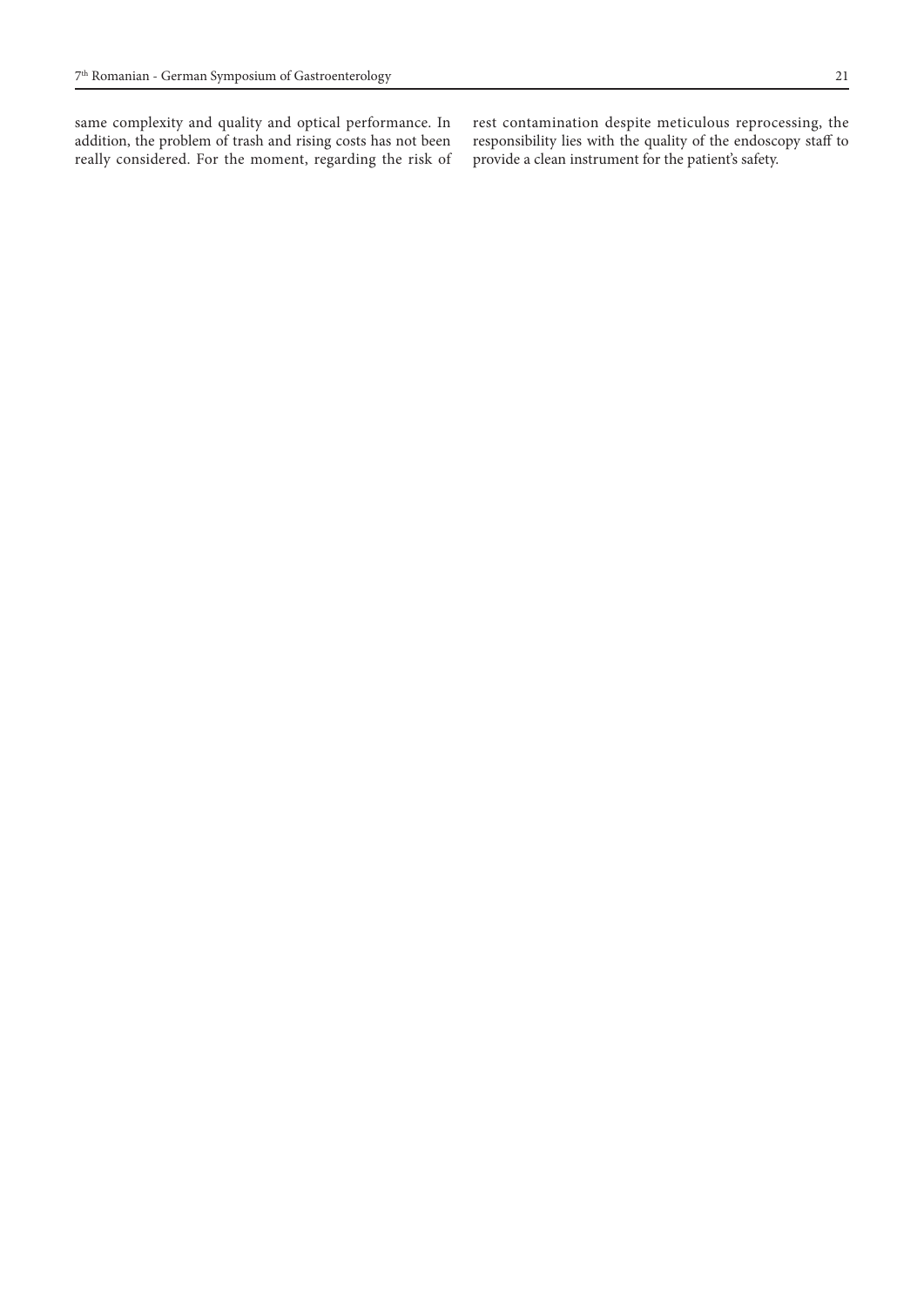#### **SESSION IV**

## **Advancing colorectal cancer prevention with artificial intelligence**

#### *Alexander Hann*

*Interventional and Experimental Endoscopy (InExEn), Internal Medicine II, University Hospital Würzburg, Würzburg, Germany; http://ukw.de/inexen* 

Artificial intelligence (AI) applications such as computeraided polyp detection (CADe) and classification systems have been introduced into clinical practice. Multicenter randomized studies presented an increase in the adenoma detection rate (ADR) when CADe was used in comparison with examinations performed without its use. Although, on first sight, the assistance of CADe seems promising, its influence on the examiner requires to be further analyzed. Problems such as false positive detections and discontinuous detections of polyps need to be identified and further steps should be undertaken to solve them. In this work, we present an overview of CADe systems for colorectal cancer prevention. We explore the influence of such systems on novice and experienced endoscopy staff using eye-tracking technology. We further present the first clinical study results of a new freely available CADe system able to identify polyps using four different endoscopy processors. This publicly funded AI that we developed is accompanied by additional AIs that help the examiner to track the withdrawal time and to concentrate on endoscopic interventions without disturbing detections.

**In conclusion**, AI will change the way we are performing endoscopy. Still the disadvantages of AI use such as a prolonged examination time and deskilling need to be identified and addressed from the outset.

# **Ultrasound based elastography for the evaluation of portal hypertension**

#### *Ioan Sporea*

*Department of Gastroenterology and Hepatology, Victor Babeș University of Medicine and Pharmacy Timișoara, Romania*

Portal hypertension (PH) is a common complication of liver cirrhosis. Development of esophageal varices and the risk of their rupture is a major risk for patients with advanced chronic liver diseases (cACLD).

Classically, the diagnosis of portal hypertension (PH) is performed using upper digestive endoscopy, which classifies the varices into small, medium or large. More precise, bleeding risk can be assessed invasively by the hepatic venous pressure gradient (HVPG). A value of HVPG>10 mmHg indicates clinically significant PH (CSPH). Because upper endoscopy is not a pleasant investigation for cirrhotic patients and HVPG is invasive, non -invasive modalities for PH evaluation were requested.

Ultrasound-based elastography is a good candidate for this assessment. Studies started more than 10 years ago, using Transient Elastography (TE) (performed with FibroScan) for the liver stiffness (LS) assessment, but lately elastographic evaluation of the spleen using the same method or other elastographic methods, such as point Shear Wave Elastography (pSWE) or 2D-SWE for liver and spleen have been used.

The Baveno VI Consensus stated that:" Patients with liver stiffness < 20 kPa and with platelet count > 150,000 have a very low risk of having varices requiring treatment, and can avoid screening endoscopy (1b;A)" and that: "These patients can be followed up by yearly repetition of TE and platelet count (5;D)" [de Franchis R et al. J. Hepatol. 2015; 63: 743-752]. This Consensus was confirmed by a multicenter prospective study on 310 patients with cACLD , all with LS by TE > 10 kPa and with a recent upper endoscopy, in whom, 33% met the Baveno VI criteria (LS<20 kPa, platelet count >150.000/mm3). In this study, the Baveno VI criteria had a 0.87 sensitivity, and a 0.98 negative predictive value, accurately identifying 98% of patients, who could safely avoid endoscopy [Maurice JB et al. J Hepatol. 2016; 65: 899-905].

Later on, expanding the Baveno VI criteria [performance of different thresholds of platelet counts and LSM for the identification of patients at very low risk (<5%) of having varices needing treatment (VNT)], it was found that the best new expanded classification rule was a platelet count >110 × 109 cells/L and a LSM <25 kPa. In one study, the Expanded-Baveno VI criteria would potentially spare 40% of endoscopies (21% with Baveno VI criteria) in the evaluation of a population of 925 patients [Augustin S. Hepatology 2017 Dec;66(6):1980-1988].

Some studies looked to pSWE and 2D-SWE of the liver using ARFI technology, with contradictory results, giving specific cut-off values for significant portal hypertension [Bota S, et al. Ann Hepatol. 2012; 11: 519-525; Vermehren J, et al. Liver Int. 2012;32: 852-858; Morishita N, et al. J Gastroenterol. 2014; 49:1175-1182; Kim TY, et al. Liver Int. 2015 Apr 15. doi: 10.1111/liv.12846; Procopet B, et al. J Hepatol. 2015; 62: 1068-1075].

More recently, spleen stiffness (SSM) elastography was used for the assessment of portal hypertension. Using first the TE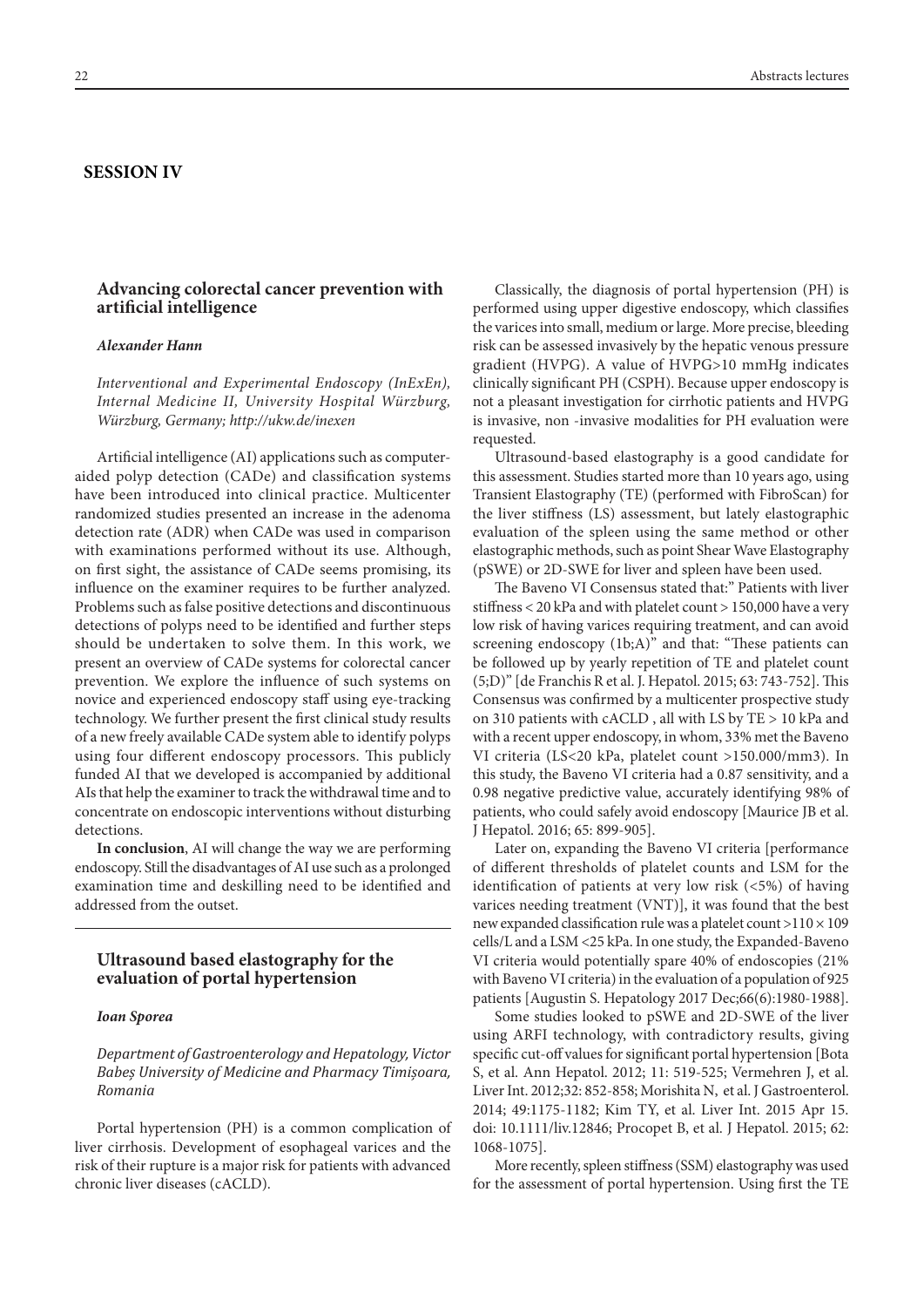(and later a modified software for spleen assessment) or pSWE and 2D-SWE, different values were proposed for this. Using the Baveno VI criteria and spleen stiffness by TE, in a cohort of 498 patients with cACLD evaluated retrospectively, a new cut-off of SSM of < 46 kPa was identified, that in combination with the Baveno VI criteria (LSM <20 kPa and platelets>150.00) had 0% high risk varices missed [Colecchia A et al. J Hepatol. 2018; 69: 308-317].

Using 2D-SWE for the liver and spleen stiffness evaluation, in a prospective multicenter study including 158 subjects with pressure gradient measurements, it was found that liver-SWE >29.5 kPa and spleen-SWE >35.6 kPa were able to "rule-in" CSPH (specificity >92%) and that liver-SWE ≤16.0 kPa and spleen-SWE ≤21.7 kPa were able to "rule-out" CSPH [Jansen C et al: Liver Int. 2017; 37: 396-405].

**In conclusion**, patients with cirrhosis of viral etiology, with LS by TE< 20 kPa and a platelet count > 150,000 have a very low risk of having varices requiring treatment and can avoid screening endoscopy. At the same time, spleen stiffness using TE can be used for PH evaluation. pSWE and 2D-SWE need further assessment for predicting portal hypertension.

#### **REFERENCES**

- 1. de Franchis R; Baveno VI Faculty. Expanding consensus in portal hypertension: Report of the Baveno VI Consensus Workshop: Stratifying risk and individualizing care for portal hypertension. J Hepatol 2015;63:743-752. doi[:10.1016/j.jhep.2015.05.022](http://dx.doi.org/10.1016/j.jhep.2015.05.022)
- 2. Maurice JB, Brodkin E, Arnold F, et al. Validation of the Baveno VI criteria to identify low risk cirrhotic patients not requiring endoscopic surveillance for varices. J Hepatol 2016;65:899-905. doi:[10.1016/j.](http://dx.doi.org/10.1016/j.jhep.2016.06.021) [jhep.2016.06.021](http://dx.doi.org/10.1016/j.jhep.2016.06.021)
- 3. Augustin S, Pons M, Maurice JB, et al. Expanding the Baveno VI criteria for the screening of varices in patients with compensated advanced chronic liver disease. Hepatology 2017;66:1980-1988. doi:[10.1002/hep.29363](http://dx.doi.org/10.1002/hep.29363)
- 4. Bota S, Sporea I, Sirli R, et al. Can ARFI elastography predict the presence of significant esophageal varices in newly diagnosed cirrhotic patients? Ann Hepatol 2012;11:519-525. doi[:10.1016/S1665-](https://doi.org/10.1016/S1665-2681(19)31466-8) [2681\(19\)31466-8](https://doi.org/10.1016/S1665-2681(19)31466-8)
- 5. Vermehren J, Polta A, Zimmermann O, et al. Comparison of acoustic radiation force impulse imaging with transient elastography for the detection of complications in patients with cirrhosis. Liver Int 2012;32:852-858. doi:[10.1111/j.1478-3231.2011.02736.x](http://dx.doi.org/10.1111/j.1478-3231.2011.02736.x)
- 6. Morishita N, Hiramatsu N, Oze T, et al. Liver stiffness measurement by acoustic radiation force impulse is useful in predicting the presence of esophageal varices or high-risk esophageal varices among patients with HCV-related cirrhosis. J Gastroenterol 2014;49:1175-1182. doi:[10.1007/](http://dx.doi.org/10.1007/s00535-013-0877-z) [s00535-013-0877-z](http://dx.doi.org/10.1007/s00535-013-0877-z)
- 7. Kim TY, Jeong WK, Sohn JH, Kim J, Kim MY, Kim Y. Evaluation of portal hypertension by real-time shear wave elastography in cirrhotic patients. Liver Int 2015;35:2416-2424. doi: [10.1111/liv.12846](http://dx.doi.org/10.1111/liv.12846)
- 8. Procopet B, Berzigotti A, Abraldes JG, et al. Real-time shear-wave elastography: applicability, reliability and accuracy for clinically significant portal hypertension. J Hepatol 2015;62:1068-1075. doi:[10.1016/j.jhep.2014.12.007](http://dx.doi.org/10.1016/j.jhep.2014.12.007)
- 9. Colecchia A, Ravaioli F, Marasco G, et al. A combined model based on spleen stiffness measurement and Baveno VI criteria to rule out highrisk varices in advanced chronic liver disease. J Hepatol 2018;69:308- 317. doi:[10.1016/j.jhep.2018.04.023](http://dx.doi.org/10.1016/j.jhep.2018.04.023)

10. Jansen C, Bogs C, Verlinden W, et al. Shear-wave elastography of the liver and spleen identifies clinically significant portal hypertension: A prospective multicentre study. Liver Int 2017;37:396-405. doi:[10.1111/](http://dx.doi.org/10.1111/liv.13243) [liv.13243](http://dx.doi.org/10.1111/liv.13243)

## **Ultrasound image fusion for monitoring and follow up after ablation therapies and transarterial chemoembolization (TACE) of malignant liver tumors**

#### *Ernst Michael Jung*

### *Interdisciplinary Ultrasound Department / Radiology, University Hospital Regensburg, Regensburg*

**Background**: The technique of ultrasound image fusion enables the combination of real time ultrasound scanning including contrast enhanced ultrasound (CEUS) with computed tomography (CT), magnetic resonance imaging (MRI) or PET-CT. Critical analysis of our own results and literature will be performed, to evaluate whether fusion is helpful for monitoring and follow up after ablation therapies and TACE of malignant liver tumours.

**Method**: Experienced examiners can realize fusion by plane and point registration in axial planes of real time ultrasound scanning and stored images of CT, MRI or PET-CT of malignant liver tumors. Fusion with CEUS realizes a dynamic evaluation of the tumors' microvascularization from the early arterial phase (15 sec) up to the late venous phase up to 6 min. Criteria for malignancy are early irregular hyperenhancement and increasing wash out up to the late phase. For image fusion performance up to four different CT or MRI sequences can be used.

**Results**: Considering our own results and the literature review, technically successful US image fusion can be correctly performed in more than 90% of cases by experienced examiners. Fusion enables to evaluate the success of ablation therapies (MWA, RFA, IRE) in up to 98% cases, compared to reference imaging methods and the follow up. After TACE, fusion by CEUS and CT is superior to the results of CT alone and could realize the follow up with the same diagnostic accuracy such as MRI with correct results in more than 86%. The main advantage of Image Fusion is a live therapy monitoring of liver tumor treatment by fusion with CEUS, if the tumor lesions are not detectable by the B-Mode and CCDS. Fusion of US/ CEUS with PET-CT is more difficult to realize, but could be helpful for the follow up after radionuclide application (SIRT). The necessary time to realize fusion with CEUS including examination up to the late wash out is up to 20 min. Until now, only high-end ultrasound systems have offered fusion tools with appositional costs up to 25,000 Euro, but additional 3D techniques are often integrated in matrix high resolution ultrasound probes.

**Conclusion**: Performed by experienced examiners fusion by CEUS with CT or MRI is very helpful for the localization and successful treatment by ablation therapies or TACE of malignant liver lesions, if surgery is not possible.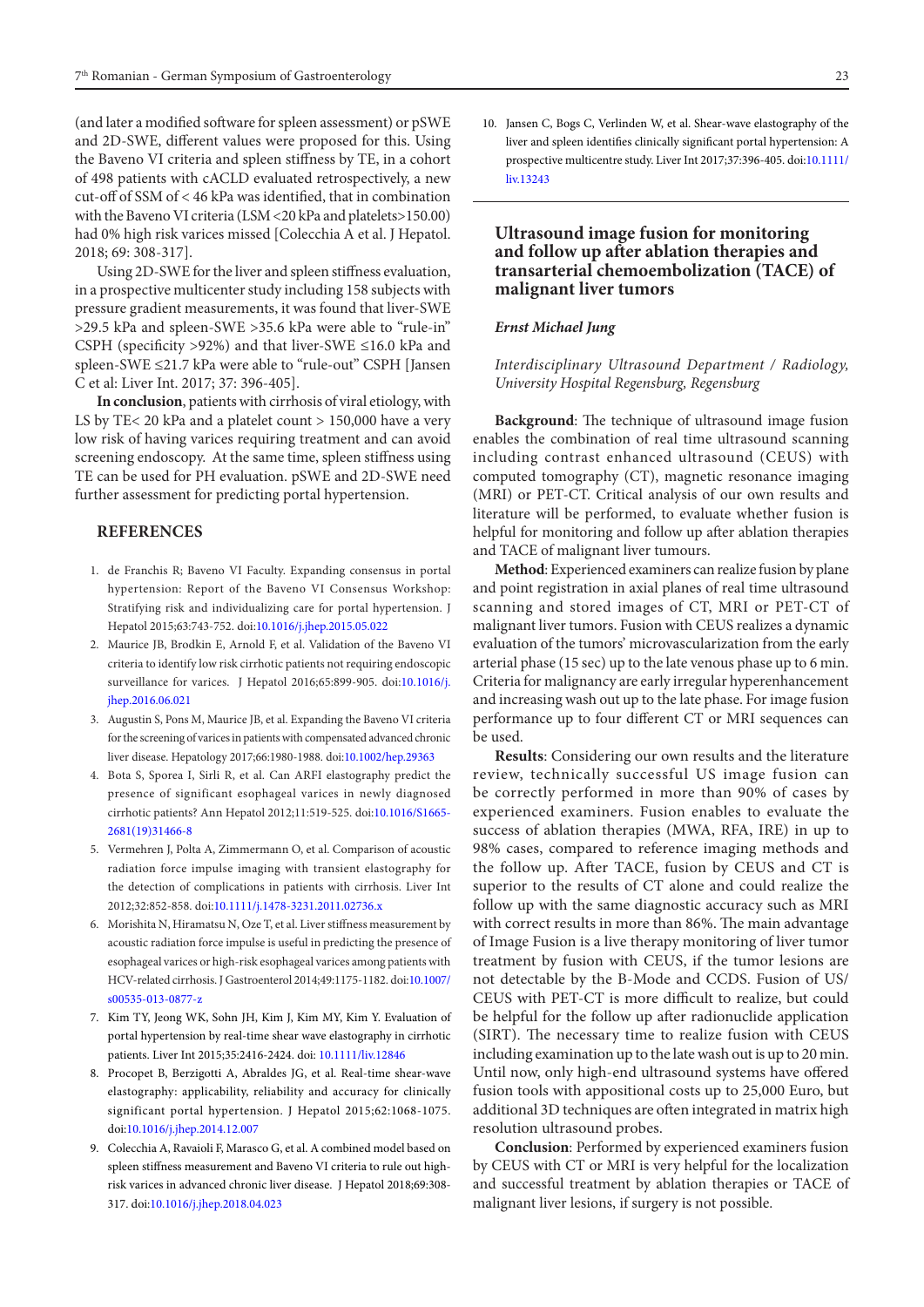## **How to manage the problem of MDRO (Multi-drug resistant organisms) contaminated duodenoscopes – sterilization, disposable endoscopes, or what?**

#### *Michael Jung*

#### *Mainz, Germany*

Numerous infectious series in the latter years (2014-2016) with MDRO contaminated duodenoscopes have thrown doubts on effective reprocessing of flexible endoscopes. Two nationwide Dutch studies (2018, 2019) revealed contamination of 15% of duodenoscopes and 13% of echoendoscopes with relevant bacteria from the gut despite correct handling. A metaanalysis by Larsen (2020) with 15 studies included, confirmed the same risk findings of 15 % bacterial contamination after reprocessing. The American FDA reported on results from a manufacturer post marketing testing of duodenoscopes of 5% positive tested duodenoscopes with "high concern" bacteria. Despite these alarming results the actual infection rate remains unclear.

Following the Spaulding classification, flexible endoscopes and their components are regarded as semi-critical devices and should undergo high level disinfection after use. Disinfection is defined as an irreversible destruction to a level appropriate to safe use on a patient, which includes all microbiological pathogens, bacteria, but not necessarily all spores.

Reprocessing of endoscopes (duodenoscopes) is a very complex multistep procedure, including three main parts:

Cleaning with bedside cleaning and thorough brushing including leakage test and function test is the first step before high level disinfection is performed in an automatic endoscopic washer-disinfector (EWD) with rinsing, disinfection, and neutralization as final rinsing. While this procedure is completely running electronically, the first and last part of reprocessing (cleaning and drying, transport and storage) are performed manually by the endoscopy personnel.

Regarding the bio-burden of used instruments (5-10 log steps) and the elimination rate of 8-12 log steps, the safety margin with 0-2 log steps seems to be very low. So, the weak points of endoscopic reprocessing are the human influence or the "human factor" in the cleaning process and in drying and storage of the endoscopes. If these reprocessing parts are not performed perfectly, gut bacteria may persist, also Pseudomonas aeruginosa may develop in wet areas with building up biofilms. Biofilms are mucopolysaccharide layers of residual organic material containing protein plugs. These coverings may prevent bacteria from complete elimination by rinsing and flushing because they may resist to current disinfectants.

Additional problems come from the small channels of the endoscopes, which are difficult to clean and disinfect.

The specific problem of flexible duodenoscopes is the distal end. The area around the Albarran elevator is difficult to cleanand, in addition, when a removable cap has been replaced by a fixed distal end.

Low temperature sterilization (ethylene oxide gas) seems not to be effective enough and comprises increased costs and a more than 16 h procedure. The European Endoscopic Societies (ESGE, ESGENA) (Update 2018 and statement 2017) aim to increase the quality and competency of the reprocessing staff by intensive training of the personnel (ESGENA curriculum 2019).

In particular, regular microbiologically hygienic tests are strongly recommended to check the quality of the reprocessing of the endoscopic unit.

Whether disposable endoscopes could replace conventional instruments is currently unclear, because it seems to be difficult to provide adequate priced duodenoscopes of the same complexity and quality and optical performance. In addition, the problem of trash and rising costs has not been really considered. For the moment, regarding the risk of rest contamination despite meticulous reprocessing, the responsibility lies with the quality of the endoscopy staff to provide a clean instrument for the patient's safety.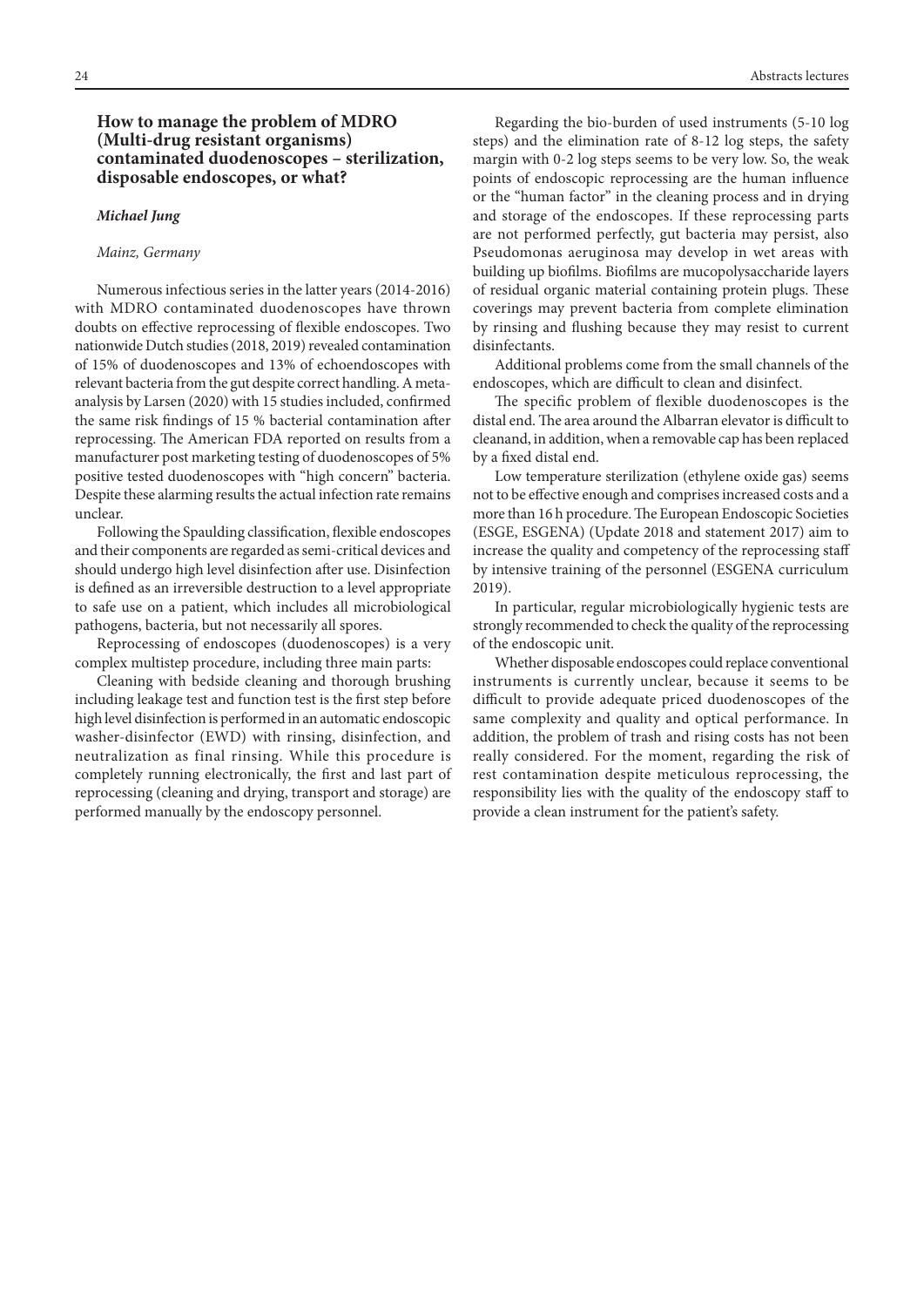# **LIST OF POSTERS**

#### **1. Cell-block cytology: a promising diagnostic tool in cholangiocarcinoma? A pilot study**

*Adelina Horhat1,2, Tudor Mocan1,2, Iuliana Nenu1,2, Ioana Rusu1 , Zeno Sparchez1,2*

1) Hepato-Gastroenterology Regional Institute, Cluj-Napoca; 2) Iuliu Hatieganu University of Medicine and Pharmacy Cluj-Napoca, Romania

## **2. Small bowel video capsule endoscopy: Influence of diabetes mellitus, inflammatory bowel disease and prior abdominal surgery on completeness of examination and transit times**

*Meike Ehlert, Lioba Nowac, Achim Jatkowski, Wolfram G. Zoller*

Department for General Internal Medicine, Gastroenterology, Hepatology, Infectiology and Pneumology, Katharinenhospital Stuttgart, Germany

## **3. Prospective comparison US vs. CEUS guided percutaneous biopsy in the diagnosis of large intra-and retroperitoneal tumors**

*Tudor Mocan1 , R. Goia1 , Gabriel Kacso2 , Teo Zaharia1 , Zeno Spârchez1,3*

1) Institute for Gastroenterology and Hepatology, 2) Oncological Department, 3) 3rd Medical Department, University of Medicine and Pharmacy University of Medicine and Pharmacy Cluj-Napoca, Romania

## **4. Multiparametric ultrasound approach using a tree-based decision classifier for the inconclusive focal liver lesions evaluated by contrast enhanced ultrasound**

*Tudor V. Moga1 , Ciprian David2 , Alina Popescu1 , Raluca Lupusoru1,3,\*, Darius Heredea1 , Ana M. Ghiuchici1 , Camelia Foncea1 , Adrian Burdan1 , Roxana Sirli1 , Mirela Danilă1 , Iulia Ratiu1 , Teofana Bizerea-Moga4 , Ioan Sporea1*

1) Advanced Regional Research Center in Gastroenterology and Hepatology, Department of Gastroenterology and Hepatology, Victor Babeş University of Medicine and Pharmacy Timişoara, 2) Electronics and Telecommunications Faculty, Politehnica University of Timișoara, 3) Center for Modeling Biological Systems and Data Analysis, Department of Functional Sciences, Victor Babes University of Medicine and Pharmacy Timisoara, 4) Department of Pediatrics – 1st Pediatric Discipline, Victor Babeș University of Medicine and Pharmacy Timisoara, Romania

## **5. Ultrasound guided microwave ablation and transarterial chemoembolization for unresectable solitary-nodule hepatocellular carcinoma – a head-to-head survival comparison**

*Rares Craciun1,2, Tudor Mocan1,2, Adelina Horhat1,2, Cristian Teglas1 , Iuliana Nen1,2, Mihai Comsa1 , Zeno Sparchez1,2* 1) Prof. Dr. O. Fodor Regional Institute of Gastroenterology and Hepatology, Cluj-Napoca, 2) Iuliu Hațieganu University of Medicine and Pharmacy, Cluj-Napoca, Romania

## **6. Factors that influence Ultrasound-based Viscoelasticity measurements in chronic liver disease**

*Alexandru Popa, Roxana Sirli, Felix Bende, Renata Fofiu, Victor Bâldea, Alina Popescu, Ioan Sporea* Department of Gastroenterology and Hepatology, Victor Babeș University of Medicine and Pharmacy, Timișoara, Romania

**7. A comparative study between variceal and non variceal gastrointestinal bleeding in patients with liver cirrhosis** *Anne-Marie Enache¹, Zolog Schiopea Minodora-Maria², Szakács Kinga², Macarie Melania², Monica Pantea², Simona Bataga²* 1) Gastroenterology Department, Emergency County Hospital Tirgu Mures, 2) Clinical Science-Internal Medicine, University of Medicine and Pharmacy, Tirgu Mures, Romania

## **8. The performance of non-invasive serum tests in predicting clinically significant portal hypertension and posthepatectomy liver failure in patients with cirrhosis complicated with hepatocellular carcinoma**

Iuliana Nenu<sup>1,2</sup>, Camil Crisan<sup>2</sup>, Iulia Minciuna<sup>1</sup>, Corina Radu<sup>1,2</sup>, Emil Mois<sup>1,2</sup>, Florin Graur<sup>1,2</sup>, Nadim Al-Hadjar<sup>1,2</sup>, Monica *Platon-Lupsor1,2, Radu Badea1,2, Zeno Sparchez1,2, Marcel Tantau1,2, Filip Adriana Gabriela2 , Horia Stefanescu1 , Bogdan Procopet1,2*

1) Regional Institute of Gastroenterology and Hepatology Prof. Dr. O. Fodor, Cluj-Napoca, 2) Iuliu Hatieganu University of Medicine and Pharmacy, Cluj-Napoca, Romania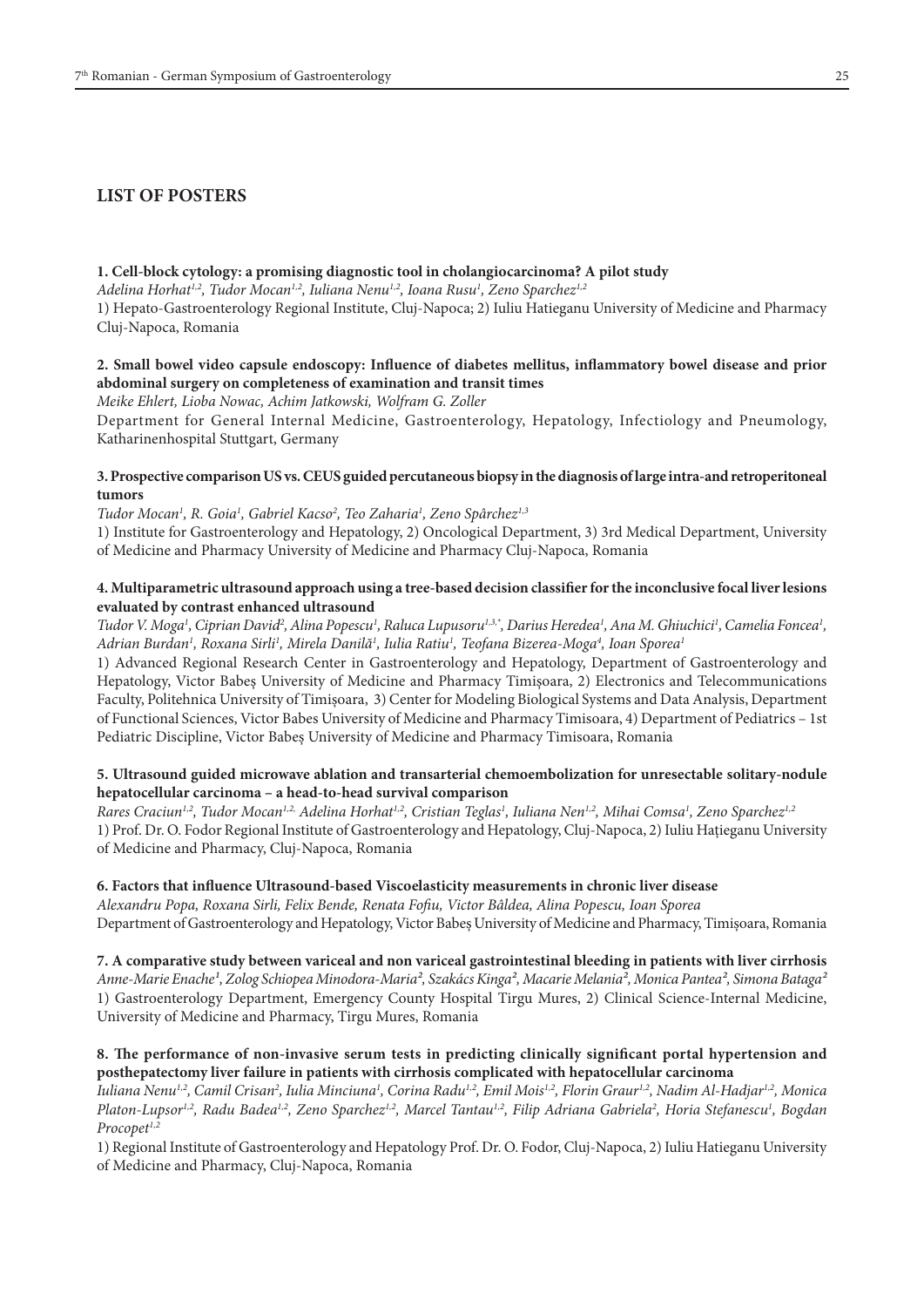## **9. From neuroendocrine cells hyperplasia to neuroendocrine neoplasms in inflammatory bowel disease**

*Corina Meianu1 , Roxana Lucuta1 , Gabriel Becheanu1,2, Mona Dumbrava1 , Tudor Stroie1 , Ioana Stefan1 , Mircea Diculescu1,2* 1) Fundeni Clinical Institute, Gastroenterology Department, Bucharest, 2) Carol Davila University of Medicine and Pharmacy, Bucharest, Romania

## 10**. The burden of non-alcoholic fatty liver disease**

Răzvan-Valerian Opaschi<sup>ı</sup>, Melania Macarie<sup>ı</sup>, Minodora Şchiopea Zolog<sup>ı</sup>, Sergiu Frandeş<sup>ı</sup>, Oana Chibulcutean<sup>2</sup>, Simona *Bățagă1*

1) Department of Gastroenterology, George Emil Palade University of Medicine, Pharmacy, Science, and Technology of Tîrgu Mureș, 2) Faculty of Medicine, George Emil Palade University of Medicine, Pharmacy, Science,and Technology of Tîrgu Mures, student

## **11. Hemoperitoneum with active bleeding after percutaneous radiofrequency ablation for hepatic metastasis. A case presentation**

# *Corina Rusu1 , Zeno Adrian Spârchez1,2*

Stuttgart, Germany

1) Iuliu Hațieganu University of Medicine and Pharmacy Cluj-Napoca, 2) Prof. Dr. O. Fodor Regional Institute of Gastroenterology and Hepatology, Cluj-Napoca, Romania

## **12. Day-4 Lille score in early prediction of corticosteroid response for patients with severe acute alcoholic hepatitis**

*Camelia Gianina Foncea, Alina Popescu, Cotrau Radu, Belintan Patricia, Tudor Moga, Roxana Sirli, Mirela Danila, Ioan Sporea* Department of Gastroenterology and Hepatology, Victor Babes University of Medicine and Pharmacy, Timisoara, Romania

# **13. The significance of endoscopy in diagnosis of acute appendicitis: a case report**

*Patricia Mester-Pavel, Vlad Pavel, A. Kandulski, I. Zuber-Jerger, Martina Müller-Schilling* Department of Internal Medicine I; Gastroenterology, Hepatology, Endocrinology, Rheumatology, and Infectious Diseases; University Hospital Regensburg (UKR), Regensburg, Germany

# **14. Which factors influence the severity of steatosis in patients with metabolic syndrome?**

*Ruxandra Mare1 , Ioan Sporea1 , Silviu Nistorescu1 , Vitel Andrei2 , Patricia Lupulescu1 , Alina Popescu1 , Roxana Șirli1 , Gheorghe Nicusor Pop3 , Mirela Tomescu2*

1) Department of Gastroenterology and Hepatology, Victor Babeș University of Medicine and Pharmacy Timișoara; 2) Department of Medical Semiotics, Victor Babeş University of Medicine and Pharmacy, Timisoara; 3) Centre for Modelling Biological Systems and Data Analysis, Department of Functional Sciences, Victor Babeş University of Medicine and Pharmacy, Timisoara, Romania

# **15. Hepatic steatosis index (HSI) - a simple predictive score for the presence of steatosis in diabetic patients**

Radu Cotrau<sup>1</sup>, Alina Popescu<sup>1</sup>, Ioan Sporea<sup>1</sup>, Camelia Foncea<sup>1</sup>, Adina Braha<sup>2</sup>, Alexandra Sima<sup>2</sup>, Roxana Sirli<sup>1</sup>, Mirela *Danila<sup>1</sup>*, Silviu Nistorescu<sup>1</sup>, Raluca Lupusoru<sup>1</sup>, Tudor Moga<sup>1</sup>, Romulus Timar<sup>2</sup>

1) Gastroenterology and Hepatology Department; 2) Diabetes and Nutrition Department, Victor Babes University of Medicine and Pharmacy, Timisoara, Romania

# **16. Multistep diagnosis of a rare hepatic epitheloid angiomyolipoma. A case report**

*Judith Caroline Boeckh, Julian Müller-Kühnle, Andreas Lienig, Wolfram G. Zoller* Department of General Internal Medicine, Gastroenterology, Hepatology and Infectiology, Pneumology, Klinikum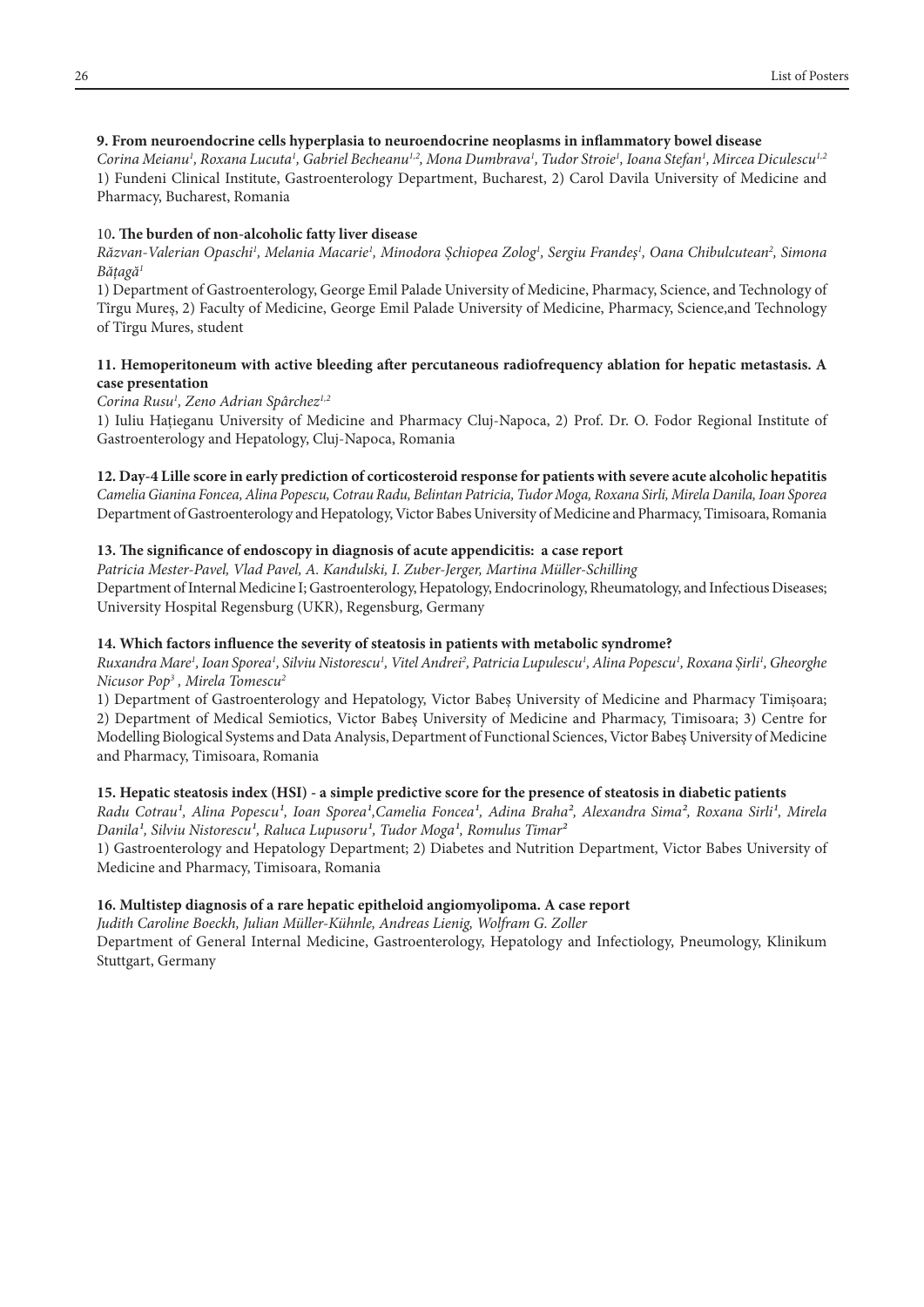## **ABSTRACTS, POSTERS**

## **Cell-block cytology: a promising diagnostic tool in cholangiocarcinoma? A pilot study**

## *Adelina Horhat1,2, Tudor Mocan1,2, Iuliana Nenu1,2, Ioana Rusu1 , Zeno Sparchez1,2*

*1) Hepato-Gastroenterology Regional Institute, Cluj-Napoca; 2) Iuliu Hatieganu University of Medicine and Pharmacy Cluj-Napoca, Romania*

**Background & Aim:** The high mortality and the increasing incidence of cholangiocarcinoma (CCA) evoke a stringent need for new diagnosis and prognostic methods. Combinations of clinical/biochemical features, imaging techniques and serum tumor biomarkers are commonly used to help in the diagnosis of CCA. However, tumor biopsy is usually required to confirm the diagnosis. The aim of this pilot study was to assess the diagnostic performance of cell-block cytology from the bile in patients with non-resectable CCAs.

**Methods:** Between October 2019 and January 2020, seven patients diagnosed with non-resectable CCAs and two with pancreatic and gallbladder carcinoma, in whom the endoscopic retrograde cholangiopancreatography drainage failed, were hospitalized for percutaneous biliary drainage. At drainage, 20 ml of bile were collected for cell-block analysis.

The median age of the patients was 62 years, and 5 were women (55.6 %). The median serum bilirubin level was 18.78 mg/dL and CA19-19 level was 260.17 ng/mL. Four out of 9 patients had Bismuth 4 tumor, 1 had a Bismuth 1 tumor, 2 had distal CCA, 1 had pancreatic head carcinoma and 1 gallbladder carcinoma.

**Results:** In the investigated patients, cell-block analysis from the bile identified 7 out of 9 patients as malignant. The sensitivity of the method was 77.78%, the specificity 100% and the accuracy 80%.

**Conclusions:** In our series of patients with bile duct cancer, the cell-block method for evaluating bile cytology showed a good diagnostic sensitivity and accuracy. Larger studies are needed to validate the results.

# **Small bowel video capsule endoscopy: the influence of diabetes mellitus, inflammatory bowel disease and prior abdominal surgery on completeness of examination and transit times**

### *Meike Ehlert, Lioba Nowack, Achim Jatkowski, Wolfram G. Zoller*

*Department for General Internal Medicine, Gastroenterology, Hepatology, Infectiology and Pneumology, Katharinenhospital Stuttgart, Germany*

**Background & Aim**: Small bowel video capsule endoscopy (VCE) is a well-known non-invasive tool for the examination of the small intestine, as large parts of it are inaccessible to conventional endoscopes. However, life-span of the capsule battery is limited and retention of the capsule can occur in any part of the gastrointestinal tract leading not only to incomplete image acquisition but potentially to bowel obstruction.

Diabetes mellitus is associated with delayed gastric emptying, which could in theory impede capsule propulsion. Furthermore, patients with prior laparotomy or inflammatory bowel disease (IBD) are prone to adhesions, endoluminal strictures or scar tissue. The aim of our study was to investigate the impact of those factors on the retention rate, completion rate, gastric and small bowel transit times and need for endoscopic capsule placement.

**Material and Methods**: In our hospital, over 50 VCEs are performed annually. We used the data of all 267 capsule endoscopies in the period of January of 2016 until June of 2021 (all Pillcam SB3). All patients were retrospectively evaluated for indication, gender, age, diabetes, IBD, prior abdominal surgery, and gastric and intestinal transit times.

**Results:** The mean gastric and small bowel transit times were 0.89 (SD 1.04) and 5.02 (SD 1.98) hours, respectively. Quality criteria were well within the recommended range with a completion rate of 89 percent and a retention rate of 1.1 percent (three cases), none of which required surgery.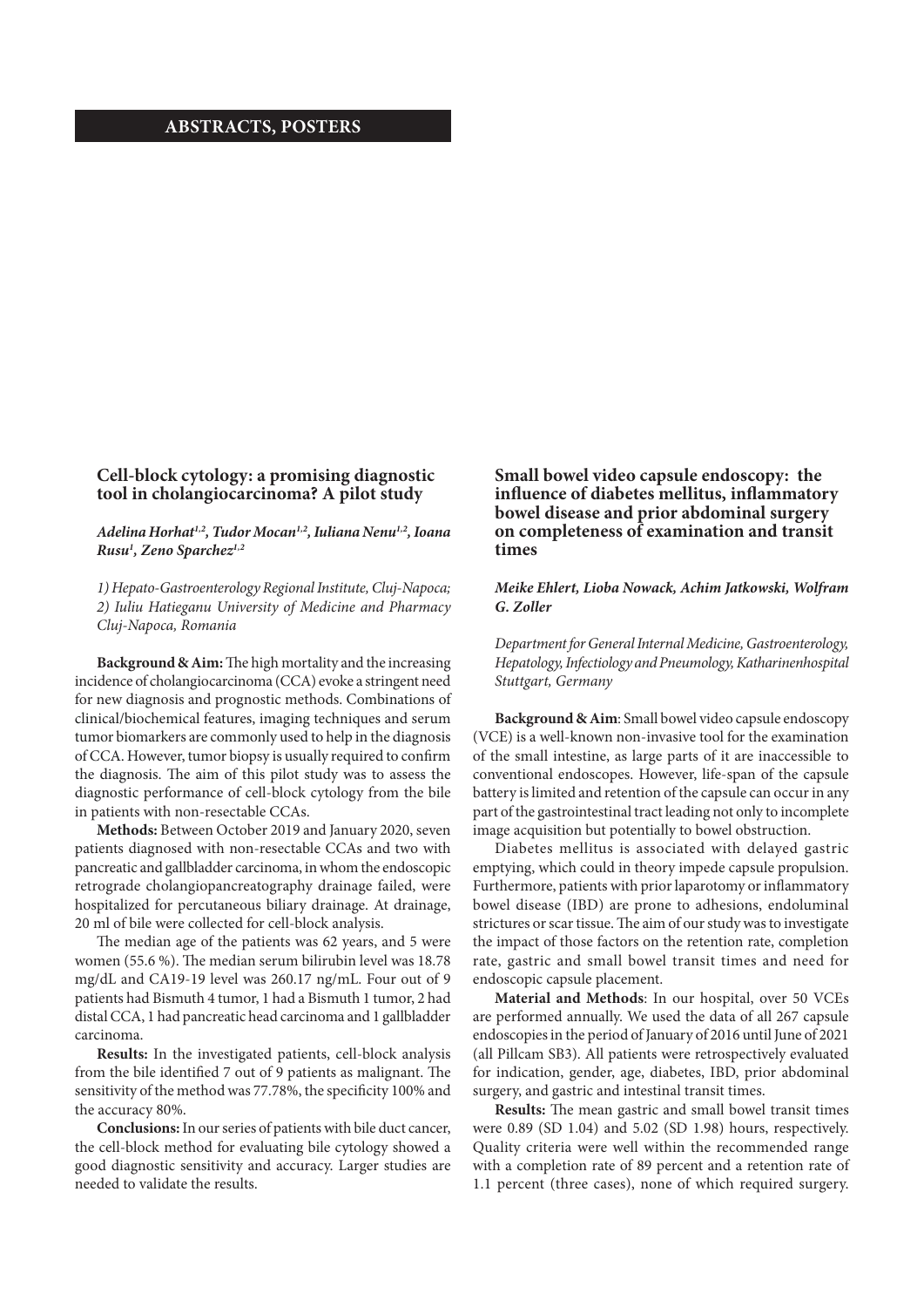In contrast to other studies, a preliminary analysis did not reveal obvious differences in transit times for diabetic and IBD patients. The mean gastric passage time was significantly longer in patients with incomplete versus complete endoscopies (1.51 vs. 0.86 hours). Furthermore, two out of the three patients with confirmed capsule retention either had a history of prior abdominal surgery, diabetes or both.

**Conclusion**: Video capsule endoscopy is generally safe and non-invasive. A prolonged gastric passage time is a risk factor for an incomplete examination. In our patient collective, diabetes and a history of prior abdominal surgery seem to be connected to capsule retention and incomplete endoscopy, although case numbers were too small to show statistical significance.

## **Prospective comparison US vs. CEUS guided percutaneous biopsy in the diagnosis of large intra-and retroperitoneal tumors**

#### *Tudor Mocan1 , R. Goia1 , Gabriel Kacso2 , Teo Zaharia1 , Zeno Spârchez1,3*

*1) Institute for Gastroenterology and Hepatology; 2) Oncological Department; 3) 3rd Medical Department, University of Medicine and Pharmacy University of Medicine and Pharmacy Cluj-Napoca, Romania*

**Background & Aim:** Due to the presence of necrosis, the accuracy of echoguided percutaneous biopsy (US-PB) in the diagnosis of large retro (RPT) and intra peritoneal tumors (IPT) is around 70-80%. Contrast enhanced ultrasound (CEUS) is able to delineate necrotic from well-perfused areas inside the tumors. The aim of this prospective study was to compare the sensitivity of US and CEUS guided PB in the diagnosis of these tumors.

**Material and Methods**: 60 patients (38 males, 22 females, mean age 63 yrs), with 24 IPT and 36 RPT (mean diameter 7.5 cm, range 4-22 cm) detected in oncological patients were referred to the ultrasound department for PB. In 32 patients (11 IPT and 21 RPT) PB was performed using US guidance; 28 patients (13 IPT and 18 RPT) were biopsied using real time CEUS guidance (1.2 -2.4 ml Sono Vue /procedure). The lesions in the CEUS –PB group were larger than those in US-PB group (mean diameter 8.1 cm vs. 6.8 cm) but without statistical significance (P>0.05). PB was performed with an 18G Bard needle coupled on Biopty Gun. CEUS guidance was used in all patients in the arterial phase, the needle being guided in the enhancing areas.

**Results:** Real time CEUS-PB was technically successful in all procedures (100% technical success rate). The rate of successful single puncture attempt in CEUS-PB (71.4%) was higher than in the US-PB group (56.2%) (p>0.05). The sensitivity of PB was significantly higher in the CEUS –PB group than in conventional US –PB group for all lesions (96.4% vs. 78.1%, p< 0.05) and RPT (100% vs. 78.9%, p<0.05). For IPT the sensitivity was also higher for CEUS-PB (90.9% vs 76.9%) but without statistical significance (p=0.36). The patients with inconclusive pathological results after conventional guided

PB were biopsied then with CEUS guidance. In all cases the final diagnosis could be established. No major complication occurred in the two groups.

**Conclusions:** Percutaneous CEUS-guided PB of intra and retroperitoneal tumors is a feasible and safe technique. It significantly improves the overall sensitivity of the procedure in patients with large lesions.

## **Multiparametric ultrasound approach using a tree-based decision classifier for the inconclusive focal liver lesions evaluated by contrast enhanced ultrasound**

*Tudor V. Moga1 , Ciprian David2 , Alina Popescu1 , Raluca*  Lupusoru<sup>1,3\*</sup>, Darius Heredea<sup>1</sup>, Ana M. Ghiuchici<sup>1</sup>, *Camelia Foncea1 , Adrian Burdan1 , Roxana Sirli1 , Mirela Danilă1 , Iulia Ratiu1 , Teofana Bizerea-Moga4 , Ioan Sporea1*

*1) Advanced Regional Research Center in Gastroenterology a nd Hepatology, Department of Gastroenterology and Hepatology, Victor Babeş University of Medicine and Pharmacy Timişoara; 2) Electronics and Telecommunications Faculty, Politehnica University of Timișoara; 3) Center for Modeling Biological Systems and Data Analysis, Department of Functional Sciences, Victor Babes University of Medicine and Pharmacy Timisoara; 4) Department of Pediatrics – 1st Pediatric Discipline, Victor Babeș University of Medicine and Pharmacy, Timisoara, Romania*

**Background & Aim**: Multi-parametric ultrasound (MPUS) is a concept by which the examiner is encouraged to use the latest features of the ultrasound machine. The aim of this study was to reanalyze the inconclusive focal liver lesions (FLL) at CEUS using the MPUS approach with the help of a tree based decision classifier.

**Methods**: We retrospectively analyzed FLLs that were inconclusive at CEUS examination in our Department over a period of two years (2017-2018). All the reexamined lesions had a second line imaging method performed: (CE-CT), (CE-MRI) or biopsy considered as the reference method. CEUS inconclusive FLLs had been previously evaluated by ultrasound (US) experts with more than 10 years of experience in CEUS, using a single US machine. MPUS reanalysis followed a three steps algorithm: liver stiffness measurement (LSM), time-intensity curve analysis (TIC) and parametric imaging feature (PI). After processing all steps of the algorithm a binary decision tree classifier (BDTC) was used towards a software assisted decision.

**Results**: From the 91 inconclusive FLLs evaluated, 34 were HCC, 13 metastases, 7 haemangiomas, 7 regenerative nodules, 5 focal fatty alteration, 3 fatty free areas, 4 cholangiocarcinomas, 2 abscesses, 5 adenomas and 11 were benign lesions. AREA was the only TIC-CEUS parameter that showed significant difference between malignant and benign lesion with a cut-off of >-19.3 dB for wash out phenomena,  $(AUROC = 0.58, Se=74.0%, Sp=45.7%).$  By adding the value of elastography we increased the performance to an AUROC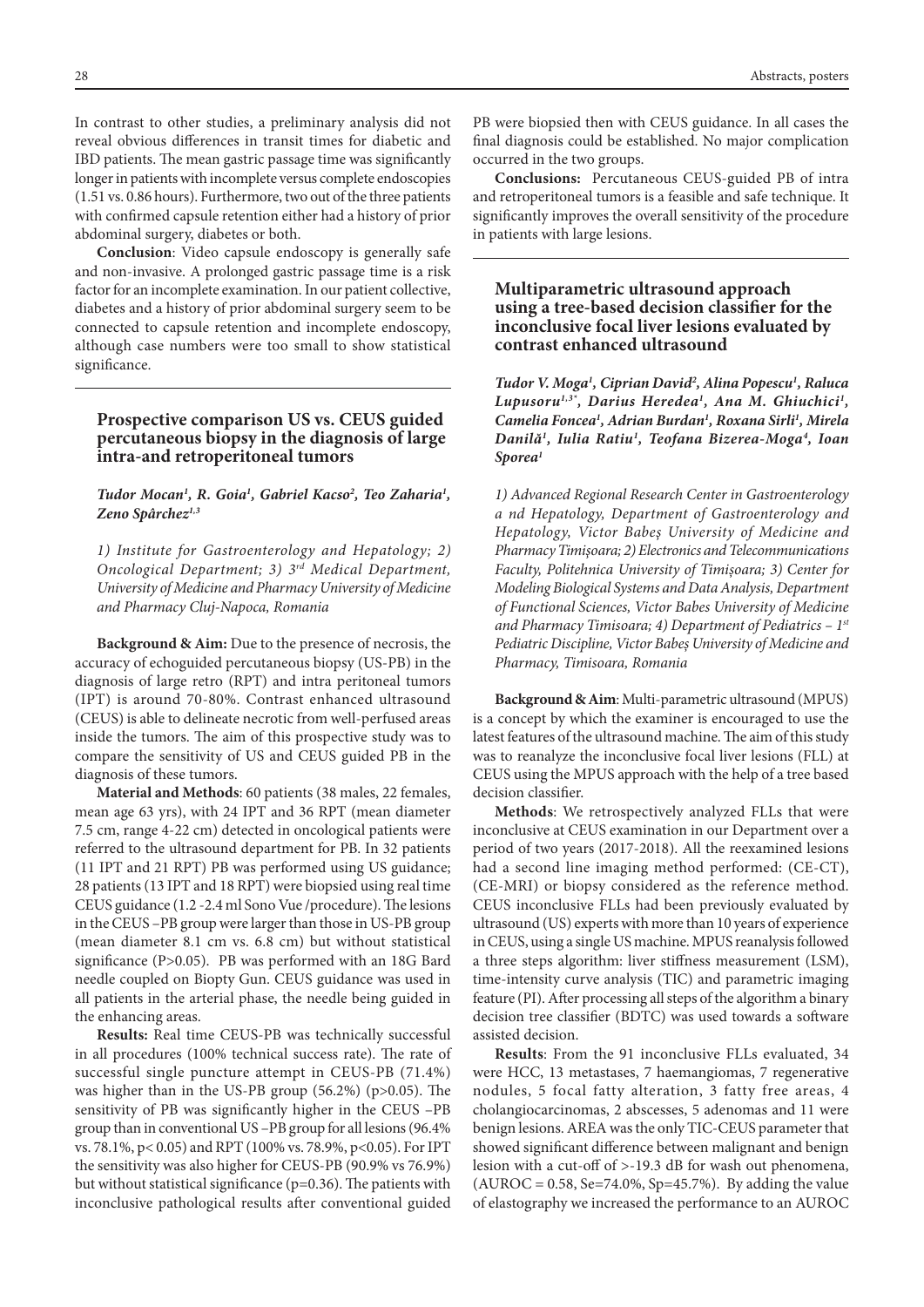of 0.72 and sensitivity of 90.2% for detecting malignant lesions with wash-out. MPUS correctly classified 66/91 lesions with an accuracy of 72.3%. Using the binary decision tree classifier (BDTC) algorithm we correctly classified 71/91 lesions according to their malignant or benignant status, with an accuracy of 78.0%, sensitivity =  $62\%$ , specificity =  $45\%$  and  $precision = 80\%$ .

**Conclusions**: By reevaluating the inconclusive FLLs at CEUS using MPUS, we managed to determine that 78% of the lesions were malignant and in 28% of them we established the lesion type.

# **Ultrasound guided microwave ablation and transarterial chemoembolization for unresectable solitary-nodule hepatocellular carcinoma – a head-to-head survival comparison**

Rares Craciun<sup>1,2</sup>, Tudor Mocan<sup>1,2</sup>, Adelina Horhat<sup>1,2</sup>, *Cristian Teglas1 , Iuliana Nen1,2, Mihai Comsa1 , Zeno Sparchez1,2*

*1) Prof. Dr. O. Fodor Regional Institute of Gastroenterology and Hepatology, Cluj-Napoca; 2) Iuliu Hațieganu University of Medicine and Pharmacy, Cluj-Napoca, Romania* 

**Aim**: To compare the overall survival (OS) of the patients treated with ultrasound guided microwave ablation (MWA) and transarterial chemoembolization (TACE) for a solitary hepatocellular carcinoma (HCC) nodule.

**Method**: A consecutive series of patients with a solitary, unresectable, HCC nodule under 5 cm in its largest diameter were prospectively enrolled from November 2015 to December 2019. The patients received either MWA or TACE. Treatment selection was decided by the institutional Tumor Board according to the most recent guidelines, considering tumor characteristics, underlying liver function and patient preference. OS was compared using the log-rank test.

**Results**: A total of 107 patients were enrolled, of whom n=77 (71.9%) were treated with MWA and n=30 (28.1%) were treated with TACE. Patients in the TACE group had larger nodules (34  $\pm$  9 vs. 23  $\pm$  8 mm, p<0.001). There were no other significant differences between groups with regard to patient characteristics. Complete response rate was higher in the MWA group (92.4% vs. 70%, p<0.001). OS was significantly higher in the MWA group:  $52 \pm 3$  months vs. 24 ± 1 months for the TACE group (log-rank 10.25, p<0.001). Subgroup analysis was performed for patients with tumor size exceeding 3 cm. The difference in OS between groups persisted: patients who received MWA (n=11) had an OS of  $47 \pm 5$  months vs. 22  $\pm$  2 months for TACE (log-rank 4.41, p=0.03).

**Conclusion**: Ultrasound-guided MWA provided a better outcome for patients with solitary unresectable HCC nodules, when compared to TACE. Whenever possible, prioritization of MWA appears to be desirable.

## **Factors that influence ultrasound-based viscoelasticity measurements in chronic liver disease**

### *Alexandru Popa, Roxana Sirli, Felix Bende, Renata Fofiu, Victor Bâldea, Alina Popescu, Ioan Sporea*

*Department of Gastroenterology and Hepatology, Victor Babeș University of Medicine and Pharmacy, Timișoara, Romania*

**Background & Aim:** Liver elastography is a recognized method for liver fibrosis assessment in chronic liver diseases (CLD). Recent developments attempt to assess inflammation by analyzing the viscoelastic properties of the liver tissue. Such a method is Viscosity Plane Ultrasound (ViPLUS) developed by Supersonic Imaging. The aim of this study was to assess the feasibility and factors that influence ViPLUS measurements.

**Methods**: We prospectively included patients referred to our department for liver fibrosis assessment. All were evaluated in the same session by Viscosity Plane Ultrasound using the SuperSonic Imagine Aixplorer MACH 30 machine and by biological tests. The median value of 5 viscosity measurements (obtained from 5 different frames), expressed in Pascal-second (Pa·s) was considered as indicative of liver viscosity. An IQR to the median ratio (IQR/M) <30% was used as a measurement reliability criterion

**Results**: Our group included 682 consecutive subjects (mean age 53.6±13.04 years, 53.6% male, mean BMI 29.22±5.87kg/m2, mean abdominal circumference 103± 15.35 cm). ViPLUS assessment was feasible in 94.7% (646/682) subjects: 17% (110) with normal liver, 9.1% (59) with alcoholic liver disease (ALD), 23.7 % (153) with chronic hepatitis B and C (either under treatment or with sustained virologic response), 48% (310) with NAFLD, and the rest 2.2% (14) with other etiologies.

The mean ViPLUS values in normal, HBV/HCV, ALD, and NAFLD patients were: 1.78±0.48 PaS, 2.03±0.55 PaS, 2.89±0.94 PaS, and 1.95±0.42PaS, respectively. The mean ViPLUS values were significantly higher in ALD than in normal (p<0.0001), HBV/HCV (p<0.0001) and NAFLD patients (p<0.0001); significantly higher in NAFLD (p=0.0005) and HBV/HCV subjects (p=0.0002) compared to normal subjects.

In the univariate regression analysis, ViPLUS measurements were independently associated with: BMI (p=0.001), abdominal circumference (p<0.0001), age (p=0.001), AST (p<0.001), ALT (p=0.040), the presence of diabetes mellitus (p<0.001) and the presence of arterial hypertension (p=0.017). In multiple regression analysis, the model including abdominal circumference (p<0.0001), AST (p<0.001) and ALT values (p=0.003) were associated with ViPLUS measurements.

**Conclusion**: ViPLUS is feasible in more than 94% of patients. The multivariate regression analysis showed that abdominal circumference, AST and ALT have been associated with the ViPLUS measurements.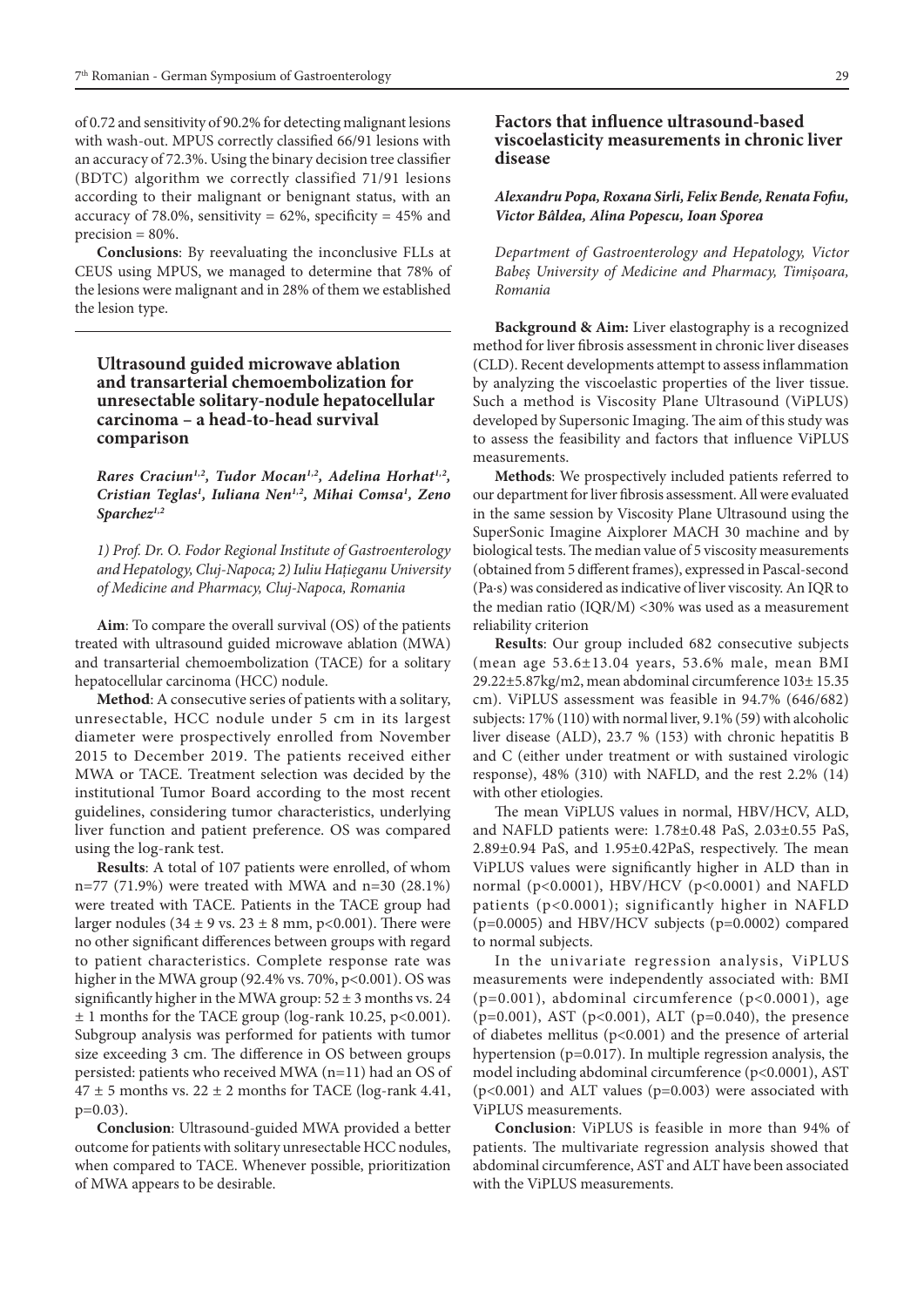## **A comparative study between variceal and nonvariceal gastrointestinal bleeding in patients with liver cirrhosis**

Anne-Marie Enache<sup>1</sup>, Zolog Schiopea Minodora-Maria<sup>2</sup>, *Szakács Kinga², Macarie Melania², Monica Pantea², Simona Bataga²*

*1) Gastroenterology Department, Emergency County Hospital, Targu Mures; 2) Clinical Science-Internal Medicine, University of Medicine and Pharmacy Targu Mures, Romania*

**Background & Aim:** Acute upper gastrointestinal bleeding (UGIB) is a potentially life-threatening condition associated with high mortality among cirrhotic patients. It has remained the most commonly encountered emergency in gastroenterology practice and represents a considerable health care burden with mortality rates ranging from 15 to 30%. The aim of this study is to evaluate differences in clinical outcomes, such as hospital readmission for recurrent bleeding, mortality and the need for transfusion between acute variceal gastrointestinal bleeding (AVB) and nonvariceal bleeding (NVB) in patients with liver cirrhosis.

**Methods**: A retrospective study was performed on 230 patients, between January 2017 to May 2019, who presented UGIB and underwent UGI endoscopy in the emergency department of SCJU Targu-Mures. Liver cirrhosis was diagnosed based on medical charts, clinical, biochemical, ultrasound and endoscopic evaluation.

**Results**: Out of the 230 patients enrolled in the study, the AVB group represented 53% (122 patients) - 93% representing bleeding from esophageal varices and 7% from gastric varices. The NVB group included 47% (108 patients), the main cause being peptic ulcer 39% (gastric ulcer 20%, duodenal ulcer 19%), followed by Mallory Weiss tear 17%, fistula 17%, portal gastropathy 15%, gastric tumor 9% and esophageal ulcer 3%. The ratios of male and female were 3:1 in both groups with no statistically differences between age (59.47±11.5 vs. 62.32±12.65, p=0.075). Alcoholic liver cirrhosis accounted for 189 patients of total cases (82% - AVB: 92 patients vs. NVB: 97 patients) and viral cirrhosis for 41 patients (18% - AVB: 28 patients vs. NVB: 13 patients) (p=0.025 RR: 0.86 CI: 0.77-0.98). The risk of mortality was 19.67% in the AVB and 15.74% in the NVB (p=0.492). There were no significant differences in need for transfusion (53.27% for AVB vs. 54.62% for NVB, p=0.89) or hospital readmission for recurrent bleeding (27.04% vs. 19.4%, p=0.21). Hemostatic treatment was performed for 114 patients with AVB and 45 patients with NVB, with no statistically significant differences between these two groups regarding survival rates after hemostasis (81.57% vs. 82.22%, p=1.00).

**Conclusions**: Our study showed that rupture of esophageal varices is the main cause of UGIB in cirrhotic patients. Almost one half of cirrhotic patients had bleeding from a non-variceal source, the most frequent being peptic ulcer. Male patients with cirrhosis of alcohol abuse have a higher risk of UGIB. There are no differences regarding mortality, hospital readmission for recurrent bleeding and the need for

transfusion between AVB and NVB. Non variceal bleeding in cirrhotic patients is as severe as variceal bleeding, and has a similar mortality rate.

**The performance of non-invasive serum tests in predicting clinically significant portal hypertension and posthepatectomy liver failure in patients with cirrhosis complicated with hepatocellular carcinoma**

Iuliana Nenu<sup>1,2</sup>, Camil Crisan<sup>2</sup>, Iulia Minciuna<sup>1</sup>, Corina *Radu1,2, Emil Mois1,2, Florin Graur1,2, Nadim Al-Hadjar1,2, Monica Platon-Lupsor1,2, Radu Badea1,2, Zeno Sparchez1,2, Marcel Tantau1,2, Filip Adriana Gabriela2 , Horia Stefanescu1 , Bogdan Procopet1,2*

*1) Regional Institute of Gastroenterology and Hepatology Cluj-Napoca; 2) Iuliu Hatieganu University of Medicine and Pharmacy, Cluj-Napoca, Romania*

**Background & Aim**: Hepatic resection is a curative therapeutic option of hepatocellular carcinoma (HCC) but proper patient selection (based on tumor size and the presence of portal hypertension - PHT) is essential for prognosis.

The aim of the study was to evaluate whether serum liver tests may identify the patients with clinically significant portal hypertension (CSPH), and thus at risk to develop posthepatectomy liver failure (PHLF). Their performances were compared with liver stiffness measurement (LSM).

**Material and Methods:** 111 patients with compensated cirrhosis and HCC referred for hepatic resection between 2015 and 2020 in the Regional Institute of Gastroenterology and Hepatology Cluj-Napoca were included. Presence of CSPH was defined as:  $HVPG \geq 10$  mmHg or presence of esophageal varices, splenomegaly and thrombocytopenia (< 100,000/ mm<sup>3</sup>). The non-invasive serum tests were performed: APRI, FIB-4, NLR, eLIFT, ALBI. The performance of non-invasive tests in predicting CSPH and prognosis was assessed by AUROC curves.

**Results**: Among the included patients (65±7 years; 24% alcohol, 45% VHC, 18% VHB and 13% other etiologies), 34% had CSPH, 31% had esophageal varices and 26% had splenomegaly and thrombocytes < 100,000/mm3 . APRI, FIB4 and eLIFT were good predictors of CSPH (AUROC=0.87, 95%CI:0.79-0.95; p<0.05; AUROC=0.88, 95%CI:0.81- 0.96; p<0.05 and AUROC=0.83, 95%CI:0.73-0.92; p<0.05, respectively). Still, LSM had the best performance to predict CSPH (AUROC=0.913, 95%CI:0.84-0.98; p<0.05). ALBI and NLR were not able of predicting CSPH.

Regarding the prediction of PHLF, although the statistical significance was not reached, LSM, APRI and FIB-4 had a tendency to predict it.

**Conclusions**: Although LSM, APRI, FIB-4 and eLIFT may identify patients with CSPH in patients with HCC submitted to hepatic resection, they are not able to predict prognosis in this clinical setting.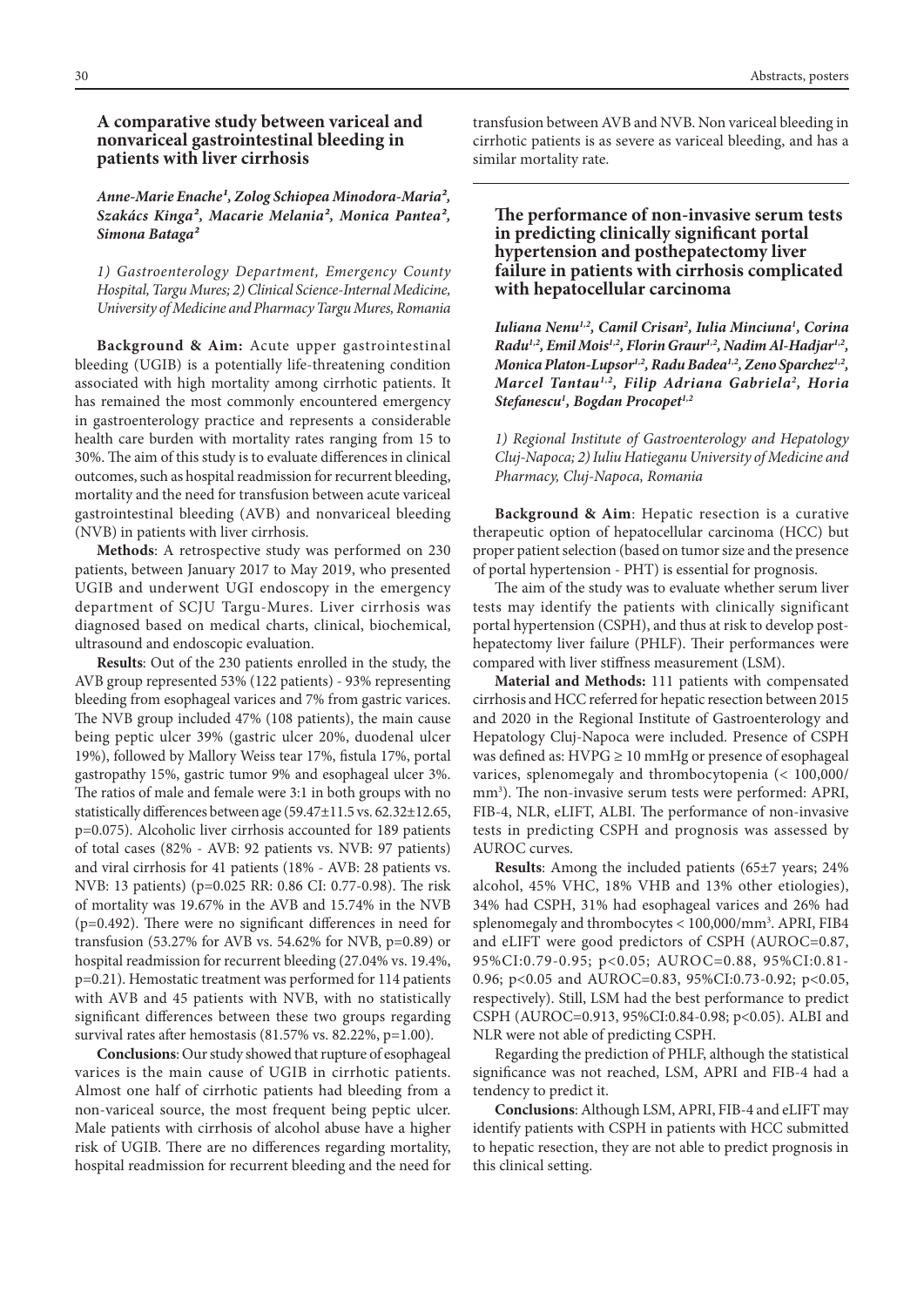## **From neuroendocrine cells hyperplasia to neuroendocrine neoplasms in inflammatory bowel disease**

*Corina Meianu1 , Roxana Lucuta1 , Gabriel Becheanu1,2, Mona Dumbrava1 , Tudor Stroie1 , Ioana Stefan1 , Mircea Diculescu1,2*

*1) Fundeni Clinical Institute, Gastroenterology Department, Bucharest; 2) Carol Davila University of Medicine and Pharmacy, Bucharest, Romania*

**Background & Aim**: Increased densities of hyperplastic neuroendocrine cells (NEC) in the colonic mucosa of the patients with inflammatory bowel disease (IBD) has been described. There are multiple case reports and case series available of the association neuroendocrine tumor - IBD. The aim of our study was to determine the morphological alterations on NEC in colonic mucosa of the patients with IBD in our Department and the association with neuroendocrine neoplasms.

**Methods**: A full colonoscopy with multiple biopsies has been performed in 11 patients with colonic IBD and 11 controls. Chromogranin A (CgA) and synaptophysin antibodies (Syn) have been used for the identification of NEC.

**Results**: In the IBD group NEC had a patchy and superficial distribution, organized in groups or nodules of 3 to 6 hyperplastic cells/crypt with a mean density of 3.16 CgA positive and 2.54 Syn postive NEC/ crypt in IBD group compared to 1.7 CgA positive and 1.28 Syn positive NEC/crypt in non-IBD controls; p=0.0001, p=0.002.

When compared to IBD duration, NEC densities decreased with IBD evolution so that in patients with IBD duration between 1 and 5 years, mean NEC densities were 3.4 NEC/ crypt (CgA) and 2.8 NEC/crypt (Syn) compared to 2.76 NEC/ crypt and 1.72 NEC/crypt, respectively, in patients with disease evolution longer than 5 years; p=0.19, p=0.14.

There were no significant differences between NEC distributions in active versus inactive disease with a mean density of 2.3 NEC/crypt (CgA) and 3 NEC/crypt (Syn) in active IBD colitis and 3 NEC/crypt (CgA) and 3.5 NEC/ crypt (Syn) in inactive colitis; p= 0.1 and 0.2 respectively. No dysplasia of NEC has been described and we found no neuroendocrine tumors in our patients.

**Conclusion**: Further studies are required to assess the sequence hyperplasyia- dysplasia- neoplasia of NEC in IBD patients.

## **The burden of non-alcoholic fatty liver disease**

## *Răzvan-Valerian Opaschi1 , Melania Macarie1 , Minodora Șchiopea Zolog1 , Sergiu Frandeș1 , Oana Chibulcutean2 , Simona Bățagă1*

*1) Department of Gastroenterology, George Emil Palade University of Medicine, Pharmacy, Science, and Technology of Targu Mureș; 2) Faculty of Medicine, George Emil Palade* 

*University of Medicine, Pharmacy, Science and Technology of Targu Mures, student*

**Background**: Non-alcoholic fatty liver disease (NAFLD) is the most prevalent chronic liver disease worldwide. There has been a general increase in the prevalence of NAFLD, with a rising prevalence from 15% in 2005 to 25% within 5 years. Obesity, type 2 diabetes mellitus, and dyslipidemia are the most common metabolic risk factors associated with this liver condition.

**Method**: We made a retrospective study on a series of consecutive patients who were hospitalized in the Gastroenterology Department of Tîrgu Mures County Clinical Emergency Hospital between January 1, 2018 and December 31, 2018 and we compared them with the data of a series of consecutive patients who were hospitalized in the Gastroenterology Department between January 1, 2009 and December 31, 2009. Demographical, anthropometrical and clinical data were collected for each patient, and the medical records were studied to check for comorbidities, ultrasonographic aspects and laboratory findings.

**Results**: In the recent period (2018) 173 patients were diagnosed with NAFLD, mean age 59.91±13.48 years and a male/female ratio of 1.2/1. The cohort of the 110 patients with NAFLD in 2009 had a male/female ratio of 0.7/1 and a prevalence of NAFLD statistically different p<0.05, OR = 1.40 (95%CI: 1.09-1.81). Non-alcoholic steatohepatitis (NASH) was found in 63 patients in 2018 and in 30 patients in 2009, with a statistical difference in prevalence  $p<0.05$ , OR = 1.86 (95%) CI: 1.197-2.90). Considering all patients, the most frequent risk factors identified in 2018 were arterial hypertension in 66.47% of cases (115) and obesity or overweight in 44.50% (77). In 2009, hypertension was found in 71.81% of cases (79), hypercholesterolemia in 65.45% (72) and obesity or overweight in 60% (66).

**Conclusions**: Non-alcoholic steatohepatitis was diagnosed most frequently in male patients in the recent years. Between the two studied periods we found a significant difference in the prevalence of both NASH and NAFLD, but there was no significant difference regarding the metabolic factors, underscoring the importance of identifying new environmental factors involved in NAFLD and NASH development.

# **Hemoperitoneum with active bleeding after percutaneous radiofrequency ablation for hepatic metastasis. A case presentation**

#### *Corina Rusu1 , Zeno Adrian Spârchez1,2*

*1) Iuliu Hațieganu University of Medicine and Pharmacy Cluj-Napoca; 2) Prof. dr. O. Fodor, Regional Institute of Gastroenterology and Hepatology Cluj-Napoca, Romania*

A 55-year-old male, with a personal medical history of left hemicolectomy for colonic adenocarcinoma on chemotherapy and a hepatic metastasis in liver segment V/VIII was referred to the tertiary medical care for percutaneous radiofrequency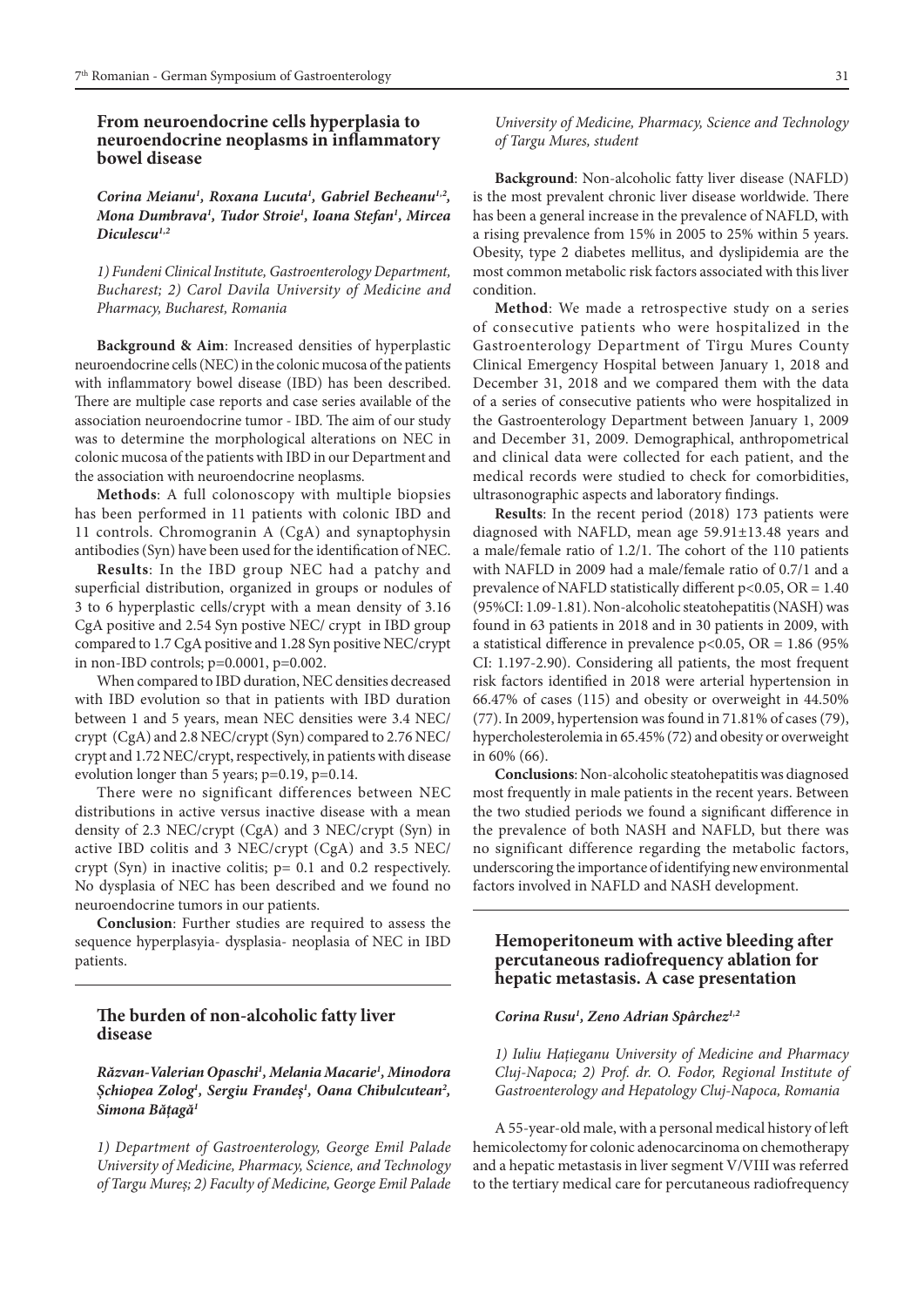ablation of the liver nodule. Physical examination and blood tests showed no significant pathological changes. Abdominal ultrasound revealed a 2 cm hypoechoic nodule situated in liver segment V/VIII. Percutaneous radiofrequency ablation was performed in 2 sessions, 10 minutes each, using a Radionics 5 cm electrode under deep sedation. After 2 hours of clinical follow-up, an ultrasound check-up was performed that revealed perihepatic hemoperitoneum. Contrast-enhanced ultrasound showed an arterial spurt into the perihepatic hematoma at the puncture site of the liver. Thereupon, the patient was immediately transported to the Operating Room where hemoperitoneum and an active bleeding site were detected. Hemostasis was obtained using electrocautery and powder absorbable hemostat. The patient was stabilized and the follow up showed a complete ablation of the liver nodule and a hyperechoic image at the level of the liver capsule at the former bleeding site, that represented the haemostatic material.

# **Day-4 Lille score in early prediction of corticosteroid response for patients with severe acute alcoholic hepatitis**

*Camelia Gianina Foncea, Alina Popescu, Cotrau Radu, Belintan Patricia, Tudor Moga, Roxana Sirli, Mirela Danila, Ioan Sporea*

*Department of Gastroenterology and Hepatology, Victor Babes University of Medicine and Pharmacy, Timisoara, Romania*

**Background & Aims:** Corticosteroids are indicated in patients with severe acute alcoholic hepatitis (SAH), defined by a Maddrey`s discriminat function (MDF) score >32 [1]. However, corticosteroid therapy increases the risk of infections and other complications, especially during hospitalization. The introduction of the Lille score helps in differentiating the steroid responders  $(\le 0.45)$  and the non-responders  $(\ge 0.45)$ after 7 days of treatment [2]. The aim of this study is to evaluate whether using the Lille score at day 4 (LM4) is as useful as Lille score at day 7 (LM7), in order to earlier assess response to therapy.

**Method:** A retrospective study was performed including all patients with SAH evaluated between October 2015 and February 2020 in a tertiary Department of Gastroenterology and Hepatology. All consecutive patients with SAH and a MDF >32, without contraindications to corticosteroids were enrolled. All patients received 40 mg of Prednisone per day and response was assessed with LM4 and LM7, according to the cut-off value (CUV<0.45 responder and CUV>0.45 non responder). The 28-day mortality was assessed between LM4 and LM7 responders and non responders.

**Results:** A total of 52 patients out of 101 (51.5%) had a MDF>32 and received corticosteroids (83.1% male, mean age 54±9.38 years). All included patients had liver cirrhosis. The median value of MDF was 57±30. The mean value of Lille score after 4 days of treatment was 0.64±0.29, vs 0.58±0.32 for Lille score at 7 days, p=0.43. There was no difference between the percentage of patients having a responder Lille score value at 4 days versus at 7 days (29% vs 49%, p=0.28). The area under the ROC curve for predicting mortality for LM4 was similar to LM7 (0.67 vs. 0.68, respectively, p=0.9). By using LM4 and LM7 with CUV>0.45, the 28-day mortality was higher in the non-responder (27% and 31%, respectively) than in the responder cohort (20% and 15%), respectively. If we take LM4 with CUV<0.45 into consideration, 90.3% of patients were correctly identified compared with LM7.

**Conclusion:** LM4 could be used instead of LM7 in predicting the response to corticosteroid therapy in SAH, as well as the 28-day mortality. Using LM4 we could avoid a prolonged use of this therapy and its complications.

# **REFERENCES**

- 1. Soultati AS, Dourakis SP, Alexopoulou A, Deutsch M, Vasilieva L, Archimandritis AJ. Predicting utility of a model for end stage liver disease in alcoholic liver disease[.World J Gastroenterol](https://www.ncbi.nlm.nih.gov/pmc/articles/PMC4087713/) 2006;12:4020– 4025. doi[:10.3748/wjg.v12.i25.4020](http://dx.doi.org/10.3748/wjg.v12.i25.4020)
- 2. [Louvet A,](https://www.ncbi.nlm.nih.gov/pubmed/?term=Louvet%2520A%255BAuthor%255D&cauthor=true&cauthor_uid=17518367) Naveau S, Abdelnour M, et al. The Lille model: a new tool for therapeutic strategy in patients with severe alcoholic hepatitis treated with steroids. [Hepatology](https://www.ncbi.nlm.nih.gov/pubmed/17518367) 2007;45:1348-1354. doi:[10.1002/hep.21607](https://doi.org/10.1002/hep.21607)

# **The significance of endoscopy in diagnosis of acute appendicitis: a case report**

## *Patricia Mester-Pavel, Vlad Pavel, A. Kandulski, I. Zuber-Jerger, Martina Müller-Schilling*

*Department of Internal Medicine I; Gastroenterology, Hepatology, Endocrinology, Rheumatology, and Infectious Diseases; University Hospital Regensburg (UKR), Regensburg, Germany*

**Background & Aim**: Acute appendicitis is the most common cause of acute abdomen. A diagnosis of acute appendicitis is generally established clinically. However, additional imaging can be supportive. Endoscopy is not currently part of the standard approach to the evaluation of appendicitis. Here, we describe the case of a patient who underwent colonoscopy to investigate the pathology of the colon due to nausea and diarrhea. This revealed an obstructed, swollen appendix, which is the earliest stage of acute appendicitis.

**Case report:** A 38-year-old female patient with no medical history presented to the emergency department of Regensburg University Hospital with recurrent abdominal pain. Physical examination revealed a healthy woman with no acute complaints and normal vital signs. Cardiovascular and pulmonary findings were within the normal range. Abdominal examination revealed normal active bowel sounds in all four quadrants. She had mild signs of peritoneal disease. The Murphy sign was positive, so cholecystitis was suspected. Laboratory tests revealed leukocytosis and elevated serum C-reactive protein (CRP), but cholestasis parameters were normal. The patient received intravenous antibiotics. CT scan revealed no evidence of pathology. Gastroscopy and colonoscopy were performed due to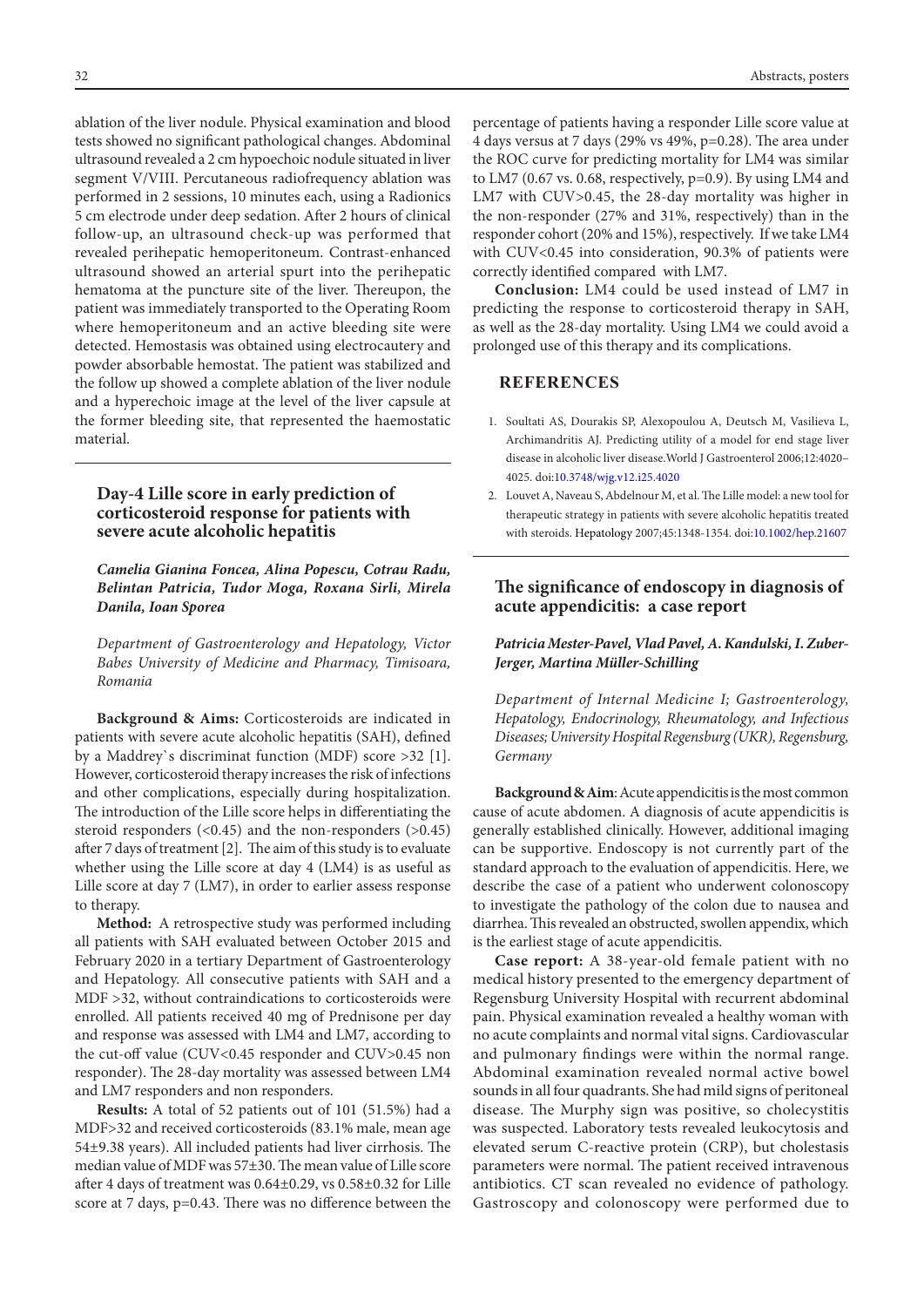recurrent episodes of nausea and diarrhea. Gastroscopy revealed no pathologic findings. On colonoscopy, the appendix and surrounding mucosa were red and edematous. Biopsies were taken. After the biopsy was taken, there was drainage of pus from the appendix into the coecum. These endoscopic findings were a clear indication of acute appendicitis.

**Conclusion**: This was an atypical case of acute appendicitis diagnosed by colonoscopy. In cases of delayed or atypical onset, colonoscopy is also suggested as a diagnostic tool detection of an acute appendicitis. Although colonoscopy is not currently the standard approach for evaluating suspected appendicitis, endoscopists should recognize early mucosal changes in appendicitis that may require further investigation and surgical consultation.

## **Which factors influence the severity of steatosis in patients with metabolic syndrome?**

*Ruxandra Mare1 , Ioan Sporea1 , Silviu Nistorescu1 , Vitel Andrei2 , Patricia Lupulescu1 , Alina Popescu1 , Roxana Șirli1 , Gheorghe Nicusor Pop3 , Mirela Tomescu2*

*1) Department of Gastroenterology and Hepatology, Victor Babeș University of Medicine and Pharmacy Timișoara; 2) Department of Medical Semiotics, Victor Babeş University of Medicine and Pharmacy, Timisoara; 3) Centre for Modelling Biological Systems and Data Analysis, Department of Functional Sciences, Victor Babeş University of Medicine and Pharmacy, Timisoara, Romania*

**Background & Aim:** Many patients with metabolic syndrome have liver steatosis, which can sometimes lead to severe liver fibrosis. The aim of the present study was to identify the risk factors that could be associated with severity of liver steatosis, in a cohort of patients with metabolic syndrome, using a non-invasive method: Vibration Controlled Transient Elastography (VCTE) with Controlled Attenuation Parameter (CAP).

**Methods**: 204 patients with metabolic syndrome (MetS) were prospectively enrolled. Evaluation of liver fibrosis and steatosis was made using VCTE with CAP, performed with FibroScan® device (EchoSens, Paris, France) in fasting conditions, using both M and XL probes. Reliable liver stiffness measurements (LSM) were defined as the median value of 10 LSM with an IQR/median <30%. Each patient was evaluated for the presence of viral hepatitis (B, C, D) and an AUDIT-C score was performed to exclude alcohol abuse. For differentiation between grades of steatosis we used the following cut-off values: S1 (mild) – 274 db/m, S2 (moderate) – 290 db/m, S3 (severe) – 302 db/m [1]. Variables tested for the association with steatosis were: body mass index (BMI), waist circumference, HDLc, triglycerides, gender, fasting blood sugar, ALAT. Logistic regression was used for multivariate model to identify predictive factors for moderate and severe liver steatosis. A cut-off value of 9.7 kPa was used to define severe fibrosis (F≥3) [1].

**Results**: Out of 204 patients with MetS, reliable LSM were obtained in 179 patients (87.7%). The mean age was  $62.5 \pm 10.8$ years, 50.2% were males and the mean BMI was 32.2± 5.64 kg/m2. The distribution of steatosis in our cohort assessed by means of CAP, was as follows: 27.9% (50/179) were S0 (no steatosis), 10.6% were (19/179) S1, 11.2% (20/179) were S2 and 50.3% (90/179) were S3. Severe fibrosis was detected by means of TE (LSM≥9.7 kPa) in 15.6% (28/179) of subjects. In the univariate logistic regression BMI, waist circumference, HDL-c, fasting blood sugar, ALAT were independent factors for moderate and severe liver steatosis diagnosed using CAP. In multivariate regression analysis only waist circumference [OR=1.063, 95% CI (1.029; 1.097), p<0.001] and BMI [OR=1.155, 95% CI (1.054; 1.266) p=0.002] were independent predictive factors for moderate and severe steatosis.

**Conclusions:** In our group, 61.5% of patients with metabolic syndrome had moderate and severe steatosis evaluated by means of CAP and 15.6% had severe fibrosis. Only body mass index (BMI) and waist circumference were associated with the severity of liver steatosis in the multivariate.

### **REFERENCE**

1. Eddowes PJ, Sasso M, Allison M, et al. Accuracy of FibroScan Controlled Attenuation Parameter and Liver Stiffness Measurement in Assessing Steatosis and Fibrosis in Patients With Nonalcoholic Fatty Liver Disease. Gastroenterology 2019;156:1717-1730. doi:10.1053/j.gastro.2019.01.042

## **Hepatic steatosis index (HSI) - a simple predictive score for the presence of steatosis in diabetic patients**

*Radu Cotrau<sup>1</sup>, Alina Popescu<sup>1</sup>, Ioan Sporea<sup>1</sup>, Camelia Foncea<sup>1</sup>*, Adina Braha<sup>2</sup>, Alexandra Sima<sup>2</sup>, Roxana Sirli<sup>1</sup>, *Mirela Danila<sup>1</sup>*, Silviu Nistorescu<sup>1</sup>, Raluca Lupusoru<sup>1</sup>, *Tudor Moga¹, Romulus Timar²*

*1) Gastroenterology and Hepatology Department: 2) Diabetes and Nutrition Department, Victor Babes University of Medicine and Pharmacy, Timisoara, Romania*

**Background and Aim**: Fatty liver is a frequent disease that affects one quarter of the world population, being the most common chronic liver disease [1]. Several noninvasive assessment tests have been developed in order to predict liver fibrosis and steatosis for these patients. Our aim was to assess the correlation between the HSI score and Controlled atenuated parameter (CAP), in a group of diabetic patients .

**Material and method:** We conducted a prospective study, which included 501 patients with diagnosed diabetes mellitus, out of which 377 with steatosis (mean age 60.3 years, 56.8% female, 43.2% male); and 52 healthy subjects used as controls, out of which 8 subjects had steatosis (mean age 37 years, 59.7% female and 40.3% men). All patients were evaluated clinically (BMI), by serum markers (AST, ALT, platelets), as well as by Transient Elastography with CAP (FibroScan- Echosens). Based on a specific formula we calculated the HSI score.